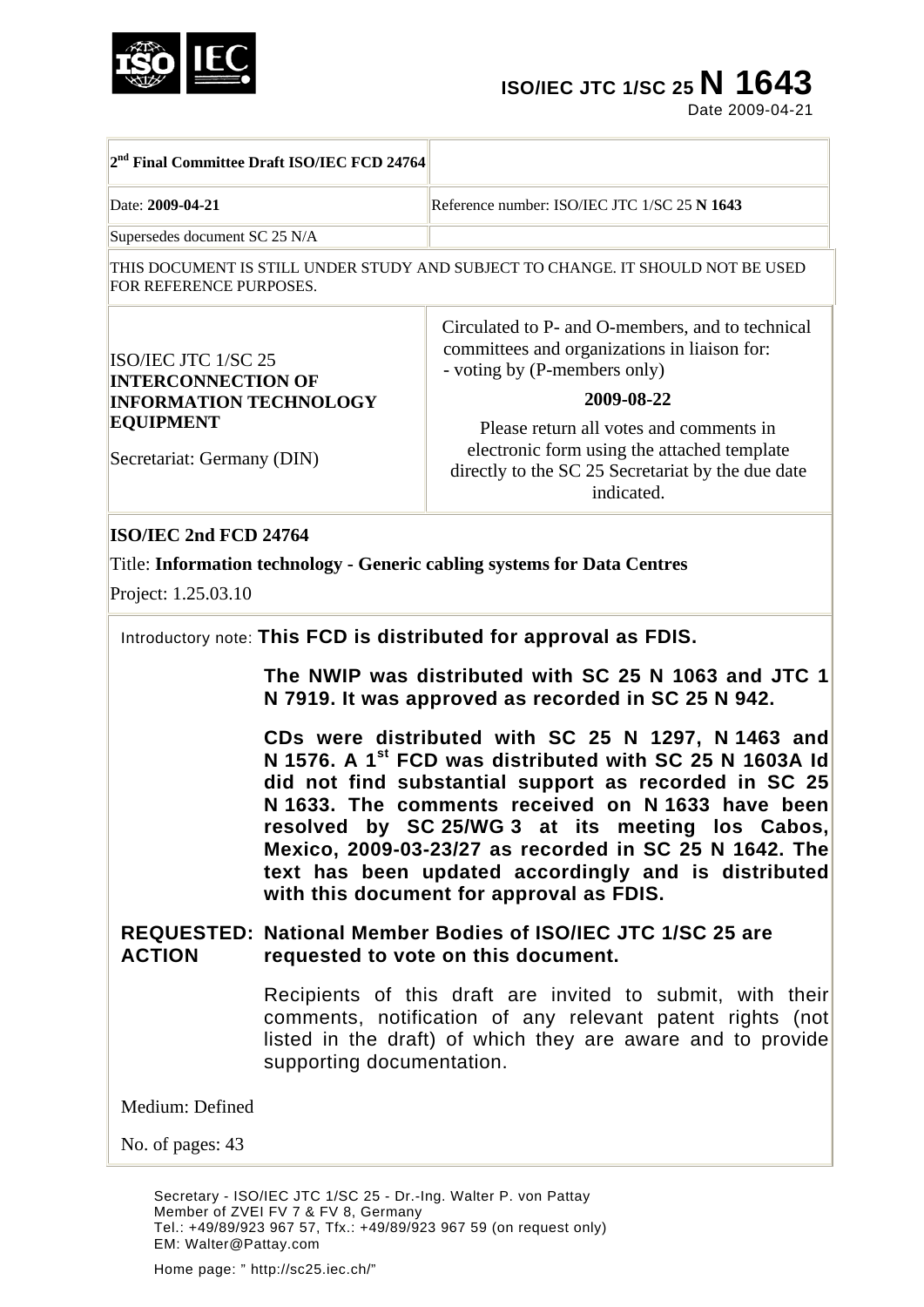$-1 -$ 

#### Information technology - $\mathbf{1}$ **Generic cabling systems for Data Centres**  $\overline{2}$ **CONTENTS** 3  $\overline{\mathbf{4}}$ 5 6  $\blacktriangleleft$  $\overline{7}$  $\mathcal{L}$ Definitions and abbreviations and abbreviations of the state of the state of the state of the state of the state of the state of the state of the state of the state of the state of the state of the state of the state of th 8  $\mathbf{z}$ 9  $3<sub>1</sub>$  $10$  $3.1.7$  $11$  $3.2$  $12$  $\overline{4}$ 13 5 14  $5.1$  $5.2$ 15 16  $5.3$ 17  $5.4$ 18  $5.4.1$ 19  $5.4.2$ 20 5.4.3  $21$ 5.4.4 22 5.5 23 5.6 24  $5.6.1$ 25 5.6.2 26 5.7 27  $5.7.1$ 28 5.7.2 29 5.7.3  $30$ 574 Cables 2014 18  $31$  $5.7.5$ 32 5.7.6 33 5.7.7 34 5.7.8 35 5.7.9 36  $5.8$ 37 6 38 61 39  $6.2$ 40  $6.2.1$ 41  $6.2.2$ 42  $6.2.3$ 43  $\overline{7}$ 44  $7<sub>1</sub>$ 45  $7.2$ ISO/IEC JTC 1/SC 25N1643.doc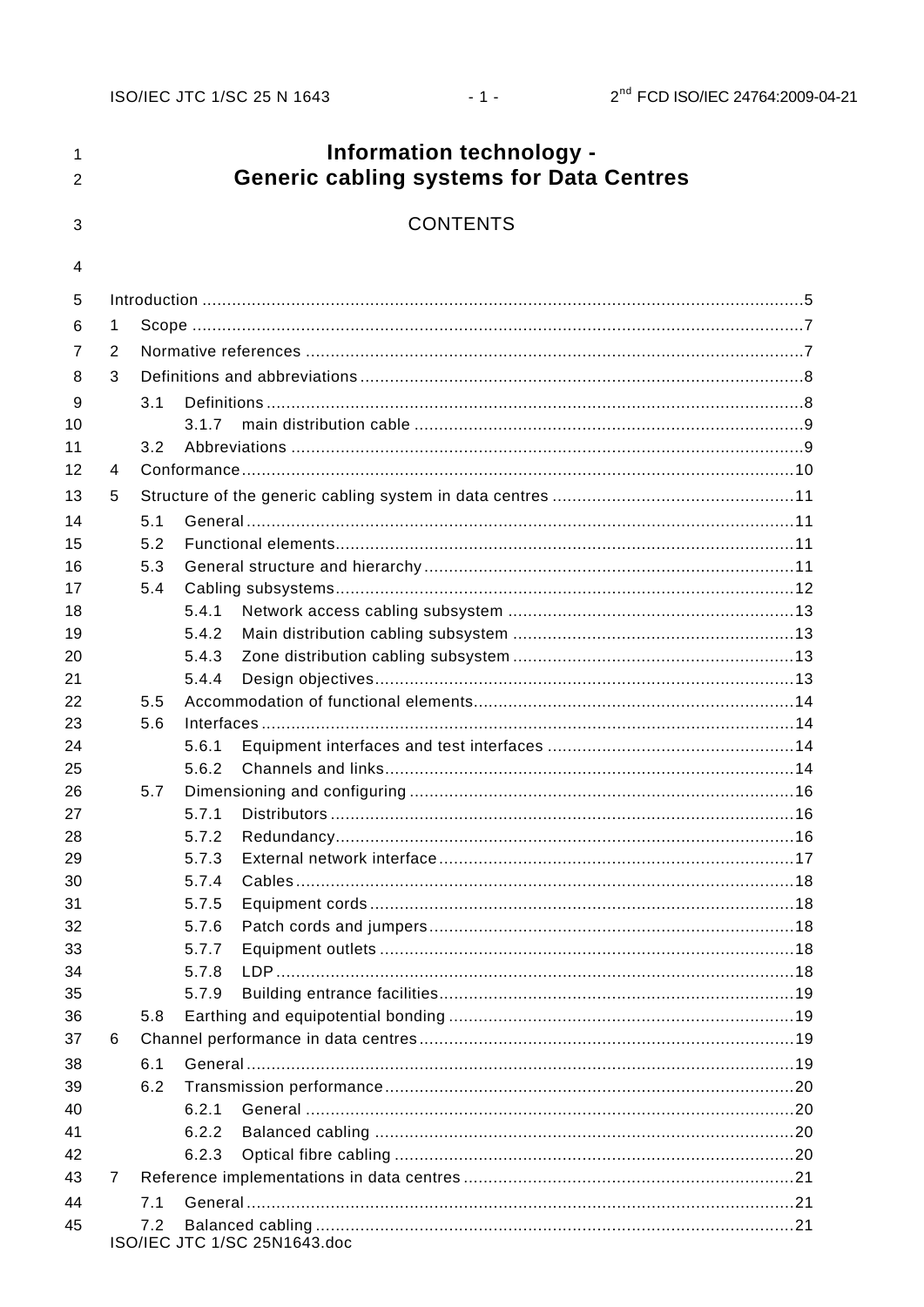| 46 |   |     | 7.2.1 |                                                                                      |  |
|----|---|-----|-------|--------------------------------------------------------------------------------------|--|
| 47 |   |     | 7.2.2 |                                                                                      |  |
| 48 |   |     | 7.2.3 |                                                                                      |  |
| 49 |   |     | 7.2.4 |                                                                                      |  |
| 50 |   | 7.3 |       |                                                                                      |  |
| 51 |   |     | 7.3.1 |                                                                                      |  |
| 52 |   |     | 7.3.2 |                                                                                      |  |
| 53 |   |     | 7.3.3 |                                                                                      |  |
| 54 | 8 |     |       |                                                                                      |  |
| 55 |   | 8.1 |       |                                                                                      |  |
| 56 |   | 8.2 |       |                                                                                      |  |
| 57 |   | 8.3 |       |                                                                                      |  |
| 58 | 9 |     |       |                                                                                      |  |
| 59 |   | 9.1 |       |                                                                                      |  |
| 60 |   |     | 9.1.1 |                                                                                      |  |
| 61 |   |     | 9.1.2 |                                                                                      |  |
| 62 |   |     | 9.1.3 |                                                                                      |  |
| 63 |   |     | 9.1.4 |                                                                                      |  |
| 64 |   |     | 9.1.5 |                                                                                      |  |
| 65 |   |     | 9.1.6 |                                                                                      |  |
| 66 |   |     | 9.1.7 |                                                                                      |  |
| 67 |   | 9.2 |       |                                                                                      |  |
| 68 |   |     | 9.2.1 |                                                                                      |  |
| 69 |   |     | 9.2.2 |                                                                                      |  |
| 70 |   |     | 9.2.3 |                                                                                      |  |
| 71 |   | 9.3 |       |                                                                                      |  |
| 72 |   |     | 9.3.1 |                                                                                      |  |
| 73 |   |     | 9.3.2 |                                                                                      |  |
| 74 |   |     | 9.3.3 |                                                                                      |  |
| 75 |   |     | 9.3.4 |                                                                                      |  |
| 76 |   |     |       |                                                                                      |  |
| 77 |   |     |       |                                                                                      |  |
| 78 |   |     |       |                                                                                      |  |
| 79 |   |     |       |                                                                                      |  |
| 80 |   |     |       |                                                                                      |  |
| 81 |   |     |       |                                                                                      |  |
| 82 |   |     |       |                                                                                      |  |
| 83 |   |     |       |                                                                                      |  |
| 84 |   |     |       | Annex B (informative) Usage of high density connecting hardware within optical fibre |  |
| 85 |   |     |       |                                                                                      |  |
| 86 |   |     |       |                                                                                      |  |
| 87 |   |     |       |                                                                                      |  |
| 88 |   |     |       |                                                                                      |  |
|    |   |     |       |                                                                                      |  |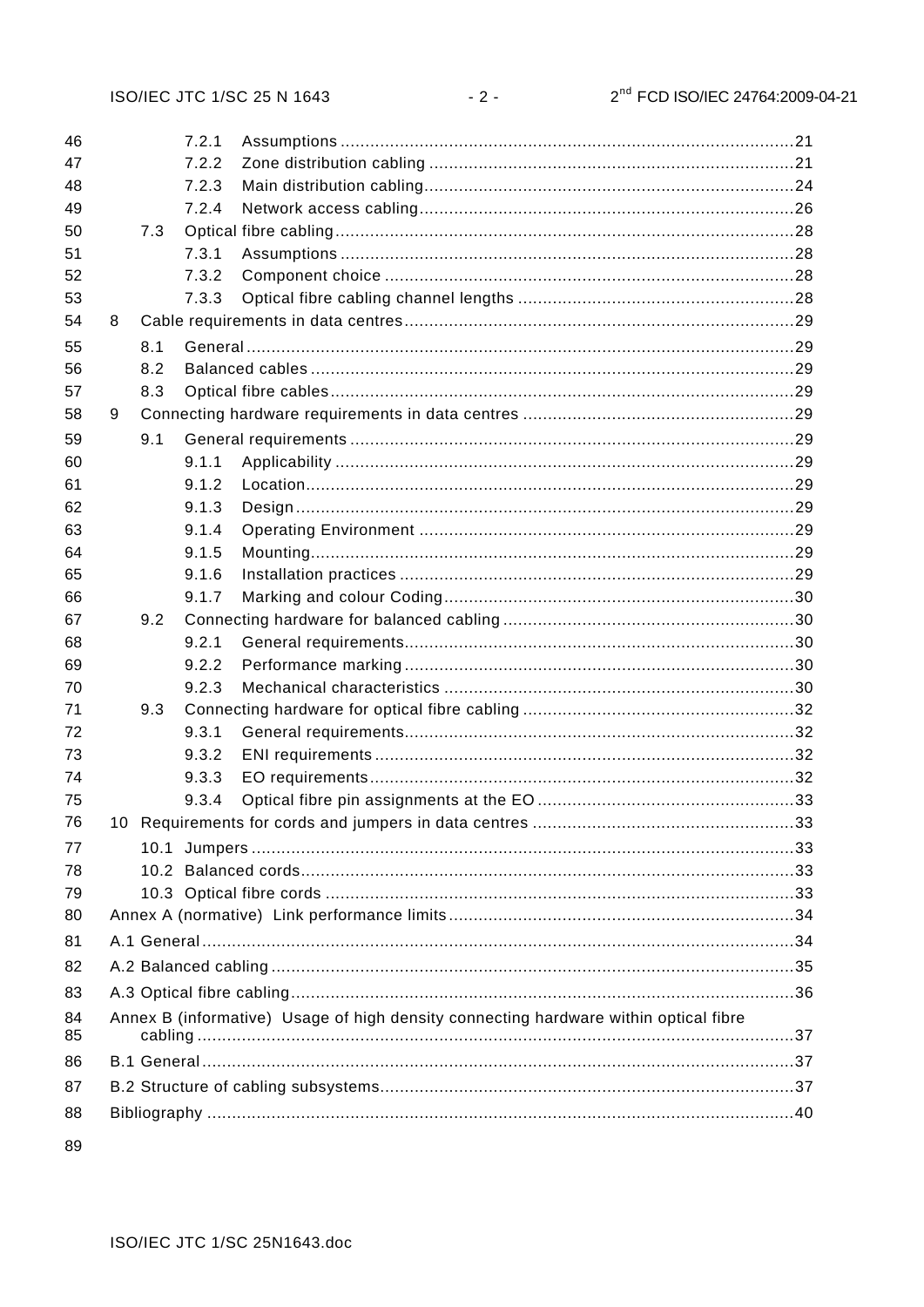| 90         | <b>Figures</b>                                                                         |  |
|------------|----------------------------------------------------------------------------------------|--|
| 91<br>92   | Figure 1 - Schematic relationship between the ISO/IEC 11801 series and other           |  |
| 93         |                                                                                        |  |
| 94         | Figure 3 - Hierarchical structure of generic cabling within a data centre 12           |  |
| 95         |                                                                                        |  |
| 96         |                                                                                        |  |
| 97         | Figure 6 - Connection of functional elements providing redundancy 17                   |  |
| 98         | Figure 7 - Examples of external service cabling connections to the ENI18               |  |
| 99         |                                                                                        |  |
| 100        | Figure 9 - Example of a system showing the location of cabling interfaces 20           |  |
| 101        |                                                                                        |  |
| 102        |                                                                                        |  |
| 103        |                                                                                        |  |
| 104<br>105 | Figure 13 - Pin grouping and pair assignments at the EO, front view of fixed connector |  |
| 106        | Figure 14 - Optical fibre pin assignments at the EO, front view of fixed connector 33  |  |
| 107        |                                                                                        |  |
| 108<br>109 | Figure B. 1 - Examples of high density connecting hardware within main distribution    |  |
| 110<br>111 | Figure B. 2 - Examples of high density connecting hardware at the LDP and EO within    |  |
| 112        | <b>Tables</b>                                                                          |  |
| 113<br>114 | Table 1 – Length assumptions used in the mathematical modelling of balanced zone       |  |
| 115        |                                                                                        |  |
| 116<br>117 | Table 3 - Length assumptions used in the mathematical modelling of balanced main       |  |
| 118        |                                                                                        |  |

| 119 |  |
|-----|--|
| 120 |  |
| 121 |  |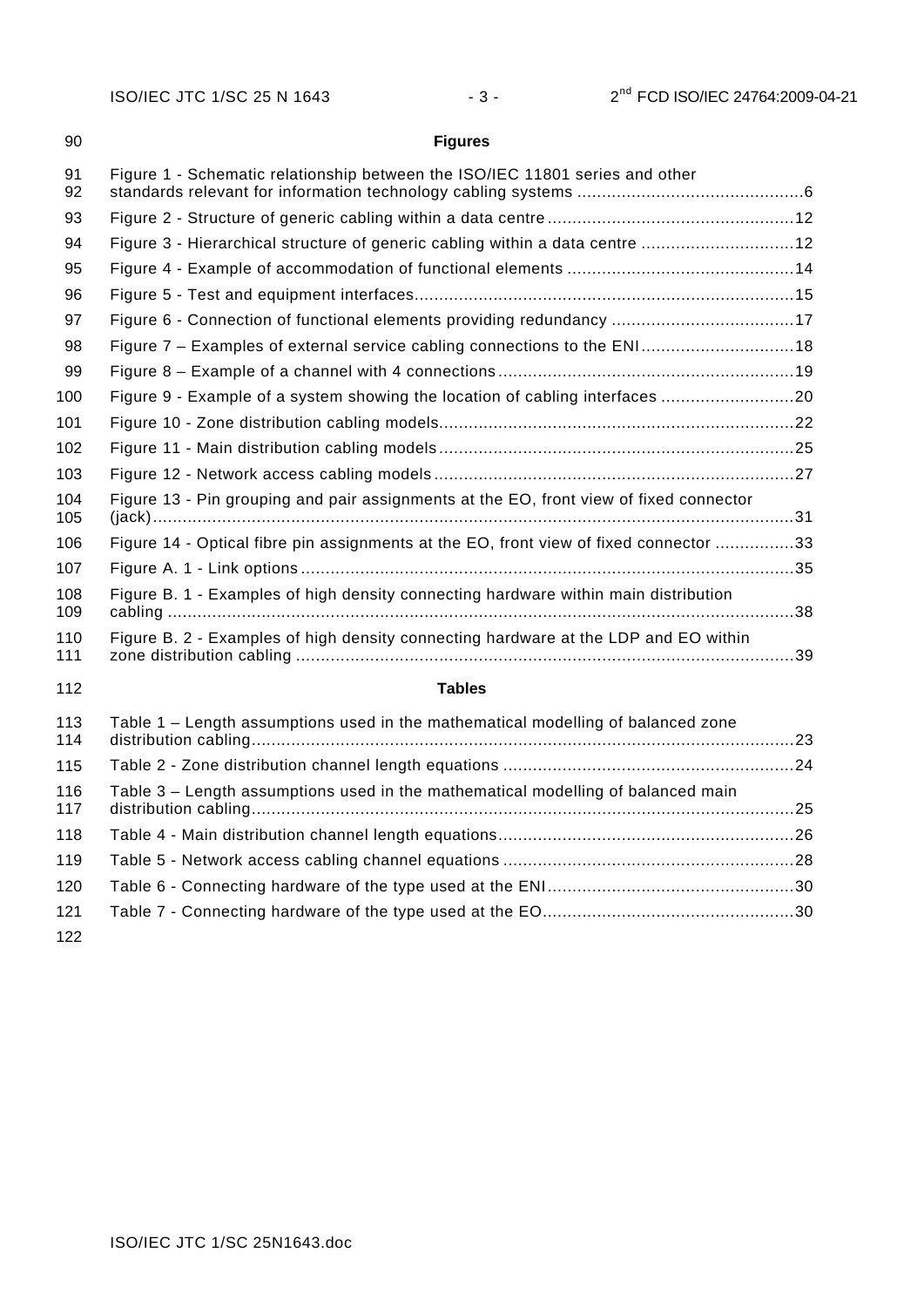# FOREWORD

- 124 125 126 127 128 129 1) ISO (International Organization for Standardization) and IEC (International Electrotechnical Commission) form the specialized system for worldwide standardization. National bodies that are members of ISO or IEC participate in the development of International Standards through technical committees established by the respective organization to deal with particular fields of technical activity. ISO and IEC technical committees collaborate in fields of mutual interest. Other international organizations, governmental and non-governmental, in liaison with ISO and IEC, also take part in the work.
- 130 131 132 2) In the field of information technology, ISO and IEC have established a joint technical committee, ISO/IEC JTC 1. Draft International Standards adopted by the joint technical committee are circulated to national bodies for voting. Publication as an International Standard requires approval by at least 75 % of the national bodies casting a vote.
- 134 135 133 3) The former decisions or agreements of IEC and ISO on technical matters express, as nearly as possible, an international consensus of opinion on the relevant subjects since each technical committee has representation from all interested IEC and ISO member bodies.
- 137 138 139 136 4) IEC, ISO and ISO/IEC publications have the form of recommendations for international use and are accepted by IEC and ISO member bodies in that sense. Why on all reasonable efforts are made to ensure that the technical content of IEC, ISO and ISO/IEC publications is accurate, IEC or ISO cannot be held responsible for the way in which they are used or for any misinterpretation by any end user.
- 140<br>141 142 143 140 5) In order to promote international uniformity, IEC and ISO member bodies undertake to apply IEC, ISO and ISO/IEC publications transparency to the maximum extent possible in their national and regional publications. Any divergence between any ISO/IEC publication and the corresponding national or regional publication should be clearly indicated in the latter.
- 145 144 6) ISO and IEC provide no marking procedure to indicate their approval and cannot be rendered responsible for any equipment declared to be in conformity with and ISO/IEC publication.
- 146 7) All users should ensure that they have the latest edition of this publication.
- 148 149 150 151 147 8) No liability shall attach to IEC or ISO or its directors, employees, servants or agents including individual experts and members of their technical committees and IEC or ISO member bodies for any personal injury, property damage or other damage of any nature whatsoever, whether direct or indirect, or for costs (including legal fees) and expenses arising out of the publication of, use of, or reliance upon, this ISO/IEC publication or any other IEC, ISO or ISO/IEC publications.
- 153 9) Attention is drawn to the normative references cited in this publication. Use of the referenced publications is indispensable for the correct application of this publication.
- 155 154 10) Attention is drawn to the possibility that some of the elements of this International Standard may be the subject of patent rights. ISO and IEC shall not be held responsible for identifying any or all such patent rights.
- 156 This publication has been drafted in accordance with the ISO/IEC Directives, Part 2.

157 158 159 International Standard ISO/IEC 24764 was prepared by subcommittee 25: Interconnection of information technology equipment, of ISO/IEC joint technical committee 1: Information technology.

160 This publication has been drafted in accordance with the ISO/IEC Directives, Part 2.

161 162 163 This International Standard has taken into account requirements specified in application standards listed in Annex F of ISO/IEC 11801. It refers to International Standards for components and test methods whenever appropriate International Standards are available.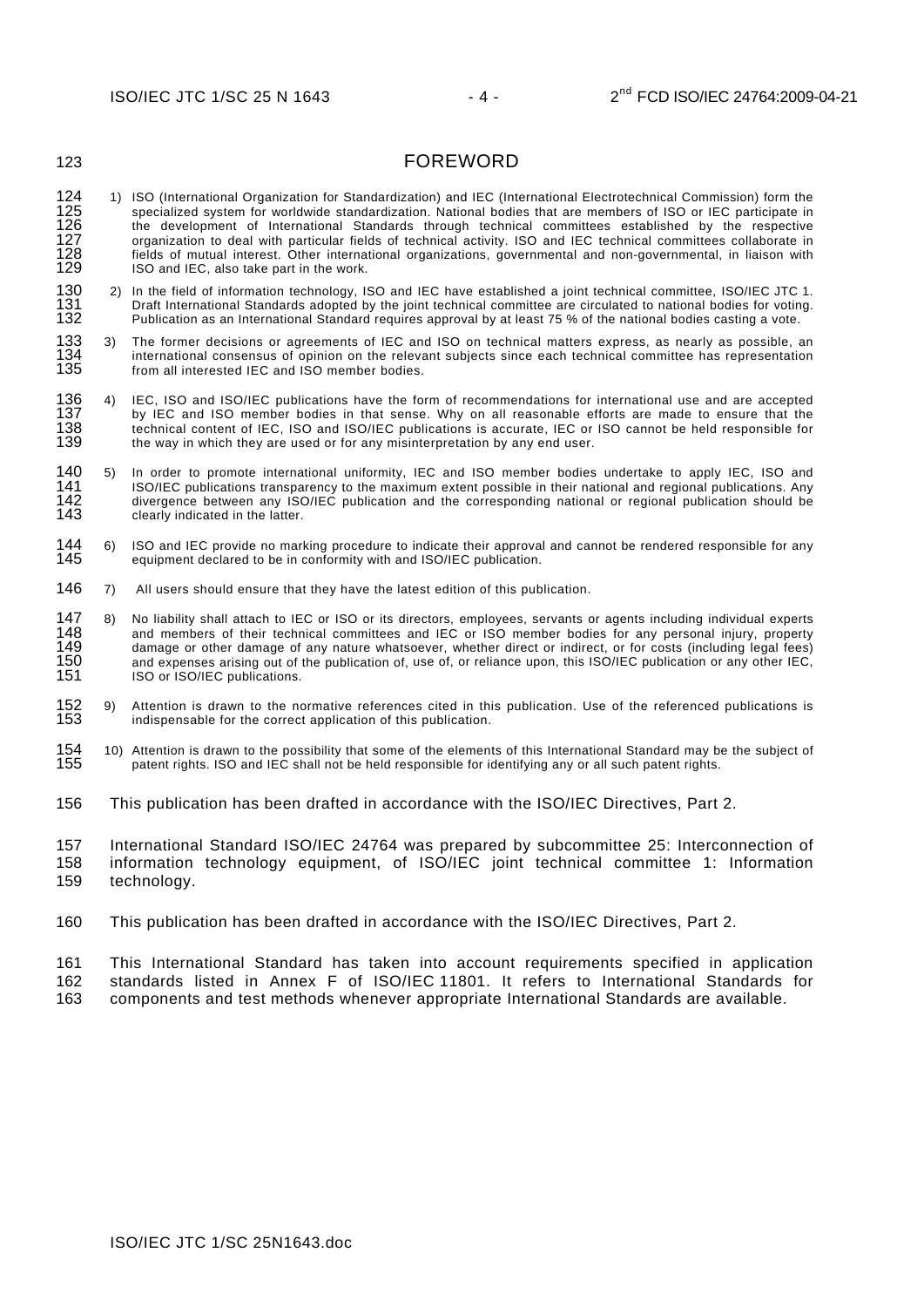### **Introduction**

<span id="page-5-0"></span>165 166 167 168 169 Within premises, the importance of the information technology cabling infrastructure is similar to that of other fundamental building utilities such as heating, lighting and mains power. As with other utilities, interruptions to service can have serious impact. Poor quality of service due to lack of design foresight, use of inappropriate components, incorrect installation, poor administration or inadequate support can threaten an organisation's effectiveness.

170 171 172 173 174 175 Cabling within data centres comprises both application-specific and multipurpose networks that are mission-critical. Generic cabling designs in accordance with ISO/IEC 11801 have supported the development of high data rate applications based upon a defined cabling model. This International standard recognizes the benefit of generic cabling to provision multiple services and to connect large quantities of equipment within the limited space of data centre premises, and is to be used in conjunction with ISO/IEC 11801.

- 176 This International Standard provides:
- 178 177 a) data centre users with an application independent generic cabling system capable of supporting a wide range of applications;
- 180 179 b) data centre users with a flexible cabling scheme such that modifications are both easy and economical;
- 182 183 181 c) data centre professionals (for example, data centre architects) with guidance allowing the accommodation of cabling before specific requirements are known; that is, in the initial planning either for construction or refurbishment;
- 185 184 d) industry and applications standardization bodies with a cabling system which supports current products and provides a basis for future product development.
- 186 This International Standard specifies multi-vendor cabling, and is related to:
- 187 188 • the associated standard covering general requirements for generic cabling within premises (ISO/IEC 11801);
- 189 standards for cabling components developed by Technical Committees of the IEC;
- 190 191 192 standards for the quality assurance, installation and administration of information technology cabling (ISO/IEC 14763-2) and testing of installed cabling (IEC 61935-1 and ISO/IEC 14763-3);
- 193 194 applications developed by the technical committees of IEC, subcommittees of ISO/IEC JTC 1 and study groups of ITU-T [1\)](#page-5-1).
- 195 196 It is anticipated that the generic cabling system meeting the requirements of this International Standard will have a life expectancy up to ten years.

ISO/IEC JTC 1/SC 25N1643.doc

———————

<span id="page-5-1"></span><sup>1)</sup> International Telecommunication Union - Telecommunications Standardization Sector.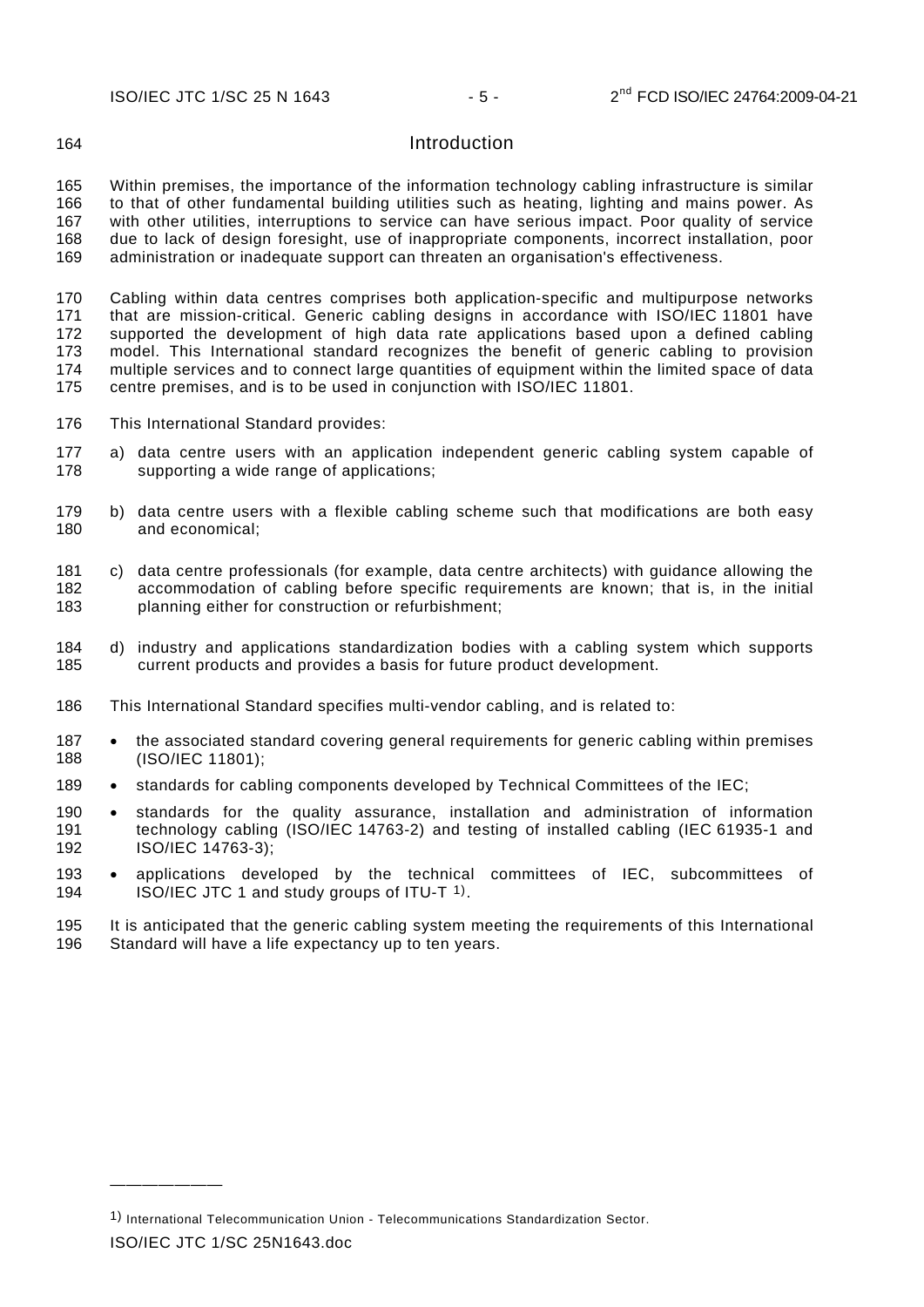197 198 199 [Figure 1](#page-6-0) shows the schematic and contextual relationships between the standards produced by ISO/IEC JTC 1/SC 25 for information technology cabling, namely this and other generic cabling design standards (ISO/IEC 11801), cabling installation standards (ISO/IEC 14763-2),

200 testing of installed cabling (IEC 61935-1 and ISO/IEC 14763-3).



201

<span id="page-6-0"></span>202 203 **Figure 1 - Schematic relationship between the ISO/IEC 11801 series and other standards relevant for information technology cabling systems**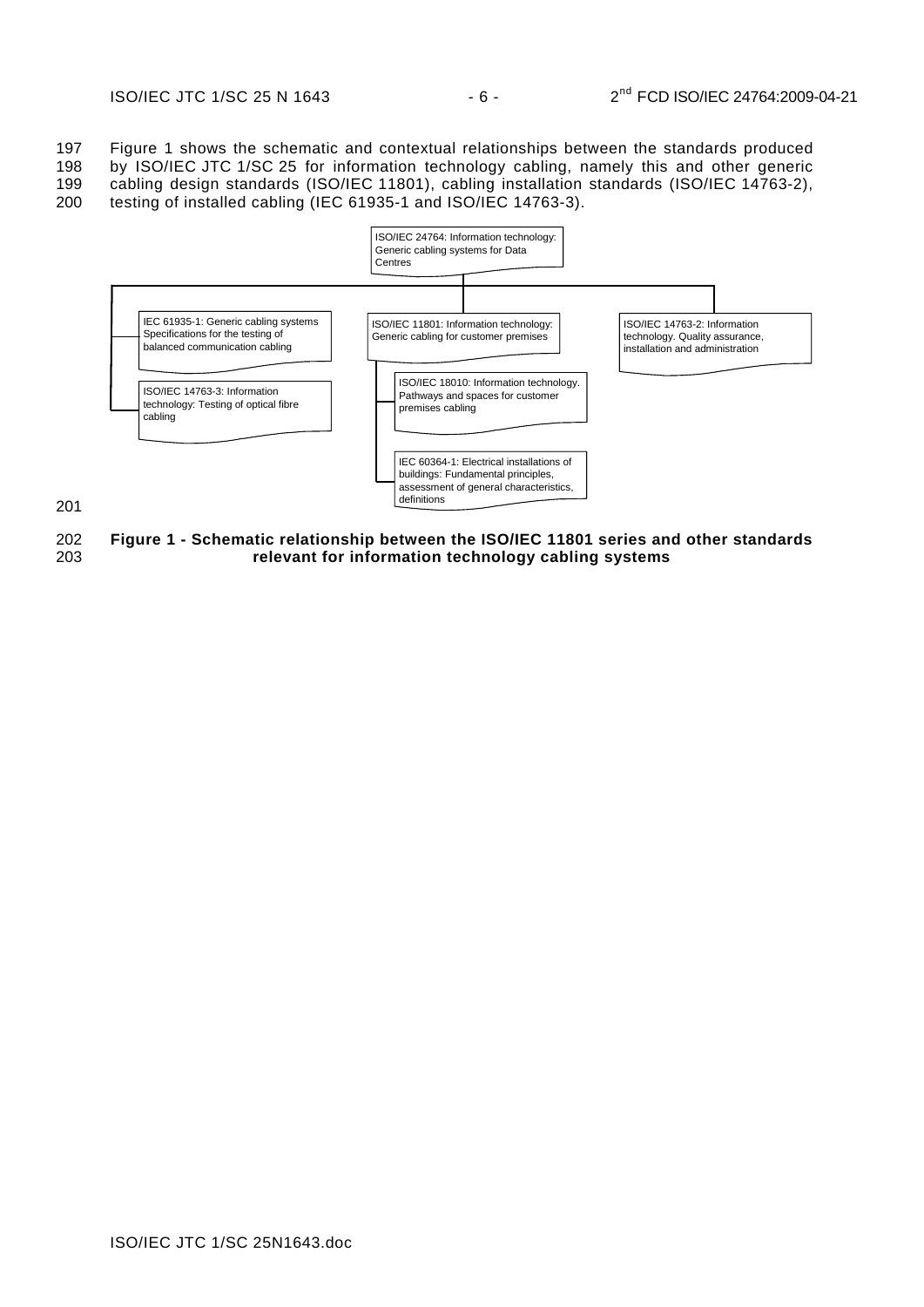#### 204 205 **INFORMATION TECHNOLOGY – GENERIC CABLING SYSTEMS FOR DATA CENTRES**

#### 206

#### <span id="page-7-0"></span>207 **1 Scope**

208 209 210 This International Standard specifies generic cabling that supports a wide range of communications services for use within a data centre. It covers balanced cabling and optical fibre cabling.

211 This International Standard is based upon and references the requirements of ISO/IEC 11801.

212 213 214 215 This International Standard contains additional requirements that are appropriate to data centres in which the maximum distance over which communications services have to be distributed is 2 000 m. The principles of this International Standard may also be applied to data centre installations that do not fall within this range.

- 216 In addition to the requirements of ISO/IEC 11801, this International Standard specifies:
- 218 217 a) a modified structure and configuration for generic cabling within data centres used to support existing and emerging applications;
- 219 b) a reference implementation specific to data centre infrastructures;

220 221 222 Data centres have specific pathway and space requirements that are specified in ISO/IEC 14763-2. Until ISO/IEC 14763-2 is published, relevant information may be found in ISO/IEC 18010.

223 224 225 226 227 Safety (electrical safety and protection, fire, optical power etc.) and electromagnetic compatibility (EMC) requirements are outside the scope of this International Standard and are covered by other standards and regulations. However, information given in this International Standard and those identified in [Figure 1](#page-6-0) can be of assistance in meeting these other standards and regulations.

#### <span id="page-7-1"></span>228 **2 Normative references**

229 230 231 The following referenced documents are indispensable for the application of this document. For dated references, only the edition cited applies. For undated references, the latest edition of the referenced document (including any amendments) applies.

- 232 ISO/IEC 11801, *Information technology – Generic cabling for customer premises*
- 233 234 NOTE 1 Parts of this international standard depend on the publication of amendments to ISO/IEC 11801. Until these are published conformance can not be met for links.
- 235 236 NOTE 2 References to ISO/IEC 11801:2008 refer to ISO/IEC Ed.2.1 plus Amendment 2, presently voted on as FPDAM with SC 25 N 1645.
- 237 238 239 ISO/IEC 14763-2 (under consideration), *Information technology - Implementation and operation of customer premises cabling - Part 2: Quality assurance, installation and administration*
- $240$ 241 ISO/IEC 14763-3, *Information technology - Implementation and operation of customer premises cabling - Part 3: Testing of optical fibre cabling*
- 242 243 [IEC 60603-7,](http://webstore.iec.ch/webstore/webstore.nsf/artnum/041668) *Connectors for electronic equipment - Part 7: Detail specification for 8-way, unshielded, free and fixed connectors*
- 244 245 [IEC 60603-7-1,](http://webstore.iec.ch/webstore/webstore.nsf/artnum/028406) *Connectors for electronic equipment - Part 7-1: Detail specification for 8-way, shielded free and fixed connectors with common mating features, with assessed quality*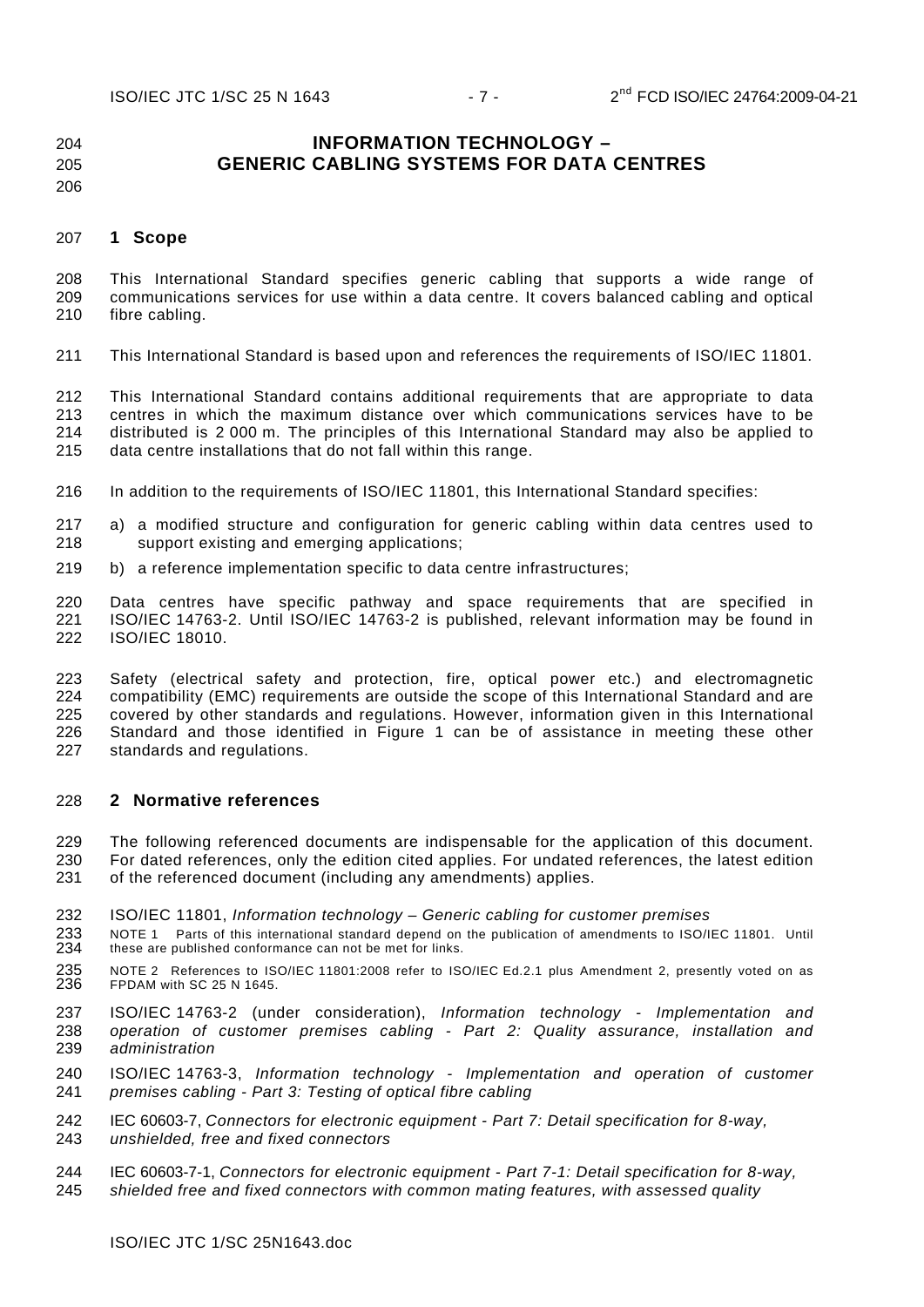246 247 [IEC 60603-7-2,](http://webstore.iec.ch/webstore/webstore.nsf/artnum/037862) *Connectors for electronic equipment - Part 7-2: Detail specification for 8-way, unshielded, free and fixed connectors, for data transmissions with frequencies up to 100 MHz* 

248 249 [IEC 60603-7-3,](http://webstore.iec.ch/webstore/webstore.nsf/artnum/038937) *Connectors for electronic equipment - Part 7-3: Detail specification for 8-way, shielded, free and fixed connectors, for data transmissions with frequencies up to 100 MHz* 

250 251 [IEC 60603-7-4,](http://webstore.iec.ch/webstore/webstore.nsf/artnum/033726) *Connectors for electronic equipment - Part 7-4: Detail specification for 8-way, unshielded, free and fixed connectors, for data transmissions with frequencies up to 250 MHz* 

252 253 254 [IEC 60603-7-41,](http://www.iec.ch/cgi-bin/procgi.pl/www/iecwww.p?wwwlang=e&wwwprog=pro-det.p&progdb=db1&He=IEC&Pu=60603&Pa=7&Se=41&Am=&Fr=&TR=&Ed=1) *Connectors for electronic equipment - Part 7-41: Detail specification for 8-way, unshielded, free and fixed connectors, for data transmission with frequencies up to 500 MHz (under consideration)*

255 256 [IEC 60603-7-5,](http://webstore.iec.ch/webstore/webstore.nsf/artnum/037863) *Connectors for electronic equipment - Part 7-5: Detail specification for 8-way, shielded, free and fixed connectors, for data transmissions with frequencies up to 250 MHz* 

257 258 259 [IEC 60603-7-51,](http://www.iec.ch/cgi-bin/procgi.pl/www/iecwww.p?wwwlang=e&wwwprog=pro-det.p&progdb=db1&He=IEC&Pu=60603&Pa=7&Se=51&Am=&Fr=&TR=&Ed=1) Connectors for electronic equipment - Part 7-51: Detail specification for 8-way, shielded, free and fixed connectors, for data transmission with frequencies up to 500 MHz *(under consideration)*

260 261 [IEC 60603-7-7,](http://webstore.iec.ch/webstore/webstore.nsf/artnum/036216) *Connectors for electronic equipment - Part 7-7: Detail specification for 8-way, shielded, free and fixed connectors, for data transmissions with frequencies up to 600 MHz* 

262 [IEC 60603-7-71,](http://www.iec.ch/cgi-bin/procgi.pl/www/iecwww.p?wwwlang=e&wwwprog=pro-det.p&progdb=db1&He=IEC&Pu=60603&Pa=7&Se=71&Am=&Fr=&TR=&Ed=1) *Connectors for electronic equipment - Part 7-71: Detail specification for 8-way,* 

263 264 *shielded, free and fixed connectors, for data transmission with frequencies up to 1 000 MHz (under consideration)* 

265 266 267 I[EC 61076-3-104,](http://webstore.iec.ch/webstore/webstore.nsf/artnum/036388) *Connectors for electronic equipment - Product requirements - Part 3-104: Detail specification for 8-way, shielded free and fixed connectors for data transmissions with frequencies up to 1 000 MHz* 

268 269 270 IEC 61156-5, *Multicore and symmetrical pair/quad cables for digital communications - Part 5: Symmetrical pair/quad cables with transmission characteristics up to 1 000 MHz-horizontal floor wiring - Sectional specification* 

- 271 IEC 61754-7, *Fibre optic connector interfaces – Part 7: Type MPO connector family*
- 272 IEC 61754-20, *Fibre optic connector interfaces - Part 20: Type LC connector family*
- 273 274 275 IEC 61755-3-2, *Fibre optic connector optical interfaces - Part 3-2: Optical interface, 2,5 mm and 1,25 mm diameter cylindrical full zirconia ferrules for 8 degrees angled-PC single mode fibres*
- 276 277 IEC 61935-1, *Generic specification for the testing of elements of generic cabling in accordance with ISO/IEC 11801 – Part 1: Test methods*

# <span id="page-8-0"></span>278 **3 Definitions and abbreviations**

# <span id="page-8-1"></span>279 **3.1 Definitions**

280 281 For the purposes of this International Standard the following definitions apply in addition to those of ISO/IEC 11801.

#### 282 **3.1.1**

#### 283 **cabled optical fibre Category**

284 285 system of defining requirements for the cabled optical fibre performance within optical fibre channels and links.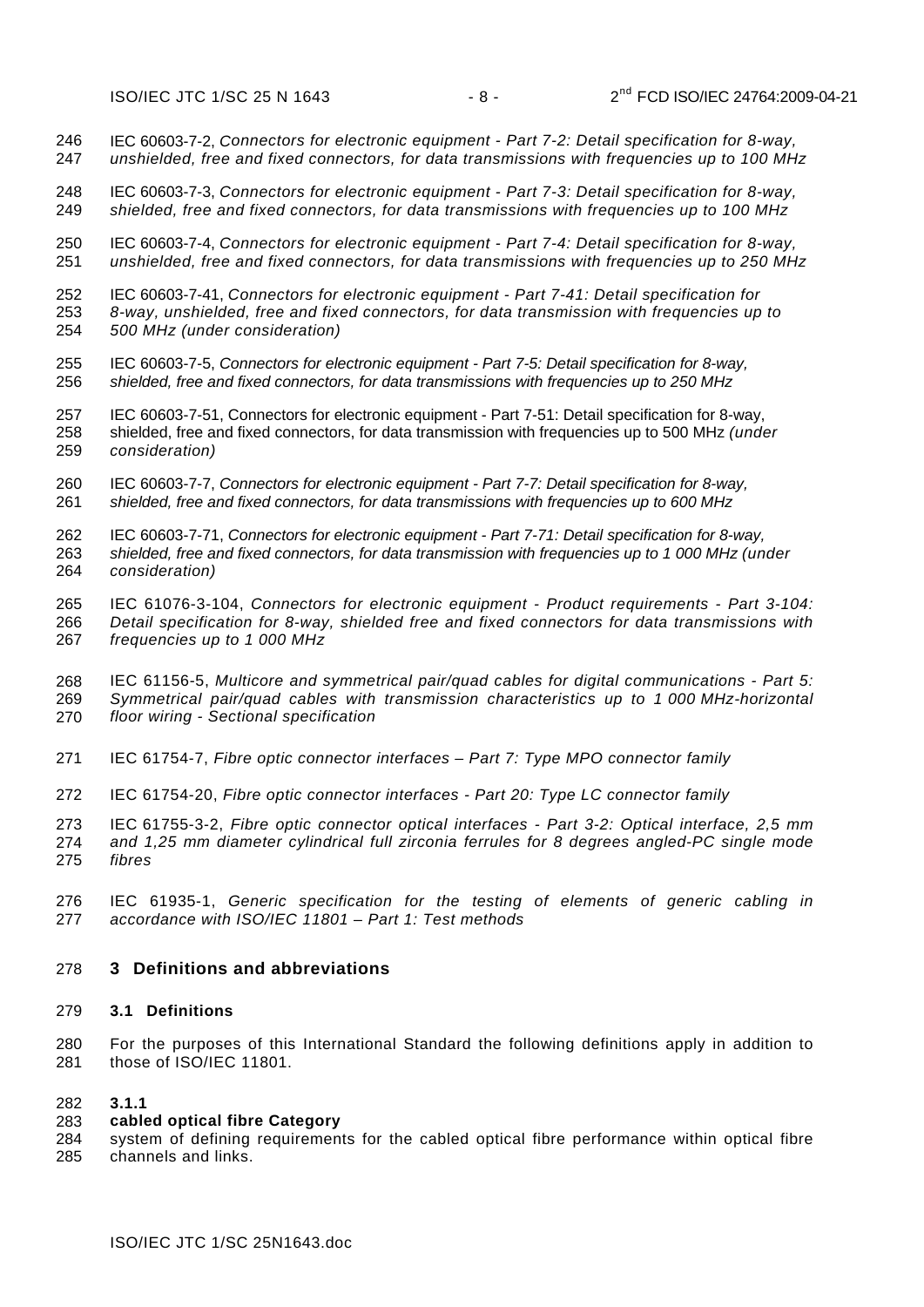#### 286 **3.1.2**

#### 287 **equipment outlet**

288 289 fixed connecting device for terminating the zone distribution cabling and providing the interface to the equipment cabling

#### 290 **3.1.3**

#### 291 **fixed zone distribution cable**

292 293 cable connecting the zone distributor to either the equipment outlet or, if present, the local distribution point

#### 294 **3.1.4**

#### 295 **local distribution point**

296 297 connection point in the zone distribution cabling subsystem between a zone distributor and an equipment outlet

#### 298 **3.1.5**

#### 299 **local distribution point cable**

300 cable connecting a local distribution point to an equipment outlet

#### 301 **3.1.6**

#### 302 **local distribution point link**

- 303 transmission path between a local distribution point and the interface at the other end of the
- 304 fixed zone distribution cable including the connecting hardware at each end

#### <span id="page-9-0"></span>305 **3.1.7**

#### 306 **main distribution cable**

307 cable connecting the main distributor to the zone distributor

#### 308 **3.1.8**

#### 309 **main distributor**

- 310 distributor used to make connections between the main distribution cabling subsystem,
- 311 312 network access cabling subsystem and cabling subsystems specified in ISO/IEC 11801 and active equipment

#### 313 **3.1.9**

#### 314 **network access cable**

315 cable connecting the external network interface to the main distributor or zone distributor

#### 316 **3.1.10**

#### 317 **zone distribution cable**

318 cable connecting the zone distributor to the equipment outlet(s) or local distribution point(s)

### 319 **3.1.11**

#### 320 **zone distributor**

- 321 distributor used to make connections between the main distribution cabling subsystem, zone
- 322 323 distribution cabling subsystem, network access cabling subsystem and cabling subsystems specified in ISO/IEC 11801 series and active equipment

### <span id="page-9-1"></span>324 **3.2 Abbreviations**

- 325 326 For the purposes of this International Standard the following abbreviations apply in addition to those of ISO/IEC 11801.
- 327 BEF Building entrance facility
- 328 ENI External network interface
- 329 EO Equipment outlet
- 330 LDP Local distribution point

ISO/IEC JTC 1/SC 25N1643.doc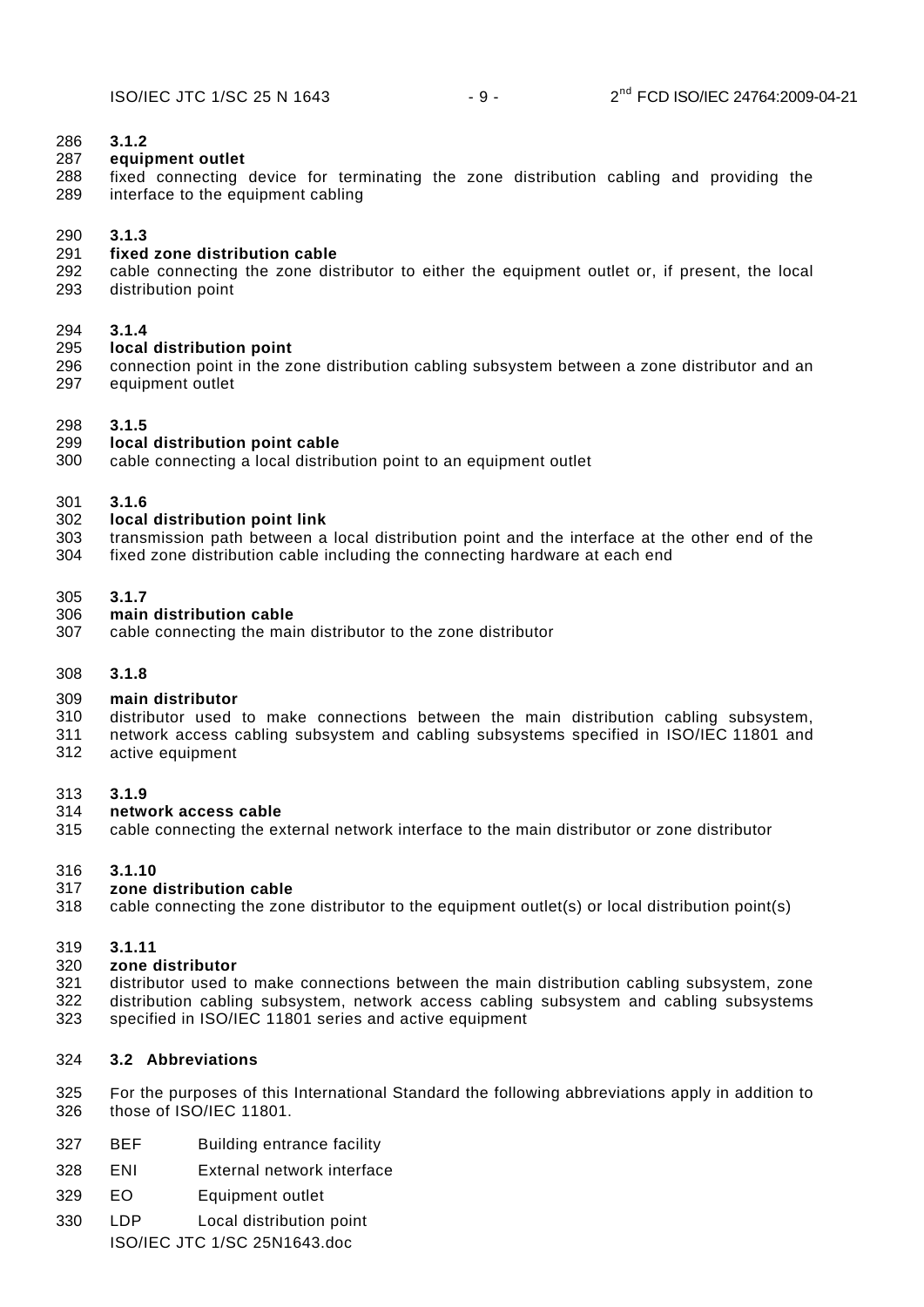- 331 MD Main distributor
- 332 OE EQP Opto-electronic equipment
- 333 ZD Zone distributor

#### <span id="page-10-0"></span>334 **4 Conformance**

- 335 For a cabling system to conform to this International Standard:
- 336 a) The configuration and structure shall conform to the requirements of Clause 5;
- 337 338 339 b) The performance of balanced channels shall conform to the transmission performance and environmental requirements of Clause [6](#page-19-2). This shall be achieved by one of the following:
- 340 341 1) a channel design and implementation ensuring that the prescribed channel performance is met;
- 342 343 344 345 2) Attachment of appropriate components to a link design meeting the prescribed performance class of Clause [6](#page-19-2) and [Annex A](#page-34-0) Channel performance shall be ensured where a channel is created by adding more than one cord to either end of a link meeting the requirements of Clause [6](#page-19-2) and [Annex A](#page-34-0);
- 346 347 348 3) Using the reference implementations of Clause [7](#page-21-0) and compatible cabling components conforming to the requirements of Clauses [8](#page-29-0), [9](#page-29-4) and [10,](#page-33-1) based upon a statistical approach of performance modelling.
- 349 350 c) The implementation and performance of optical fibre cabling channels shall meet the requirements specified in Clause [6.](#page-19-2)
- 351 352 d) The interfaces to the cabling shall conform to the requirements of Clause [9](#page-29-4) with respect to mating interfaces and performance
- 353 e) If present, screens shall be handled as specified in Clause 11 of ISO/IEC 11801:2008.
- 354 355 f) Regulations on safety and EMC applicable at the location of the installation shall be met.

356 357 358 359 360 Test methods to assess conformance with the channel and link requirements of Clause [6](#page-19-2) and [Annex A](#page-34-0) respectively are specified in IEC 61935-1 for balanced cabling and ISO/IEC 14763-3 for optical cabling. The treatment of measured results that fail to meet the requirements of this clause, or lie within the relevant measurement accuracy, shall be clearly documented within a quality plan as described in ISO/IEC 14763-2.

361 362 Installation and administration of cabling in accordance with this International standard shall be undertaken in accordance with ISO/IEC 14763-2.

363 364 365 366 This standard does not specify which tests and sampling levels should be adopted. The test parameters to be measured and the sampling levels to be applied for a particular installation shall be defined in the installation specification and quality plans for that installation prepared in accordance with ISO/IEC 14763-2.

367 368 Specifications marked "ffs" (for further study) in ISO/IEC 11801 are preliminary and are not required for conformance to this International Standard.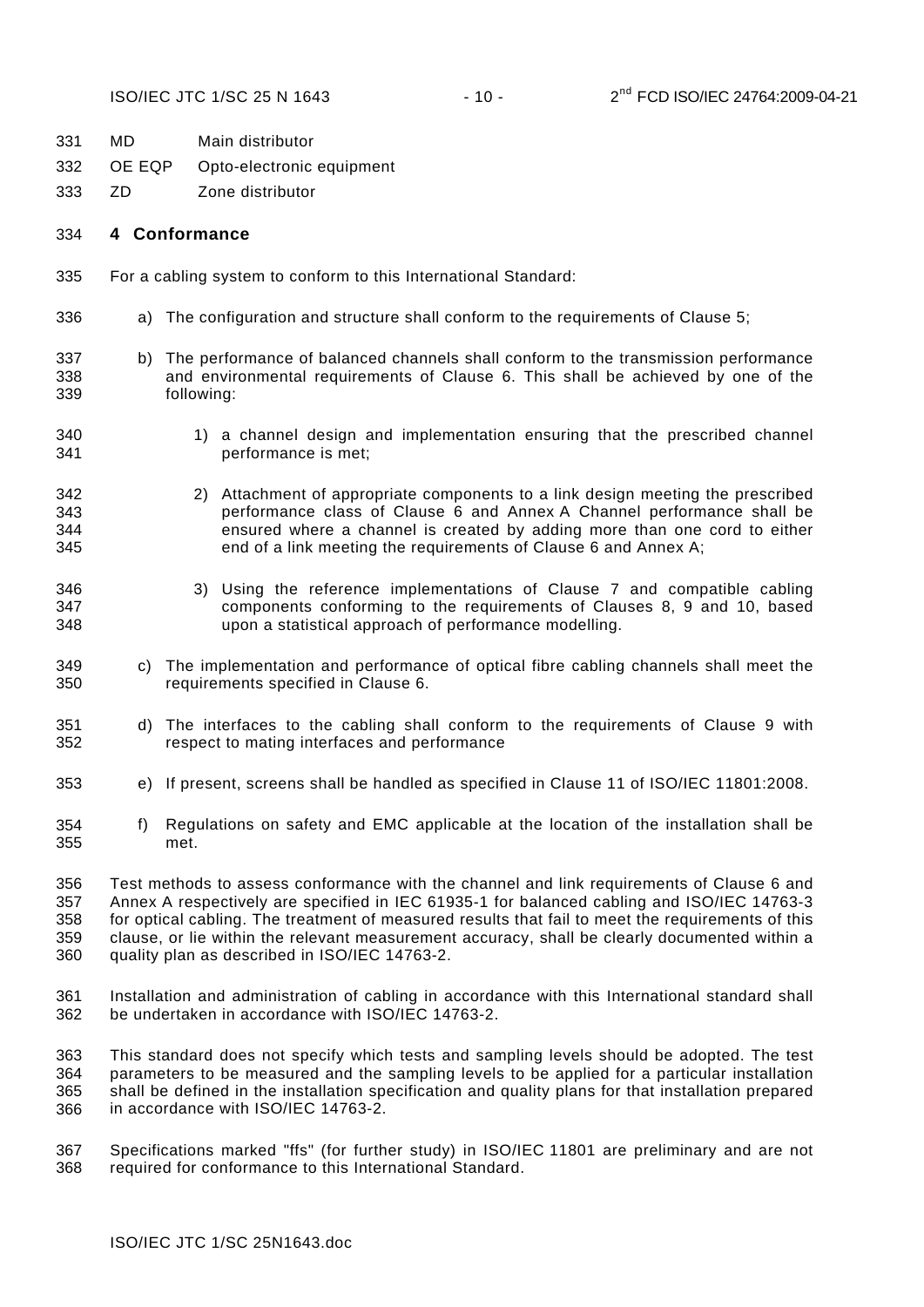# <span id="page-11-0"></span>369 **5 Structure of the generic cabling system in data centres**

# <span id="page-11-1"></span>370 **5.1 General**

371 372 373 This clause identifies the functional elements of generic cabling for data centres, describes how they are connected together to form subsystems and identifies the interfaces at which application-specific components are connected to the generic cabling.

374 375 Applications listed in Annex F of ISO/IEC 11801:2008 are supported by connecting active equipment at the external network interfaces, equipment outlets and the distributors.

376 377 378 379 380 The structured cabling system specified by this International Standard is intended to restrict the use of cords for point-to-point cabling within data centres, which can be detrimental to the administration and operation of the data centre. Exceptions are permitted between equipment located in close proximity or between equipment that cannot communicate over the generic cabling system.

# <span id="page-11-2"></span>381 **5.2 Functional elements**

382 383 In addition to the distributors specified in ISO/IEC 11801, this standard specifies the following functional elements and interfaces of generic cabling:

- 384 a) external network interface (ENI);
- 385 b) network access cable;
- 386 c) main distributor (MD);
- 387 d) main distribution cable;
- 388 e) zone distributor (ZD);
- 389 f) zone distribution cable;
- 390 g) local distribution point (LDP);
- 391 h) local distribution point cable (LDP cable);
- 392 i) equipment outlet (EO).
- 393 Groups of these functional elements are connected together to form cabling subsystems.

# <span id="page-11-3"></span>394 **5.3 General structure and hierarchy**

395 396 397 398 Generic cabling systems in data centres contain up to three cabling subsystems: network access cabling, main distribution cabling and zone distribution cabling. Where present within the premises, a distributor in accordance with ISO/IEC 11801 is connected to the generic cabling within the data centre using the network access cabling.

399 400 401 402 The cabling subsystems are connected together to create a generic cabling system with a structure as shown in [Figure 2](#page-12-1). The composition of the cabling subsystems is described in [5.4.1](#page-13-0), [5.4.2](#page-13-1) and [5.4.3](#page-13-2). The functional elements of the cabling subsystems are interconnected to form a basic hierarchical topology as shown in [Figure 3](#page-12-2).

403 404 Where the functions of distributors are combined (see [5.7.1\)](#page-16-1) the intermediate cabling subsystem(s) are not required.

405 406 407 408 409 410 Connections between cabling subsystems are either active, requiring application-specific equipment, or passive. Connection to application-specific equipment at an MD and ZD adopts either an interconnect or a cross-connect approach (see ISO/IEC 11801). Connection to application-specific equipment at an ENI and EO adopts an interconnect approach (see ISO/IEC 11801). Passive connections between cabling subsystems adopt either a crossconnect approach, by way of either patch cords or jumpers, or an interconnect approach.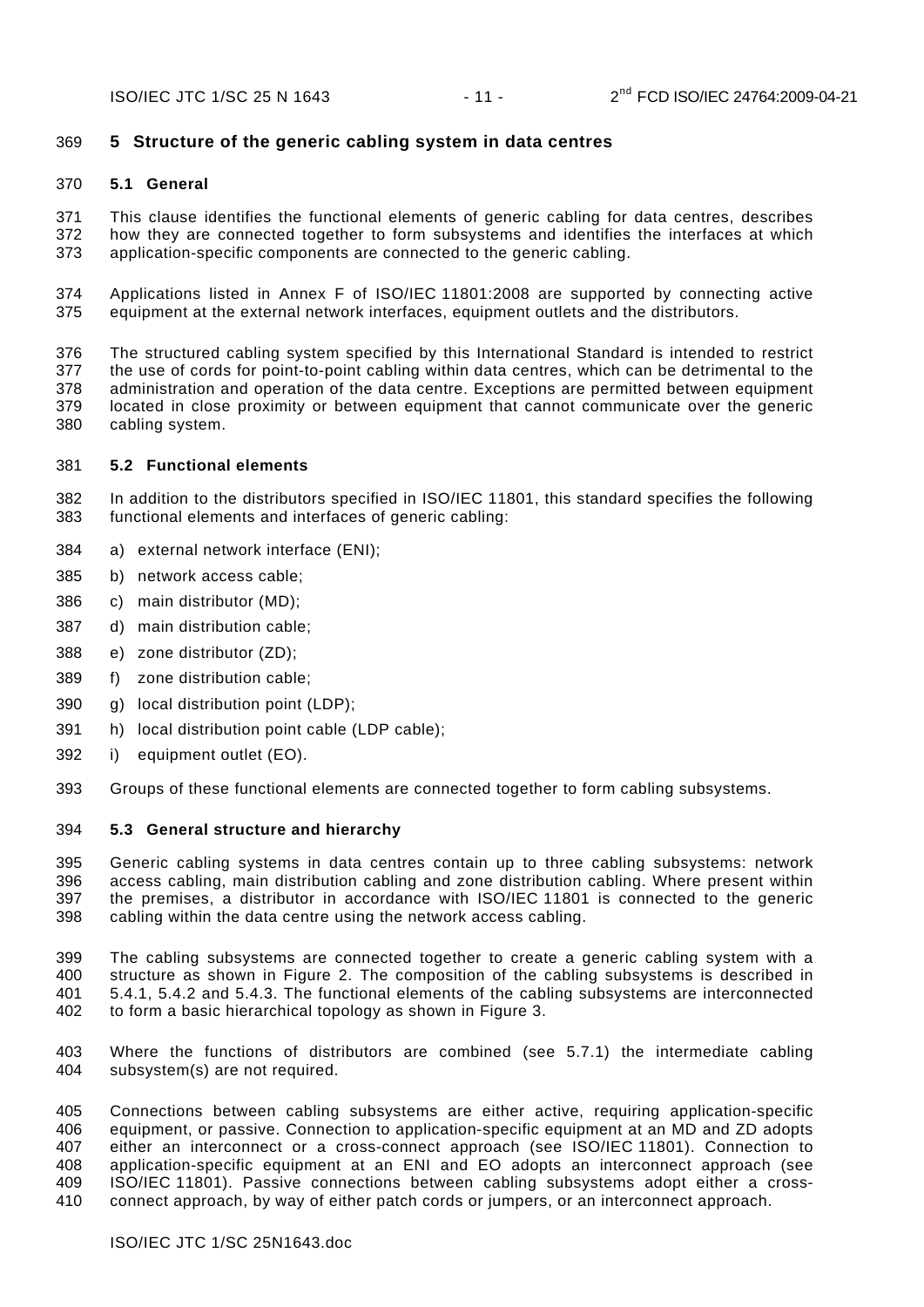<span id="page-12-1"></span>

optional cables -------

413

NOTE Network access cabling is also used to connect ENI to ZD.

#### <span id="page-12-2"></span>414 **Figure 3 - Hierarchical structure of generic cabling within a data centre**

### <span id="page-12-0"></span>415 **5.4 Cabling subsystems**

416 417 Although equipment cords are used to connect the equipment to a cabling subsystem, they are not considered part of the cabling subsystem.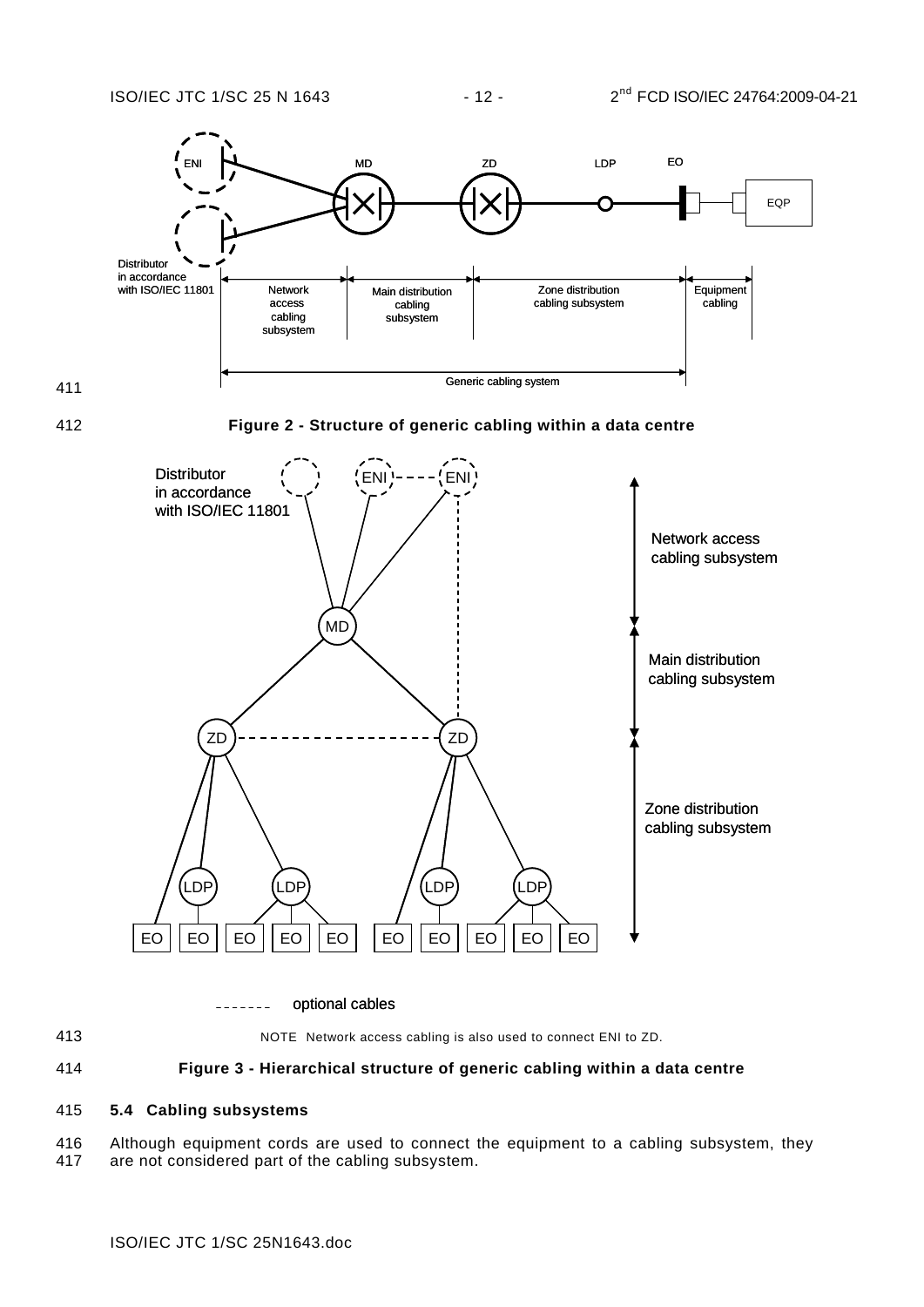#### <span id="page-13-0"></span>418 **5.4.1 Network access cabling subsystem**

- 419 420 The network access cabling subsystem extends from an MD (or ZD) to the ENIs and/or other distributors (in accordance with ISO/IEC 11801) connected to it.
- 421 The subsystem includes:
- 422 a) the network access cables;
- 423 b) the mechanical termination of the network access cables at the ENI(s);
- 425 424 c) the mechanical termination of the network access cables at the MD, ZD(s) or other distributors in accordance with ISO/IEC 11801.

#### <span id="page-13-1"></span>426 **5.4.2 Main distribution cabling subsystem**

- 427 428 The main distribution cabling subsystem extends from an MD to the ZD(s) connected to it. The subsystem includes:
- 429 a) the main distribution cables;
- 431 430 b) the mechanical termination of the main distribution cables at the MD together with associated patch cords and/or jumpers at the MD;
- 432 c) the mechanical termination of the main distribution cables at the ZD(s).
- 433 434 Although equipment cords are used to connect the equipment to the cabling subsystem, they are not considered part of the cabling subsystem.

#### <span id="page-13-2"></span>435 **5.4.3 Zone distribution cabling subsystem**

- 436 437 The zone distribution cabling subsystem extends from a ZD to the EO(s) connected to it. The subsystem includes:
- 438 a) the zone distribution cables;
- 440 439 b) the mechanical termination of the zone distribution cables at the EO(s) and the ZD together with associated patch cords and/or jumpers at the ZD;
- 441 c) LDP(s) (optional);
- 442 d) LDP cable(s) (optional) ;
- 443 e) the EO(s).

444 445 446 Although equipment cords are used to connect the equipment to the cabling subsystem, they are not considered part of the cabling subsystem. Zone distribution cables shall be continuous from the ZD to the EO(s) unless (an) LDP(s) is installed (see [5.7.8\)](#page-18-4).

#### <span id="page-13-3"></span>447 **5.4.4 Design objectives**

448 449 In order to provide the longest operational life while minimising the disruption and cost associated with re-cabling, the fixed installed cabling should be designed to:

- 450 support the broadest set of existing and emerging applications;
- 451 452 accommodate the anticipated growth in volume of supported applications throughout the predicted lifetime of the installation.

453 454 In addition the provision of redundancy within a cabling design should be considered (also see 5.7.1)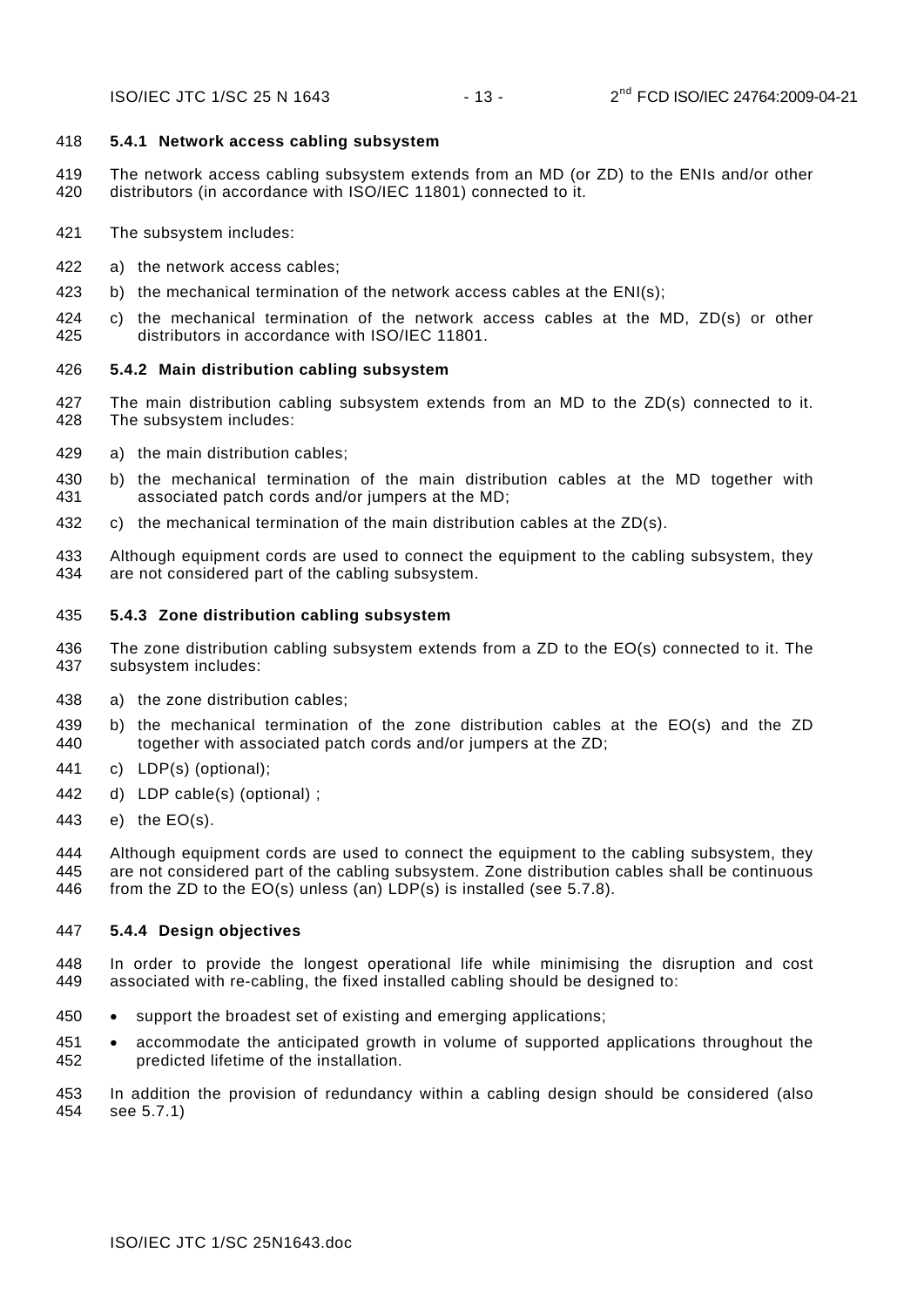#### <span id="page-14-0"></span>455 **5.5 Accommodation of functional elements**

- 456 457 [Figure 4](#page-14-4) shows an example of how the functional elements are accommodated in a building (only a single floor of the building is shown for simplicity).
- 458 459 The MD, ZD and LDP shall be housed in permanent and accessible locations within the data centre.
- 460 461 The ENI shall be housed in permanent and accessible location either internal or external to the data centre.



<span id="page-14-4"></span>463

### **Figure 4 - Example of accommodation of functional elements**

#### <span id="page-14-1"></span>464 **5.6 Interfaces**

#### <span id="page-14-2"></span>465 **5.6.1 Equipment interfaces and test interfaces**

466 467 468 Potential equipment interfaces for data centres are located at the ends of the cabling subsystems (as shown in [Figure 5\)](#page-15-0). An LDP does not provide an equipment interface to the generic cabling system.

469 470 Potential test interfaces for data centres are located at the ends of the cabling subsystems and at the LDP, if present (as shown in [Figure 5\)](#page-15-0).

### <span id="page-14-3"></span>471 **5.6.2 Channels and links**

472 473 The transmission performance of generic cabling between specific test interfaces is detailed in Clause [6](#page-19-2) for channels and Annex A for links.

474 475 476 477 478 479 The channel is the transmission path between data centre equipment such as a switches and servers (EQP in [Figure 5\)](#page-15-0). A typical channel in a data centre would consist of the zone distribution cabling subsystem together with an equipment cord at each end. For longer reach services the channel would be formed by the connection of two or more subsystems (including patch cords and equipment cords). The performance of the channel excludes the connections at the application-specific equipment.

480 481 482 483 484 485 The permanent link is the transmission path of an installed cabling subsystem including the connecting hardware at the ends of the installed cable. In a data centre zone distribution cabling subsystem, the permanent link consists of the equipment outlet, the zone distribution cable, an optional LDP, an optional LDP cable and the termination of the zone distribution cable at the zone distributor. The permanent link includes the connections at the ends of the installed cabling.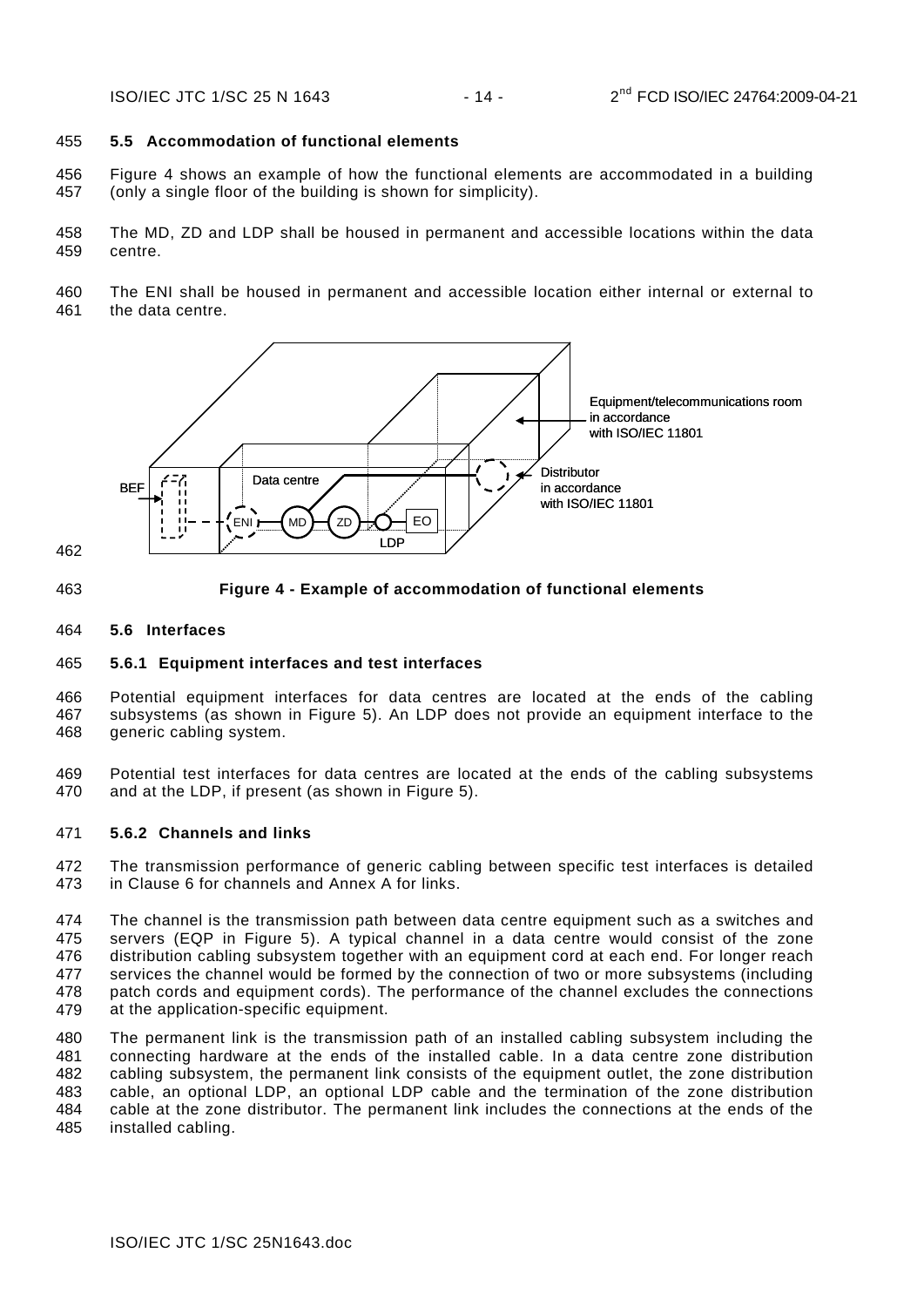

EQP **C C C C** EQP TI TI EI EI EI ZD



b) Main distribution cabling



486

#### c) Network access cabling from MD to distributor in accordance with ISO/IEC 11801



488 NOTE Where the EQP connected to the ENI lies outside the premises containing the data centres, the 489 interconnecting cord will typically comprise a combination of fixed cabling and cords that are outside the scope of 489 interconnecting cord will typically comprise a combination of fixed cabling and cords that are outside the scope of 490 this standard. In such cases the connection to the EQP may not provide a TI. this standard. In such cases the connection to the EQP may not provide a TI.

<span id="page-15-0"></span>491

### **Figure 5 - Test and equipment interfaces**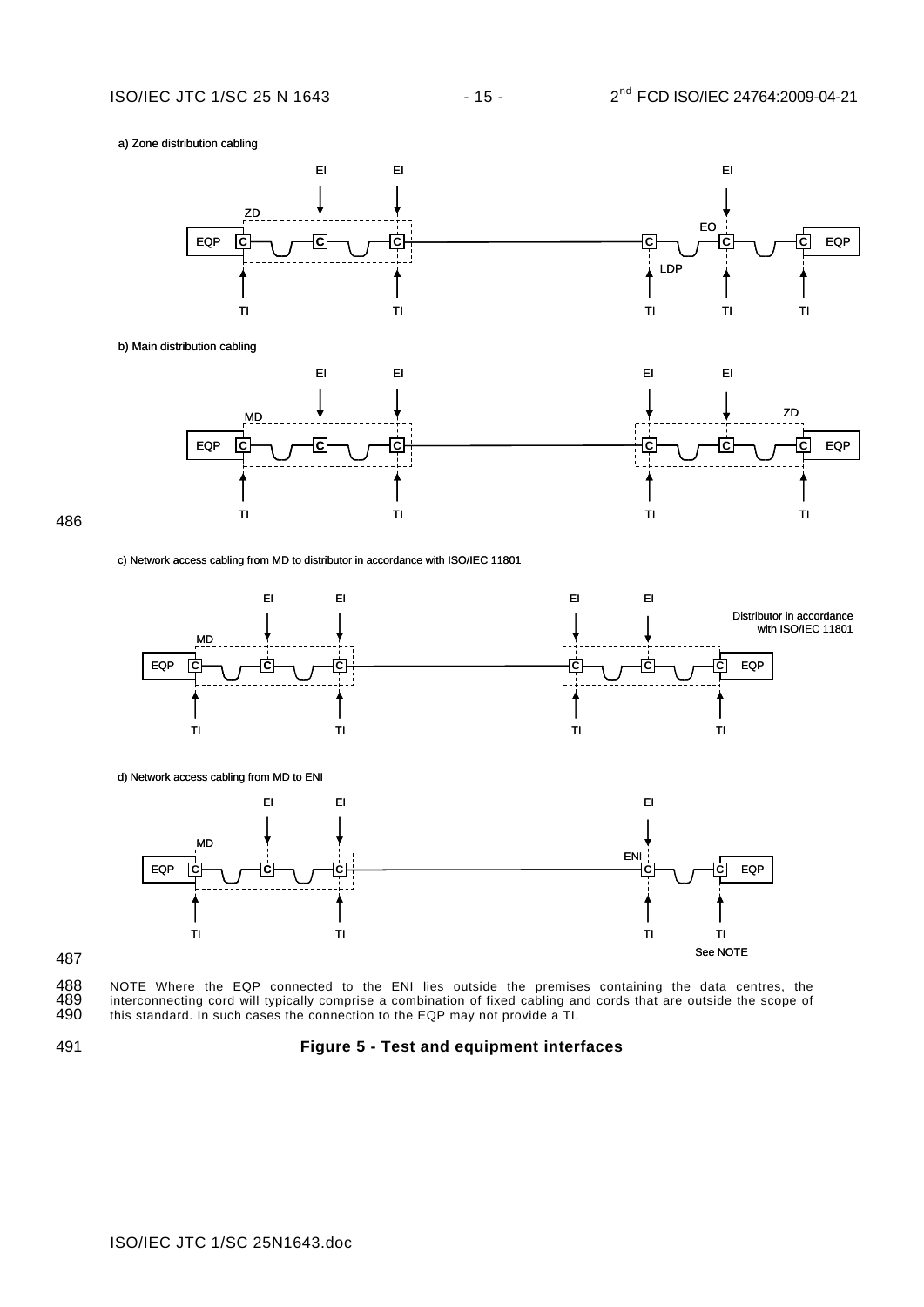### <span id="page-16-0"></span>492 **5.7 Dimensioning and configuring**

#### <span id="page-16-1"></span>493 **5.7.1 Distributors**

494 495 The number and type of subsystems that are included in a generic cabling implementation depends upon the layout and size of the data centre and upon the strategy of the user.

496 497 498 499 The design of distributors shall ensure that the length of patch cords, jumpers and equipment cords are minimized and administration should ensure that the design lengths are maintained during operation. Distributors should be located such that the resulting cable lengths are consistent with the channel performance requirements of Clause [6.](#page-19-2)

500 501 502 503 Where the components of Clauses [8](#page-29-0), [9](#page-33-6) and [10](#page-33-1) are used the distributors shall be located in accordance with the reference implementations of Clause [7](#page-21-0). Where other components are used, distributors shall be located so that the desired performance Class of Clause [6](#page-19-2) is delivered.

504 505 The functions of multiple distributors may be combined into a single distributor. For example, a MD may serve the function of a ZD. However, every data centre must have at least one MD.

#### <span id="page-16-2"></span>506 **5.7.2 Redundancy**

507 508 509 Consideration should be given to the resilience of the data centre with respect to the cabling infrastructure. This may be enhanced by the provision of redundant distributors, cabling, and pathways.

510 511 512 513 514 515 In certain circumstances, for example for security or reliability reasons, redundancy may be built into a cabling design. [Figure 6](#page-17-1) shows one of many possible examples of the connection of functional elements within the structured framework to provide such protection against failure in one or more parts of the cabling infrastructure. This might form the basis for the design of generic cabling for a data centre providing some protection against such hazards as fire damage or the failure of an external network.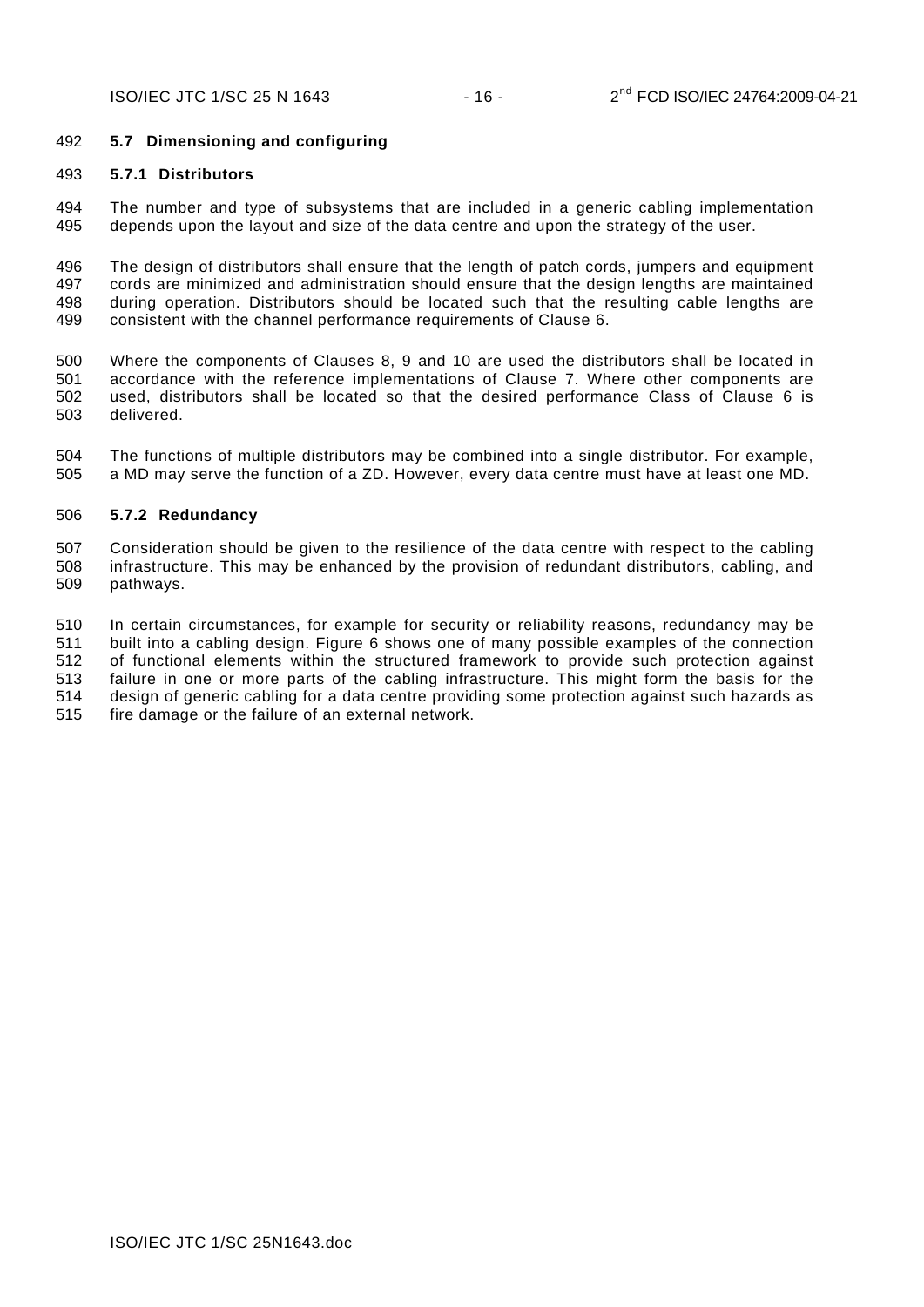

<span id="page-17-1"></span>

#### **Figure 6 - Connection of functional elements providing redundancy**

- 518 519 Additionally, redundancy may be provided by utilizing multiple cables between distributors, with cables following different routes.
- 520 521 NOTE: Connections between ZD and ZD are in addition to the connection between MD and ZD and not a replacement for the MD to ZD connection

### <span id="page-17-0"></span>522 **5.7.3 External network interface**

- 523 524 The External Network Interface (ENI) is a termination of the network access cabling that allows connection of external services to the network access cabling as shown in [Figure 7](#page-18-5).
- 525 NOTE: The multiple service providers should have diverse routes to each of the multiple ENIs.
- 526 The ENI interface shall be in accordance with Clause [9](#page-33-6).
- 527 528 Where the components of Clauses [8](#page-29-0), [9](#page-33-6) and [10](#page-33-1) are used the ENIs shall be located in accordance with the reference implementations of Clause [7](#page-21-0).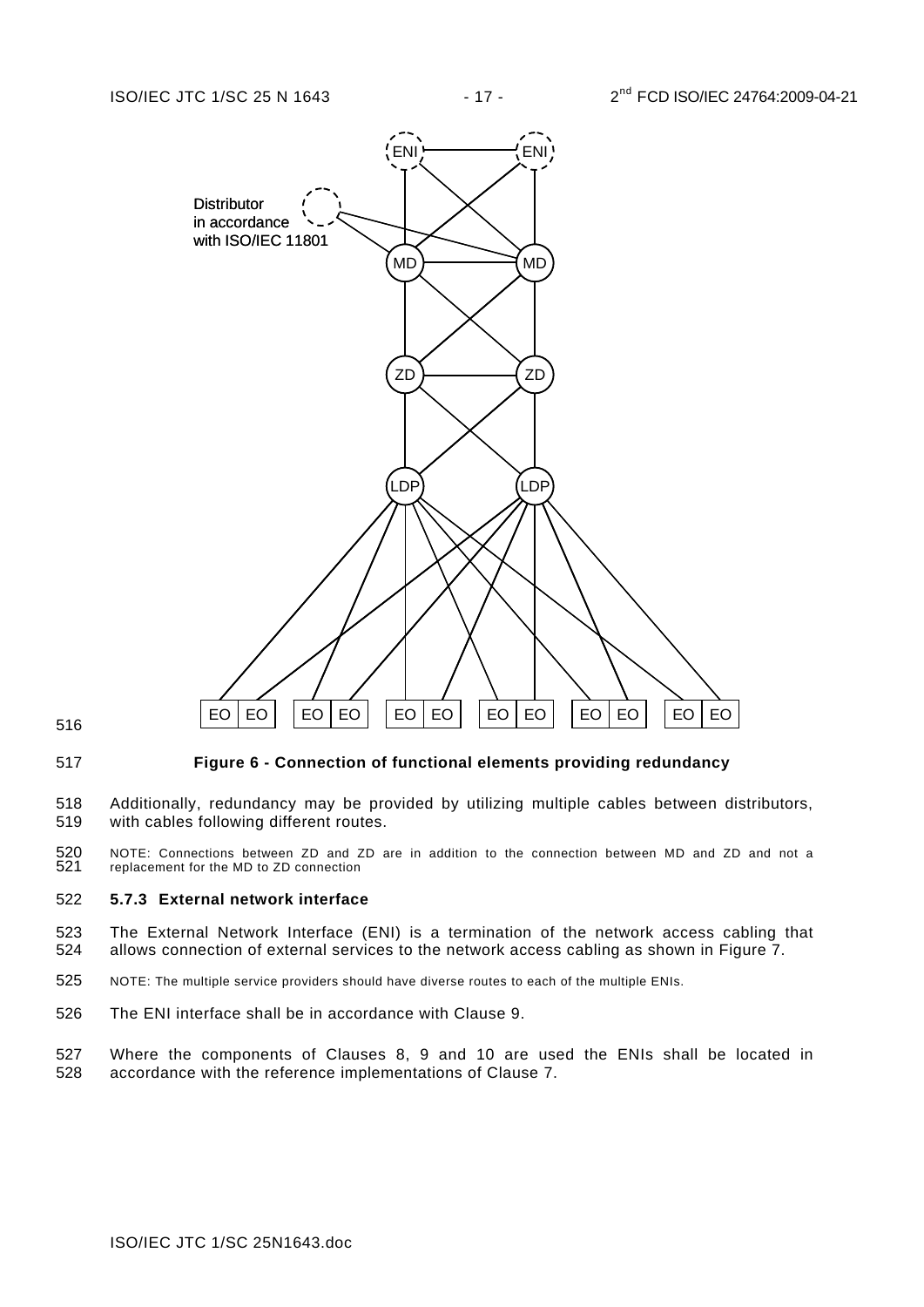

#### <span id="page-18-5"></span>530 **Figure 7 – Examples of external service cabling connections to the ENI**

#### <span id="page-18-0"></span>531 **5.7.4 Cables**

532 Cable types used in the reference implementations of Clause [7](#page-21-0) are specified in Clause [8](#page-29-0).

### <span id="page-18-1"></span>533 **5.7.5 Equipment cords**

534 Equipment cords are non-permanent and can be application-specific.

#### <span id="page-18-2"></span>535 **5.7.6 Patch cords and jumpers**

536 537 538 Patch cords and jumpers are used within cross-connect implementations at distributors. The performance contribution of these cords shall be taken into account in the design of the channel. Clause [7](#page-21-0) provides guidance on cord/jumper lengths for reference implementations of generic cabling.

#### <span id="page-18-3"></span>539 **5.7.7 Equipment outlets**

540 541 542 543 The design of generic cabling should provide for EOs to be installed with a high density and located in close proximity to the application-specific equipment to which they are to be connected. The number of cable elements presented at the EO is not restricted by this standard.

- 544 A group of EOs can be served directly by multiple ZDs or by multiple ZDs via multiple LDPs.
- 545 The EO interface presented shall be in accordance with Clause [9](#page-33-6).

#### <span id="page-18-4"></span>546 **5.7.8 LDP**

547 548 549 550 551 The installation of an LDP in the zone distribution cabling between the ZD and the EO may be useful where frequent additions or movements of equipment are required. One LDP is permitted between a ZD and any EO. The LDP shall be an interconnect, not a cross-connect, because the LDP adds one connection per channel. There shall be no active equipment in the LDP area with the exception of DC powering equipment.

552 553 554 555 Where an LDP is used, it shall have sufficient capacity to support the area of the data centre which it is designed to serve during its intended operational life. The area served may be defined in terms of number of frames/cabinets/closures to be supported and should include allowance for growth.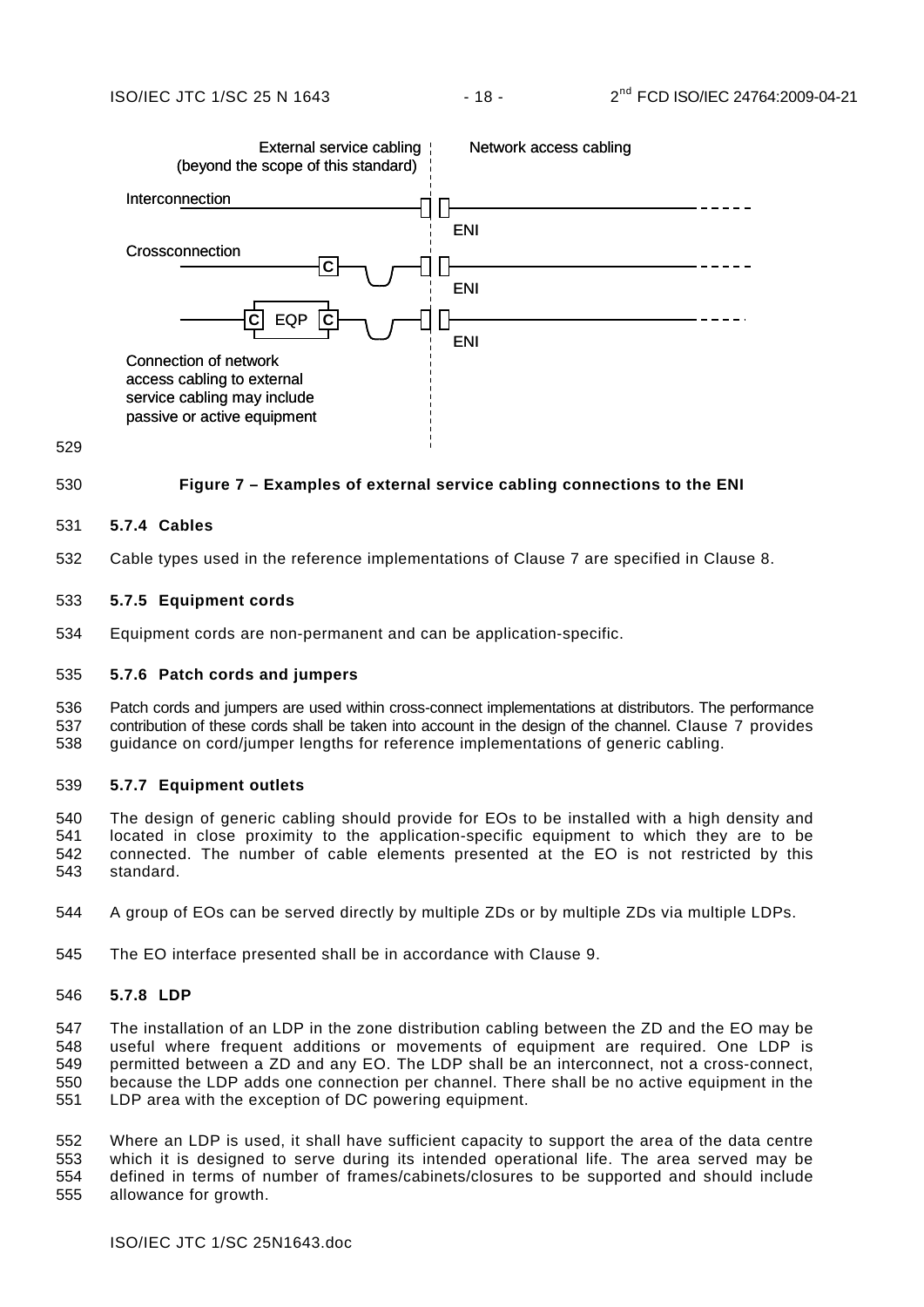556 557 Provided that the requirements of [5.5](#page-14-0) are met, LDP(s) may be located in ceiling voids or under floors.

558 559 560 For balanced cabling, the effect of multiple connections in close proximity on transmission performance should be taken into consideration when planning the cable lengths between the ZD and the LDP.

# <span id="page-19-0"></span>561 **5.7.9 Building entrance facilities**

562 See ISO/IEC 11801.

# <span id="page-19-1"></span>563 **5.8 Earthing and equipotential bonding**

564 See ISO/IEC 11801 and ISO/IEC 14763-2.

# <span id="page-19-2"></span>565 **6 Channel performance in data centres**

# <span id="page-19-3"></span>566 **6.1 General**

567 568 569 570 571 This clause specifies the minimum channel performance of balanced and optical fibre cabling in terms of the Classes as specified in Clause [6.2.](#page-20-0) The transmission performance of channels is specified at and between the connections to active equipment as shown in [Figure 8.](#page-19-4) The channel comprises only passive sections of cable, connections, equipment cords, patch cords and jumpers.



572

# <span id="page-19-4"></span>573

# **Figure 8 – Example of a channel with 4 connections**

574 575 576 Application support depends on channel performance only, which in turn depends on cable length, number of connections, connector termination practices and workmanship, and performance.

- 577 Channels are implemented using either:
- 578 network access cabling only;
- 579 • main distribution cabling only:
- 580 zone distribution cabling only;
- 581 combinations of the above.

582 583 584 585 586 [Figure 9](#page-20-4) shows an example of equipment at the MD connected to equipment at the EO using two channels, an optical fibre cabling channel and a balanced cabling channel. The optical fibre and balanced cabling channels are connected together using an optical fibre to balanced cable converter. There are four channel interfaces; one at each end of the balanced channel, and one at each end of the optical fibre cabling channel.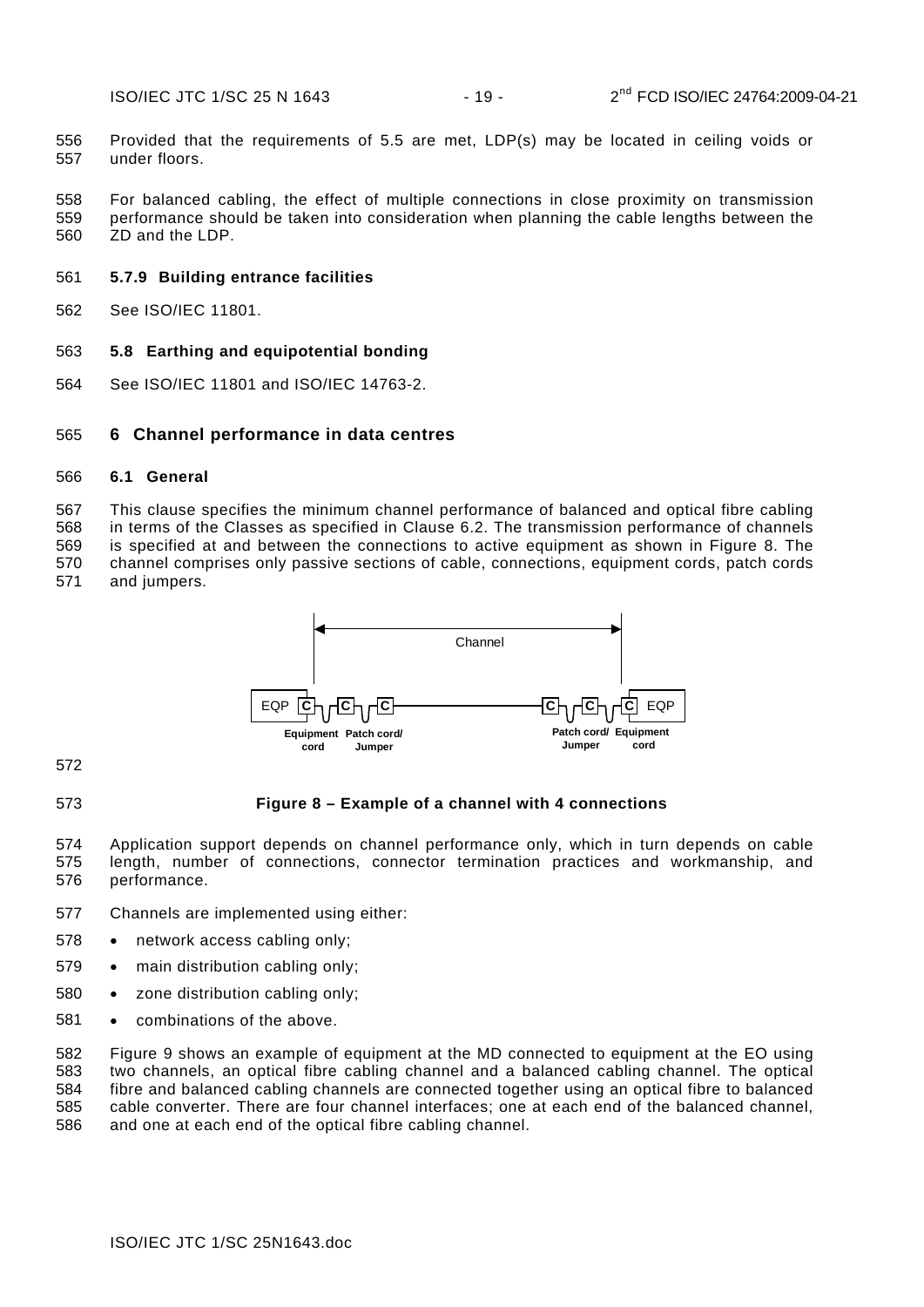

 $|C|$  = optional connection

#### <span id="page-20-4"></span>589 **Figure 9 - Example of a system showing the location of cabling interfaces**

### <span id="page-20-0"></span>590 **6.2 Transmission performance**

#### <span id="page-20-1"></span>591 **6.2.1 General**

587 588

592 593 The channel transmission performance specifications are separated into Classes that allow for the transmission of the applications in Annex F of ISO/IEC 11801:2008.

594 595 596 597 The channel performance requirements described in this clause shall be used for the design and may be used for verification of any implementation of this international standard, using the test methods defined, or referred to, by this clause. In addition, these requirements can be used for application development and trouble shooting.

598 599 600 The channel specifications in this clause allow for the transmission of defined Classes of applications over distances other than those of Clause [7](#page-21-0), and/or using media and components with different transmission performance than those of Clauses [8](#page-29-0), [9](#page-33-6) and [10.](#page-33-1)

- 601 602 Consideration should be given to measuring performance at worst case temperatures, or calculating worst case performance based on measurements made at other temperatures.
- 603 Link performance requirements are specified in [Annex A.](#page-34-0)

#### <span id="page-20-2"></span>604 **6.2.2 Balanced cabling**

605 606 The main distribution and zone distribution cabling shall be designed to provide a minimum of Class  $E_A$  channel performance as specified in ISO/IEC 11801.

#### <span id="page-20-3"></span>607 **6.2.3 Optical fibre cabling**

608 609 610 611 Optical fibre cabling shall be designed using cabled optical fibre Categories specified in Clause [8](#page-29-0). Where multimode optical fibre is used, the main distribution and zone distribution cabling shall provide channel performance as specified in ISO/IEC 11801 using a minimum of Category OM3 cabled optical fibre and optical connecting hardware as specified in [9.3.](#page-32-0)

612 Editors Note: Resolution of US02 resulted in the above text, which is wrong in its first sentence "Optical fibre

613 614 cabling shall be designed as specified in Clause 8." Clause 8 specifies optical fibre cables and not any design rules. The text should have been stating that the design shall use the fibre cables specified in Clause 8. The use of

615 fibre optical connecting hardware has been resolved in IE06 and therefore the text amended.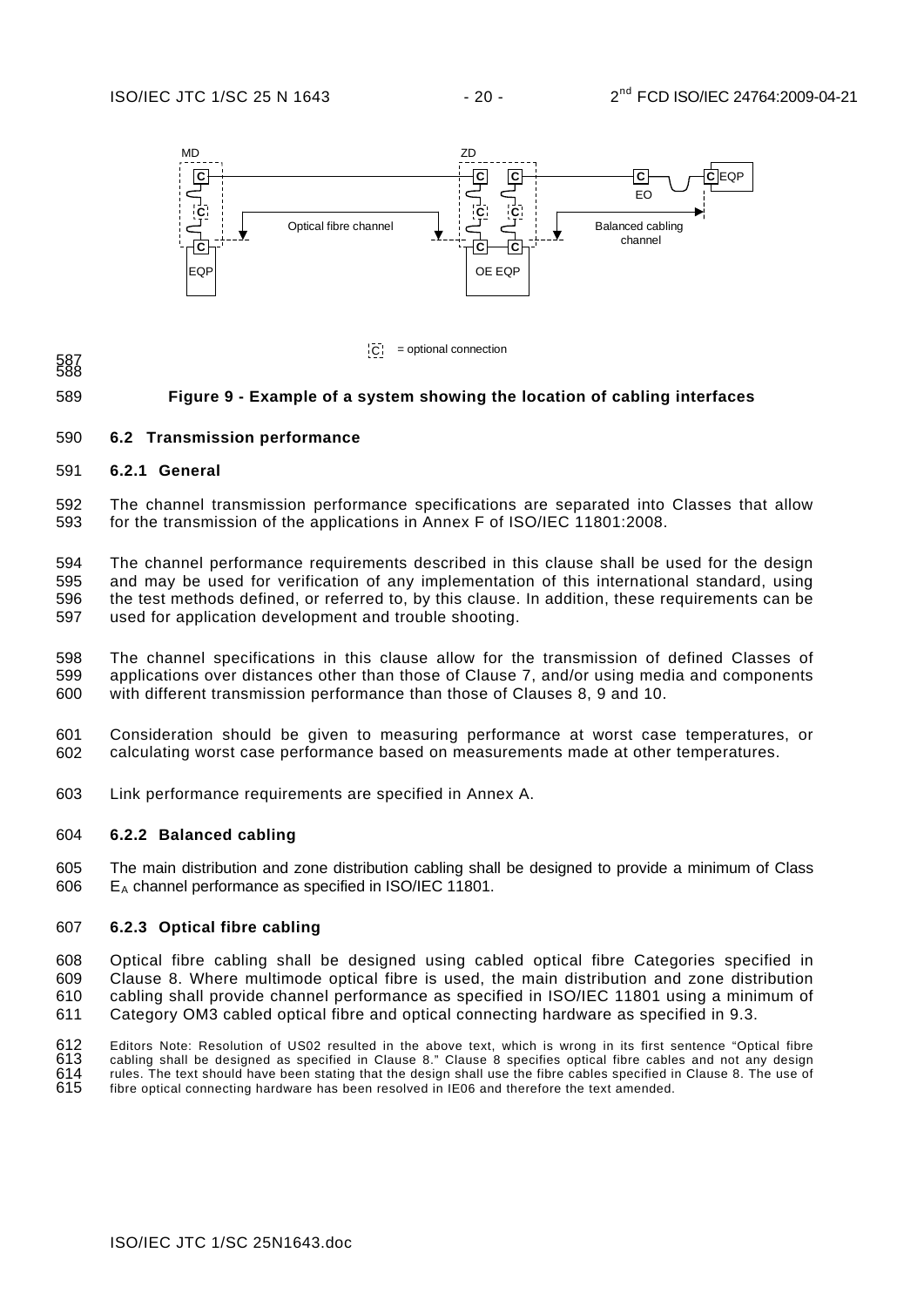### <span id="page-21-0"></span>616 **7 Reference implementations in data centres**

#### <span id="page-21-1"></span>617 **7.1 General**

618 619 620 621 This clause describes implementations of generic cabling that utilise components referenced in Clauses [8,](#page-29-0) [9](#page-33-6) and [10](#page-33-1). These reference implementations meet the requirements of Clause [5](#page-11-0) and, when installed in accordance with ISO/IEC 14763-2, comply with the channel performance requirements of Clause [6.](#page-19-2)

#### <span id="page-21-2"></span>622 **7.2 Balanced cabling**

#### <span id="page-21-3"></span>623 **7.2.1 Assumptions**

624 625 626 627 Balanced cabling components referenced in Clauses [8](#page-29-0), [9](#page-33-6) and [10](#page-33-1) are defined in terms of Category. In the reference implementations of this clause, the components used in each cabling channel shall have the same nominal characteristic impedance in accordance with 7.2 of ISO/IEC 11801:2008.

628 629 630 The implementations are based on component performance at 20 °C. The effect of temperature on the performance of cables shall be taken into account as shown in [Table 2](#page-24-1), [Table 4](#page-26-1) and [Table 5.](#page-28-4)

#### <span id="page-21-4"></span>631 **7.2.2 Zone distribution cabling**

#### 632 **7.2.2.1 Component choice**

633 634 The selection of balanced cabling components will be determined by the Class of applications to be supported by the cabling. Refer to Annex F of ISO/IEC 11801:2008, for guidance.

- 635 Using the models of [7.2.2.2:](#page-21-5)
- 636 Category  $6_A$  components provide Class  $E_A$  balanced cabling performance;
- 637 Category 7 components provide Class F balanced cabling performance;
- 638 • Category  $7_A$  components provide Class  $F_A$  balanced cabling performance.

639 640 641 Cables and connections of different Categories should not be mixed within a channel. If different Categories are mixed, the resultant cabling performance will be determined by the Category of the lowest performing component.

#### <span id="page-21-5"></span>642 **7.2.2.2 Dimensions**

643 644 [Figure 10](#page-22-0) shows the models used to correlate zone distribution cabling dimensions specified in this clause with the channel specifications in Clause [6](#page-19-2).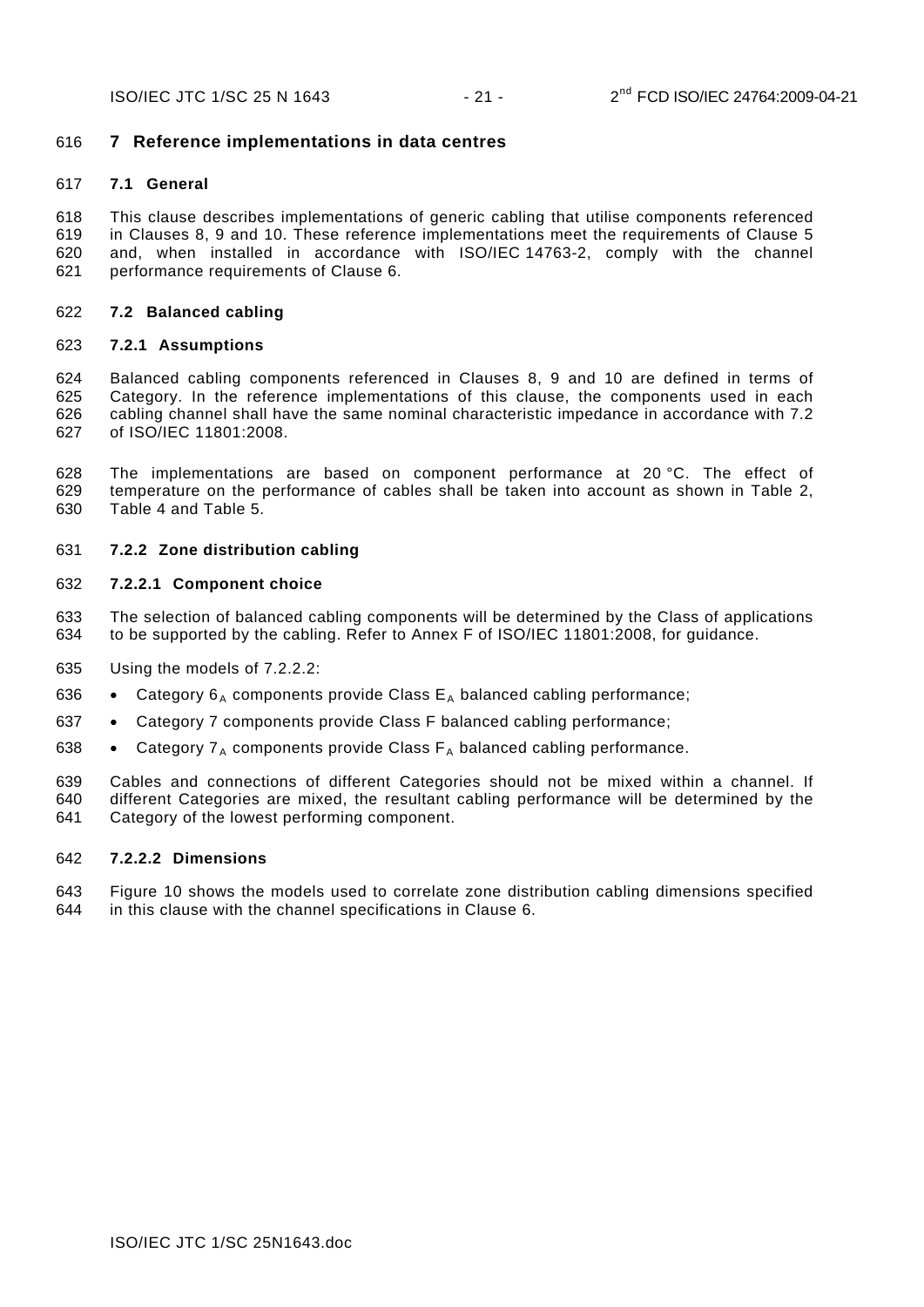a) Interconnect - EO model







645

c) Interconnect - LDP - EO model



d) Cross-connect - LDP - EO model



646

<span id="page-22-0"></span>647 **Figure 10 - Zone distribution cabling models**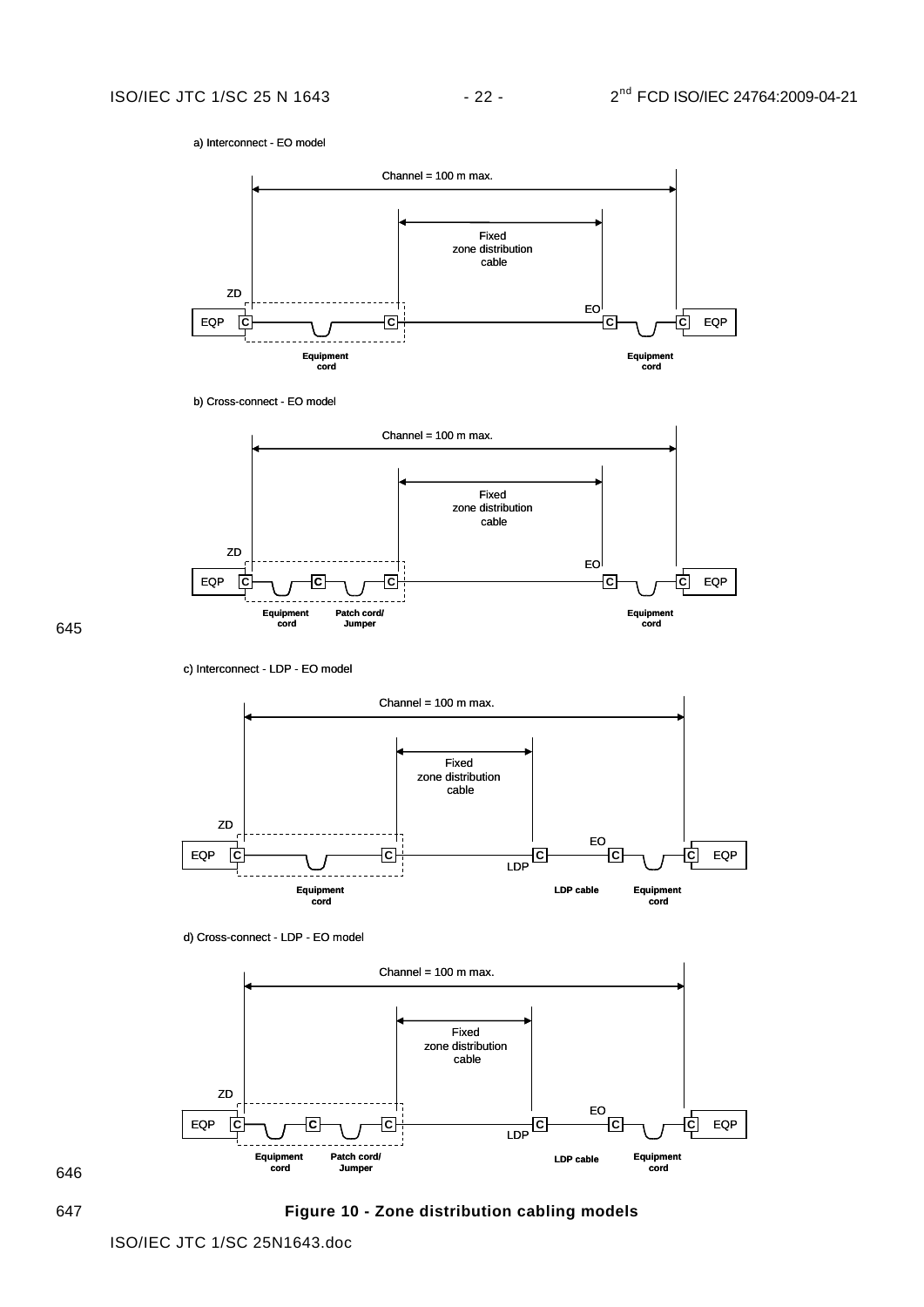648 649 650 651 [Figure 10](#page-22-0)a shows a channel containing only an interconnect and an EO. [Figure 10](#page-22-0)b contains an additional connection as a cross-connect. In both cases the fixed horizontal cable connects the ZD to the EO. The channel includes patch cords and equipment cords. For the purposes of this sub clause, jumpers used in place of patch cords are treated as cords.

652 653 654 655 656 [Figure 10](#page-22-0)c shows a channel containing an interconnect, an LDP and an EO. [Figure 10d](#page-22-0) contains an additional connection as a cross-connect. In both cases the fixed zone distribution cable connects the ZD to the LDP. The channel includes patch cords and equipment cords. For the purposes of this sub clause, jumpers used in place of patch cords are treated as cords.

657 658 659 660 In addition to the cords, the channels shown in [Figure 10c](#page-22-0) and [Figure 10](#page-22-0)d contain an LDP cable. The insertion loss specification for the LDP cable may differ from that of both the fixed zone distribution cable and the flexible cables. The channel of [Figure 10](#page-22-0)d is recognized as the maximum implementation used to define the channel performance limits of Clause [6](#page-19-2).

661 662 663 In order to accommodate cables used for LDP cables, patch cords, jumpers and equipment cords with different insertion loss specifications, the maximum cable length used within a channel shall be determined by the equations shown in [Table 2](#page-24-1).

- 664 In [Table 2](#page-24-1) it is assumed that
- 666 665 a) the flexible cable within these cords has a higher insertion loss specification than that used in the fixed zone distribution cable (see Clause [10](#page-33-1)),
- 667 b) the cables within these cords in the channel have a common insertion loss specification.
- 668 The following general restrictions apply:
- 669 a) the physical length of the channel shall not exceed 100 m;
- 670 671 672 b) the physical length of the fixed zone distribution cable shall not exceed 90 m and may be less depending on the length of LDP cables and cords used and the number of connections;

673 674 675 676 677 [Table 1](#page-23-0) contains the length assumptions of the mathematical model used to validate channel performance using components specified in clauses [8](#page-29-0), [9](#page-29-4) & [10](#page-33-1) when configured within the range of implementations provided by [Figure 10](#page-22-0) and [Table 1.](#page-23-0) They do not represent absolute restrictions on the implementation of channels and permanent links, but may be used for guidance in reference implementations.

#### <span id="page-23-0"></span>678 679 **Table 1 – Length assumptions used in the mathematical modelling of balanced zone distribution cabling**

| Segment                                                                                | <b>Minimum</b><br>m | Maximum<br>m |  |  |  |
|----------------------------------------------------------------------------------------|---------------------|--------------|--|--|--|
| ZD-LDP                                                                                 | 15                  | 85           |  |  |  |
| LDP-EO                                                                                 | 5                   |              |  |  |  |
| ZD-EO (no LDP)                                                                         | 15                  | 90           |  |  |  |
| Equipment cord at the EO                                                               | $2^a$               | 5            |  |  |  |
| Patch cord                                                                             | 2                   |              |  |  |  |
| Equipment cord at the ZD                                                               | 2 <sup>b</sup>      | 5            |  |  |  |
| All cords                                                                              |                     | 10           |  |  |  |
| <sup>a</sup> If there is no LDP, the minimum length of the equipment cord is<br>1 m.   |                     |              |  |  |  |
| b<br>If there is no cross-connect, the minimum length of the<br>equipment cord is 1 m. |                     |              |  |  |  |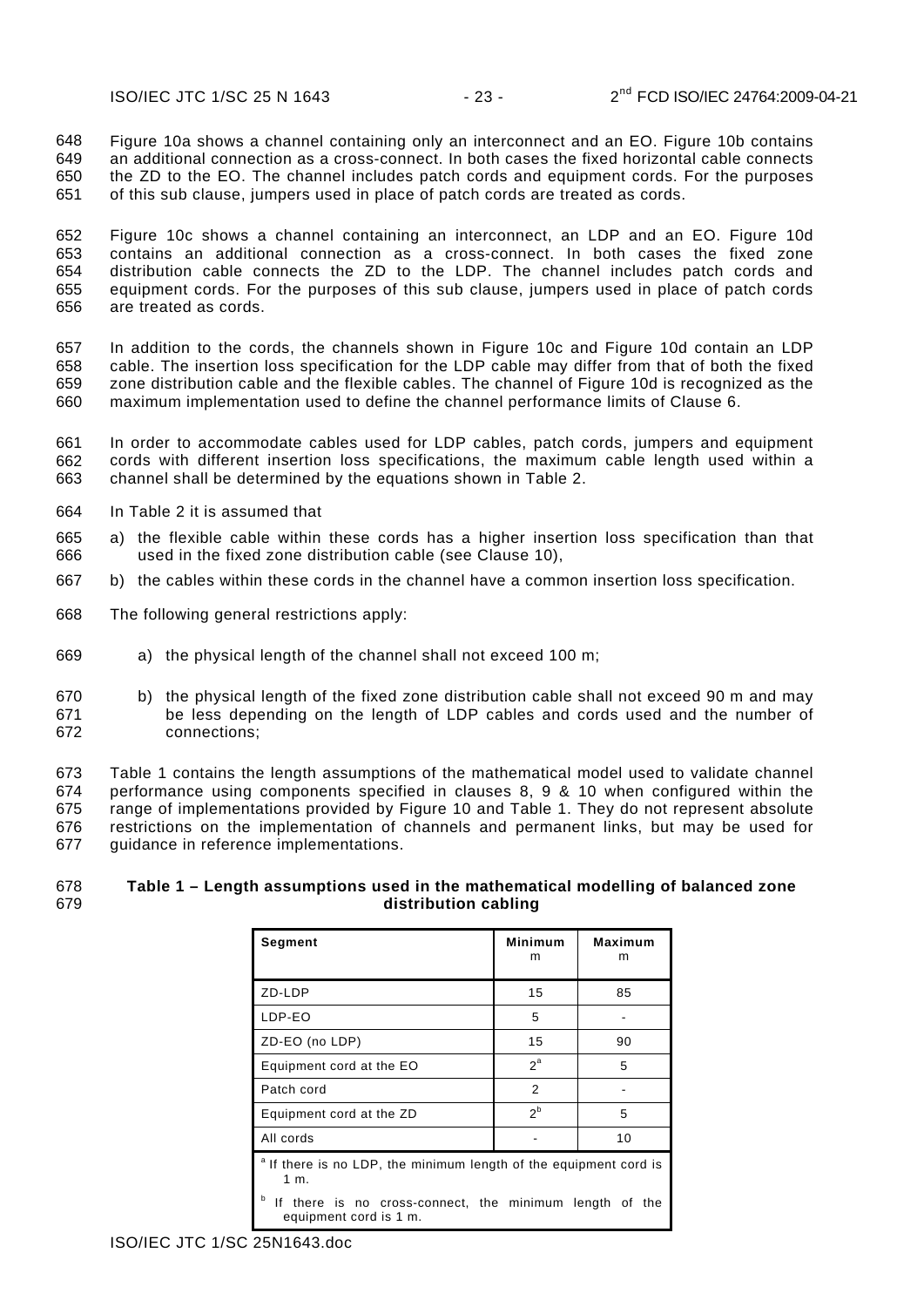680 681 During the operation of the installed cabling, an administration system, see ISO/IEC 14763-2, should be implemented to ensure that the length of cords and, where appropriate, the length

682 of LDP cables used to create the channel conform to the design rules of this Standard.

<span id="page-24-1"></span>683

#### **Table 2 - Zone distribution channel length equations**

| Model                                                               | Figure          | Implementation equations                    |                                             |  |  |  |
|---------------------------------------------------------------------|-----------------|---------------------------------------------|---------------------------------------------|--|--|--|
|                                                                     |                 | Class $E_A$                                 | Class F and Class F $_A$                    |  |  |  |
| Interconnect-EO                                                     | 10a             | $Z = 104^a - F \times X$                    | $Z = 105^{\circ} - F \times X$              |  |  |  |
| Cross-connect-EO                                                    | 10 <sub>b</sub> | $Z = 103^{\circ} - F \times X$              | $Z = 103^{\circ} - F \times X$              |  |  |  |
| Interconnect-LDP-EO                                                 | 10c             | $Z = 103^{\circ} - F \times X - L \times Y$ | $Z = 103^{\circ} - F \times X - L \times Y$ |  |  |  |
| Cross-connect-LDP-EO                                                | 10d             | $Z = 102^a - F \times X - L \times Y$       | $Z = 102^{\circ} - F \times X - L \times Y$ |  |  |  |
| Z maximum length of the fixed zone distribution cable (m)           |                 |                                             |                                             |  |  |  |
| $F$ combined length of patch cords, jumpers and equipment cords (m) |                 |                                             |                                             |  |  |  |
| L length of the LDP cable $(m)$                                     |                 |                                             |                                             |  |  |  |

*X* ratio of flexible cable insertion loss (dB/m) to fixed zone distribution cable insertion loss (dB/m) - see Clause [10](#page-33-1) 

*Y* ratio of LDP cable insertion loss (dB/m) to fixed zone distribution cable insertion loss (dB/m) - see Clause [10](#page-33-1) 

a This includes a length reduction allocation to accommodate ILD.

Note: To be confirmed when Amendment 2 of ISO/IEC 11801  $2<sup>nd</sup>$  Edition has been approved as FDAM.

For operating temperatures above 20 °C, *Z* should be reduced by 0,2% per °C for screened cables and 0,4% per °C (20 °C to 40 °C) and 0,6% per °C (40 °C to 60 °C) for unscreened cables.

#### 684

#### <span id="page-24-0"></span>685 **7.2.3 Main distribution cabling**

#### 686 **7.2.3.1 Component choice**

687 688 The selection of balanced cabling components will be determined by the Class of applications to be supported by the cabling. Refer to Annex F of ISO/IEC 11801:2008 for guidance.

- 689 Using the models of [7.2.3.2:](#page-24-2)
- 690 Category  $6_A$  components provide Class E  $_A$  balanced cabling performance;
- 691 Category 7 components provide Class F balanced cabling performance;
- 692 • Category 7  $_A$  components provide Class F  $_A$  balanced cabling performance.

693 694 695 Cables and connections of different Categories should not be mixed within a channel. If different Categories are mixed, the resultant cabling performance will be determined by the Category of the lowest performing component.

#### <span id="page-24-2"></span>696 **7.2.3.2 Dimensions**

697 698 699 700 The connection of application-specific equipment to the main distribution cabling at the MD and ZDs adopts either an interconnect or cross-connect approach (see ISO/IEC 11801). The channel includes patch cords and equipment cords. For the purposes of this sub clause, jumpers used in place of patch cords are treated as cords.

701 702 703 [Figure 11](#page-25-0) shows the model used to correlate main distribution cabling dimensions specified in this clause with the channel specifications in Clause [5](#page-11-0). This figure represents the full configuration for the main distribution channel.

704 705 706 [Table 3](#page-25-1) contains the length assumptions of the mathematical model used to validate Channel performance using components specified in Clauses [8](#page-29-0), [9](#page-29-4) & [10](#page-33-1) when configured within the range of implementations provided by [Figure 10](#page-22-0) and [Table 3.](#page-25-1) They do not represent absolute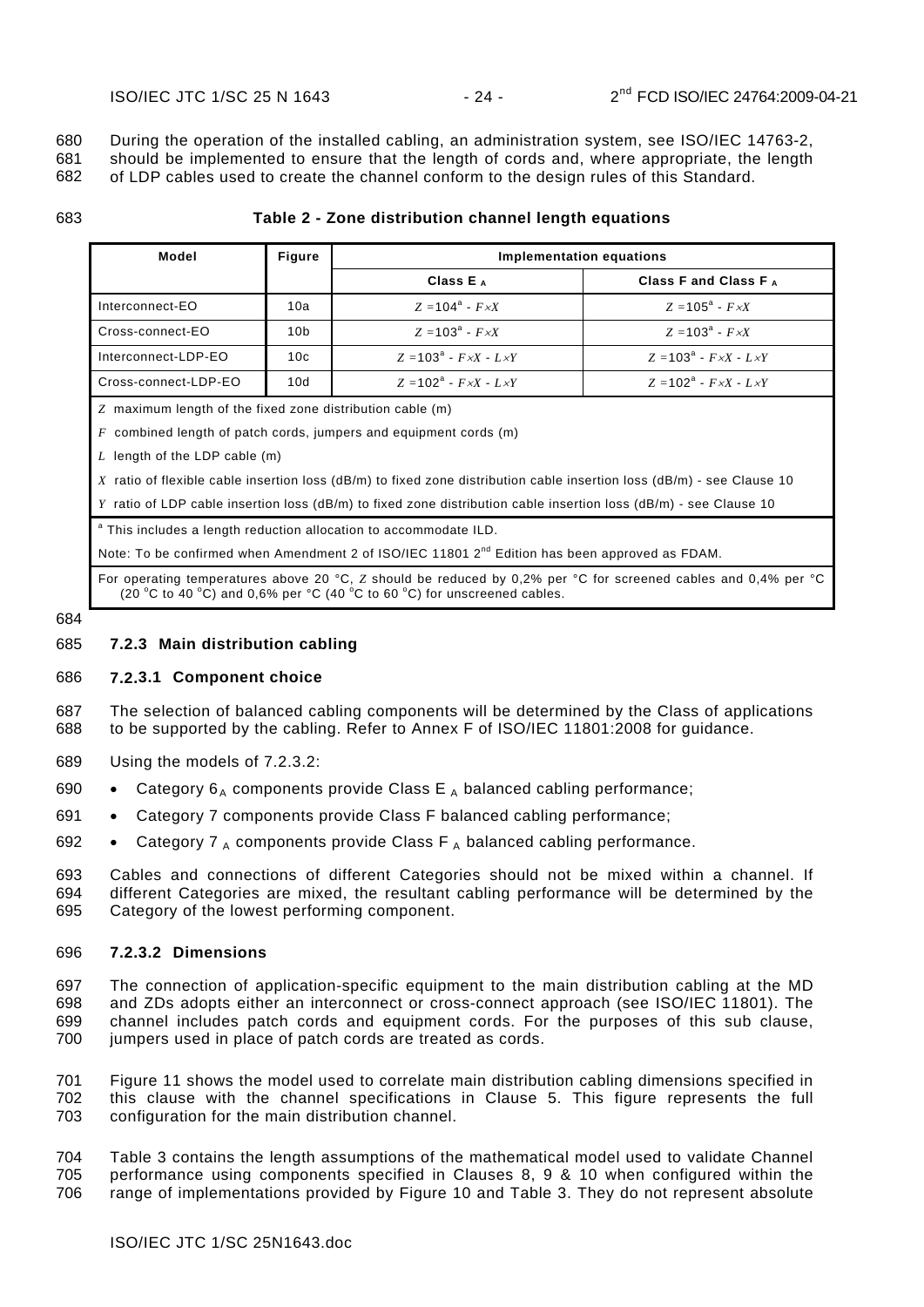707 708 restrictions on the implementation of channels and permanent links, but may be used for guidance in reference implementations.

#### <span id="page-25-1"></span>709 710 **Table 3 – Length assumptions used in the mathematical modelling of balanced main distribution cabling**

| Segment                                                                                                           | <b>Minimum</b><br>m | <b>Maximum</b><br>m |  |  |  |
|-------------------------------------------------------------------------------------------------------------------|---------------------|---------------------|--|--|--|
| $MD-ZD$                                                                                                           | 15                  | 90                  |  |  |  |
| Equipment cord at the MD                                                                                          | $2^a$               | 5                   |  |  |  |
| Equipment cord at the ZD                                                                                          | $2^b$               | 5                   |  |  |  |
| Patch cord                                                                                                        | 2                   |                     |  |  |  |
| All cords                                                                                                         |                     | 10                  |  |  |  |
| <sup>a</sup> If there is no cross-connect at the MD, the minimum length<br>of the equipment cord at the MD is 1m. |                     |                     |  |  |  |
| If there is no cross-connect at the ZD, the minimum length of<br>the equipment cord at the ZD is 1m.              |                     |                     |  |  |  |

711 712 713 The maximum length of the fixed main distribution cable will depend on the total length of cords to be supported within a channel. During the operation of the installed cabling, an administration system, see ISO/IEC 14763-2, should be implemented to ensure that the length

714 of cords used to create the channel conform to the design rules of this Standard.



<span id="page-25-0"></span>715 716

**Figure 11 - Main distribution cabling models** 

717 718 719 In order to accommodate the higher insertion loss of flexible cables used for cords, the length of the cables used within a channel of a given Class (see Clause [6\)](#page-19-2) shall be determined by the equations shown in [Table 4](#page-26-1).

- 720 In [Table 4](#page-26-1) it is assumed that
- 722 721 c) the flexible cable within these cords has a higher insertion loss specification than that used in the fixed main distribution cable (see Clause [10](#page-33-1)),
- 723 d) the cables within these cords in the channel have a common insertion loss specification.
- 724 The following general restrictions apply:
- 725 a) the physical length of the channel shall not exceed 100 m;
- 726 727 b) the physical length of the fixed main distribution cable shall not exceed 90 m and may be less depending on the length of cords used and the number of connections;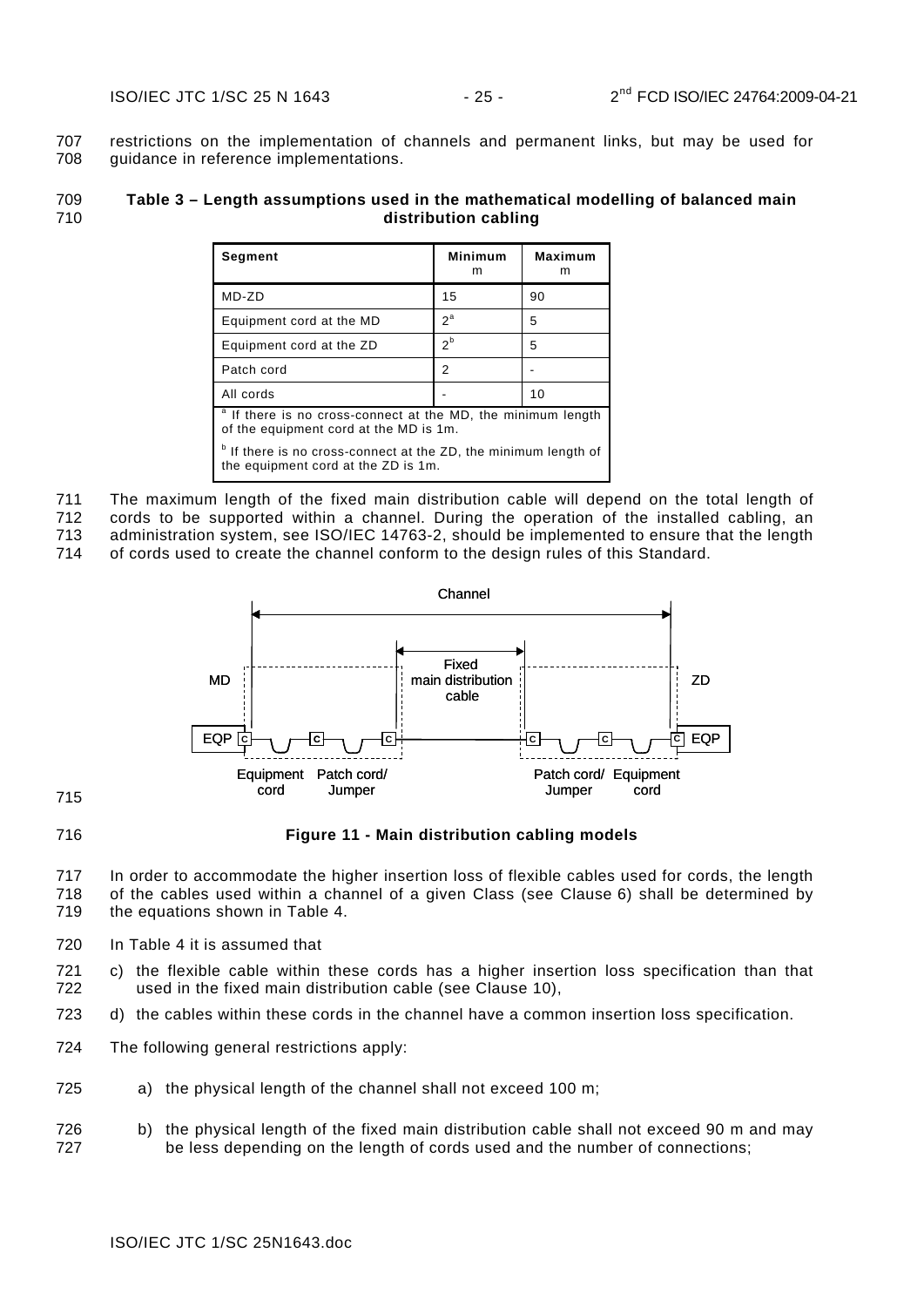<span id="page-26-1"></span>

| ×<br>۰. |
|---------|

#### 728 **Table 4 - Main distribution channel length equations**

| Model                                                             | Implementation equations       |                                |  |  |  |
|-------------------------------------------------------------------|--------------------------------|--------------------------------|--|--|--|
|                                                                   | Class $E_A$                    | Class F and Class F $_A$       |  |  |  |
| Interconnect-interconnect                                         | $M = 104^a - F \times X$       | $M = 105^{\circ} - F \times X$ |  |  |  |
| Interconnect-cross-connect                                        | $M = 103^{\circ} - F \times X$ | $M = 103^{\circ} - F \times X$ |  |  |  |
| Cross-connect-cross-connect                                       | $M = 102^a - F \times X$       | $M = 102^a - F \times X$       |  |  |  |
| M maximum length of the fixed main distribution cable (m)         |                                |                                |  |  |  |
| F combined length of patch cords, jumpers and equipment cords (m) |                                |                                |  |  |  |

*X* ratio of flexible cable insertion loss (dB/m) to fixed main distribution cable insertion loss (dB/m) – see Clause [10](#page-33-1) 

<sup>a</sup> This includes a length reduction allocation to accommodate ILD.

For operating temperatures above 20 °C, *M* should be reduced by 0,2 % per °C for screened cables and 0,4% per °C (20 °C to 40 °C) and 0,6 % per °C (40 °C to 60 °C) for unscreened cables.

#### <span id="page-26-0"></span>729 **7.2.4 Network access cabling**

#### 730 **7.2.4.1 Component choice**

The selection of balanced cabling components will be determined by the channel lengths required and the Class of applications to be supported. Refer to Annex F to ISO/IEC 11801:2008 for guidance. 731 732 733

#### 734 **7.2.4.2 Dimensions**

735 736 737 738 739 [Figure 12](#page-27-0) shows the model used to correlate cabling dimensions specified in this clause with the channel specifications in Clause [5](#page-11-0). The network access channel shown contains a crossconnect at both ends and represents the worst-case configuration for a network access cabling channel between an MD and distributor in accordance with ISO/IEC 11801. A channel between an ENI and an MD contains an interconnect at the ENI.

- 740 741 The channel includes patch cords and equipment cords. For the purposes of this clause, jumpers used in place of patch cords are treated as cords.
- 742 In [Table 5](#page-28-4) it is assumed that
- 744 743 a) the flexible cable within these cords has a higher insertion loss specification than that used in the fixed network access cable,
- 746 745 b) the cables within all these cords in the channel have a common insertion loss specification.
- 747 748 749 In order to accommodate the higher insertion loss of flexible cables used for cords, the length of the cables used within a channel of a given Class (see clause [6](#page-19-2)) shall be determined by the equations shown in [Table 5](#page-28-4).
- 750 751 When four connections are used in a channel, the physical length of the network access cable should be at least 15 m.

752 753 754 755 756 The maximum length of the fixed network access cable will depend on the total length of cords to be supported within a channel. The maximum lengths of cords shall be fixed for ENIs and distributors. During the operation of the installed cabling, an administration system, see ISO/IEC 14763-2, should be implemented to ensure that the length of cords used to create the channel conform to these design rules of this Standard.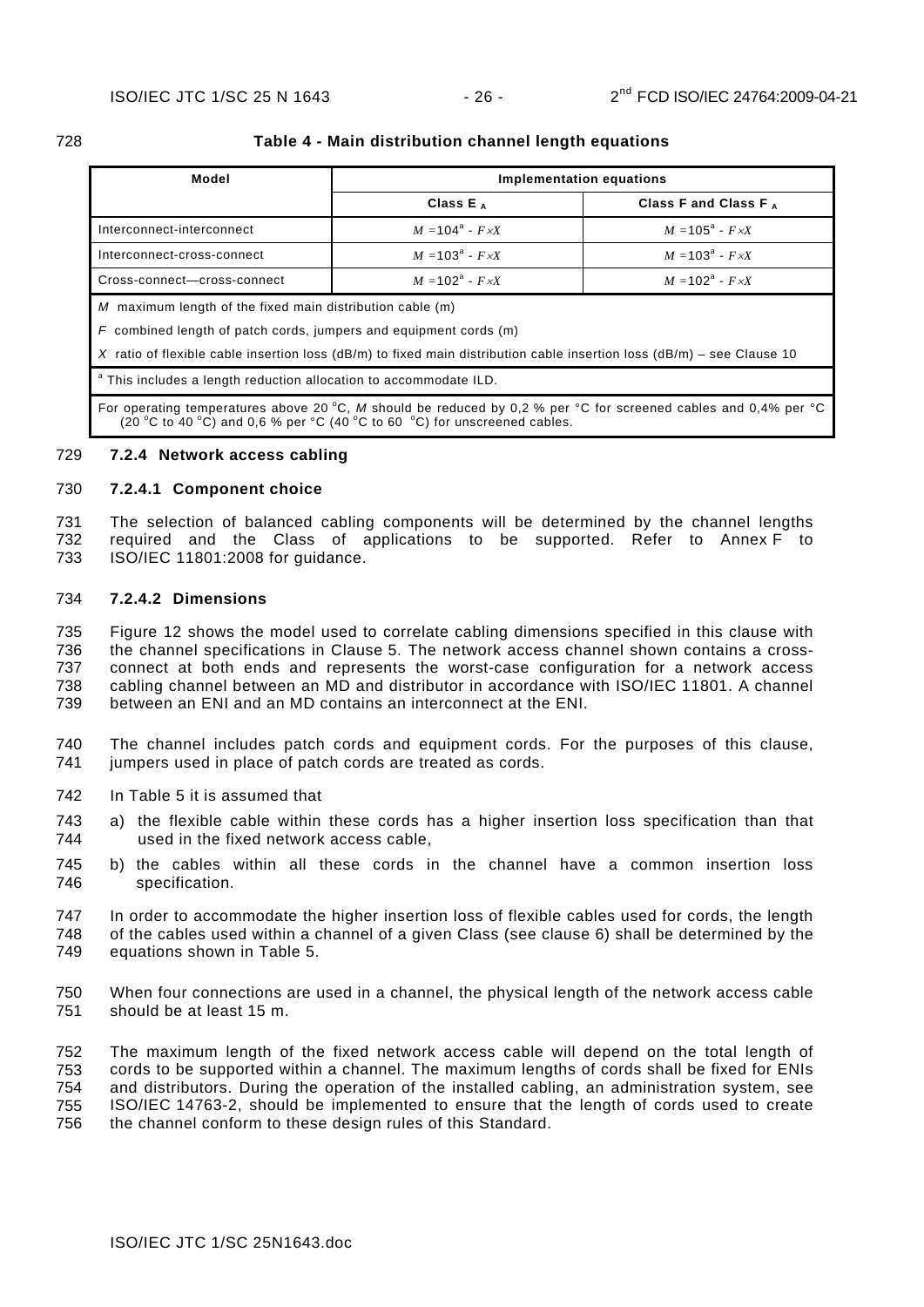#### a) Network access cabling from MD to ENI



b) Network access cabling from MD to distributor in accordance with ISO/IEC 11801



757

758 NOTE Where the EQP connected to the ENI lies outside the premises containing the data centres, the 759 interconnecting cord will typically comprise a combination of fixed cabling and cords that are outside the scope of 759 interconnecting cord will typically comprise a combination of fixed cabling and cords that are outside the scope of this standard. In such cases the connection to the EQP may not provide a TI.

<span id="page-27-0"></span>761

### **Figure 12 - Network access cabling models**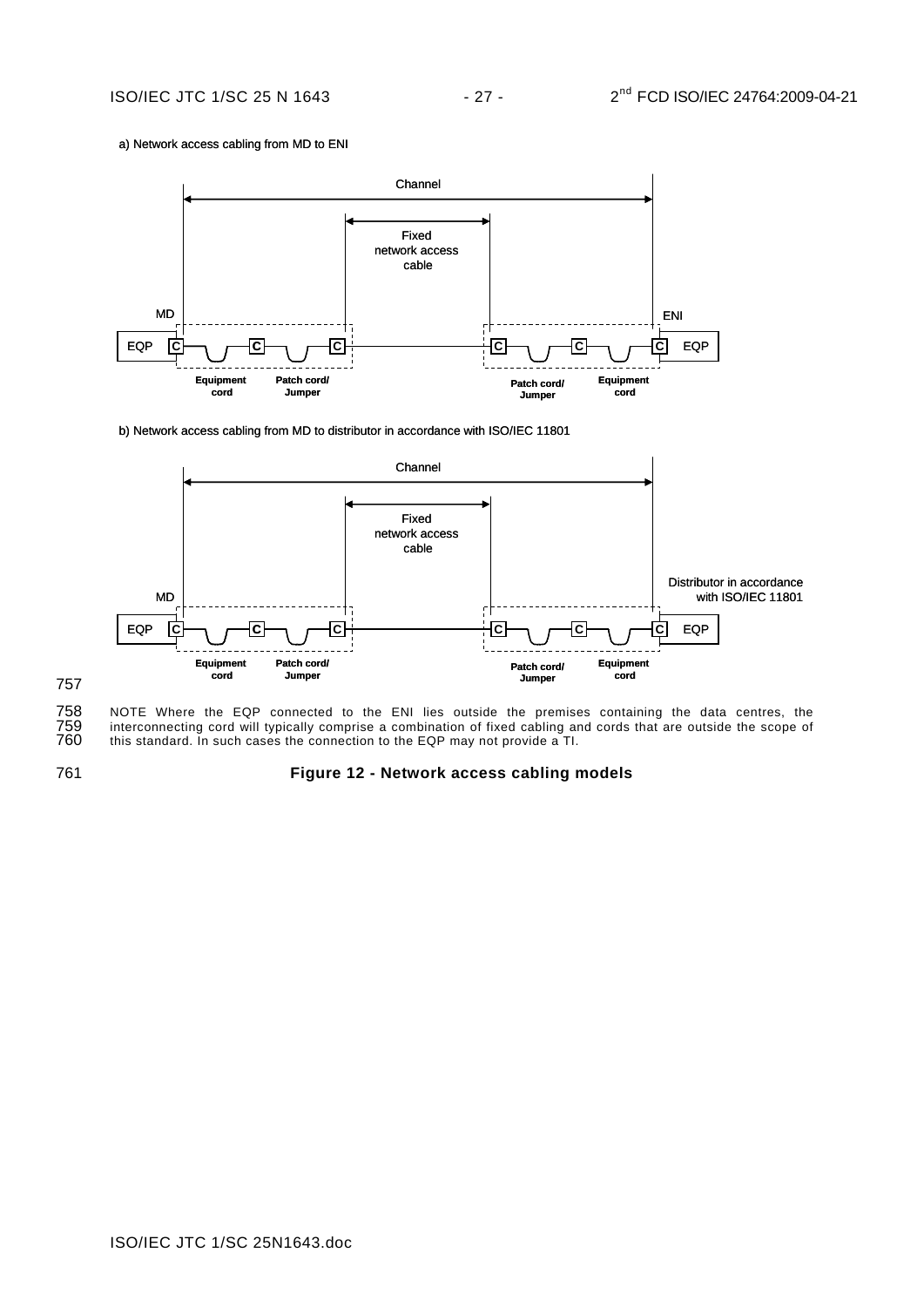| Component |         | Implementation equations <sup>a</sup> |                             |                             |                               |                               |                               |                               |
|-----------|---------|---------------------------------------|-----------------------------|-----------------------------|-------------------------------|-------------------------------|-------------------------------|-------------------------------|
| Category  | Class A | <b>Class B</b>                        | <b>Class C</b>              | Class D                     | <b>Class E</b>                | Class $E_A$                   | <b>Class F</b>                | Class $F_A$                   |
| 5         | 2 0 0 0 | $N = 250 -$<br>$F \times X$           | $N = 170 -$<br>$F \times X$ | $N = 105 -$<br>$F \times X$ |                               |                               |                               |                               |
| 6         | 2 0 0 0 | $N = 260 -$<br>$F \times X$           | $N = 185 -$<br>$F \times X$ | $N = 111 -$<br>$F \times X$ | $N = 102^b$ -<br>$F \times X$ |                               |                               |                               |
| $6_A$     | 2 0 0 0 | $N = 260 -$<br>$F \times X$           | $N = 185 -$<br>$F \times X$ | $N = 111 -$<br>$F \times X$ | $N = 102^b$ -<br>$F \times X$ | $N = 102^b$ -<br>$F \times X$ |                               |                               |
| 7         | 2 0 0 0 | $N = 260 -$<br>$F \times X$           | $N = 190 -$<br>$F \times X$ | $N = 115 -$<br>$F \times X$ | $N = 104^b$<br>$-F \times X$  | $N = 104^b$<br>- $F \times X$ | $N = 102^b$ -<br>$F \times X$ |                               |
| $7_{A}$   | 2 0 0 0 | $N = 260 -$<br>$F \times X$           | $N = 190 -$<br>$F \times X$ | $N = 115 -$<br>$F \times X$ | $N = 104^b$<br>- $F \times X$ | $N = 104^b$<br>- $F \times X$ | $N = 102^b$ -<br>$F \times X$ | $N = 102^b$ -<br>$F \times X$ |

#### <span id="page-28-4"></span>762 **Table 5 - Network access cabling channel equations**

*N* length of the fixed backbone cable (m)

*F* combined length of patch cords, jumpers and equipment cords (m)

*X* ratio of flexible cable insertion loss (dB/m) to fixed network access cable insertion loss (dB/m) – see Clause [10](#page-33-1) 

<sup>a</sup> Applications limited by propagation delay or skew may not be supported if channel lengths exceed 100 m.

<sup>b</sup> This includes a length reduction allocation to accommodate ILD.

NOTE 1 Where channels contain a different number of connections than in the model shown in [Figure 12,](#page-27-0) the fixed cable length shall be reduced (where more connections exist) or may be increased (where fewer connections exist) by 2 m per connection for Category 5 connections and 1 m per connection for Category 6 and above connections. Additionally, the NEXT, Return Loss (RL) and ACR-F performance should be verified. Category 5 and Category 6 components and Class A through Class E channels only may be used for network access cabling.

NOTE 2 For operating temperatures above 20 °C, N should be reduced by 0,2 % per °C for screened cables and 0,4 % per  $\degree$ C (20  $\degree$ C to 40  $\degree$ C) and 0,6 % per  $\degree$ C (40  $\degree$ C to 60  $\degree$ C) for unscreened cables.

#### <span id="page-28-0"></span>763 **7.3 Optical fibre cabling**

#### <span id="page-28-1"></span>764 **7.3.1 Assumptions**

Optical fibre components are referenced in Clauses [8](#page-29-0), [9](#page-33-6) and [10.](#page-33-1) The optical fibres are defined in terms of physical construction (core/cladding diameter) and their transmission performance Category within a cable. Within the reference implementations of this clause, the cabled optical fibres used in each cabling channel shall be of the same specification. 765 766 767 768

#### <span id="page-28-2"></span>769 **7.3.2 Component choice**

770 771 The selection of optical fibre components will be determined by the channel lengths required and the applications to be supported. Refer to Annex F of ISO/IEC 11801:2008 for guidance.

#### <span id="page-28-3"></span>772 **7.3.3 Optical fibre cabling channel lengths**

773 774 775 776 777 778 779 The models of [Figure 10](#page-22-0), [Figure 11](#page-25-0) and [Figure 12](#page-27-0) are applicable to optical fibre cabling for zone distribution cabling, main distribution cabling and network access cabling respectively. The channel length restriction of [Figure 10](#page-22-0) does not apply, but is instead limited by channel length restrictions of the cabled optical fibre Category used. It should be noted that the connection systems used to terminate fixed optical fibre cabling may contain mated connections and splices (permanent or re-useable) and that cross-connects may comprise reuseable splices.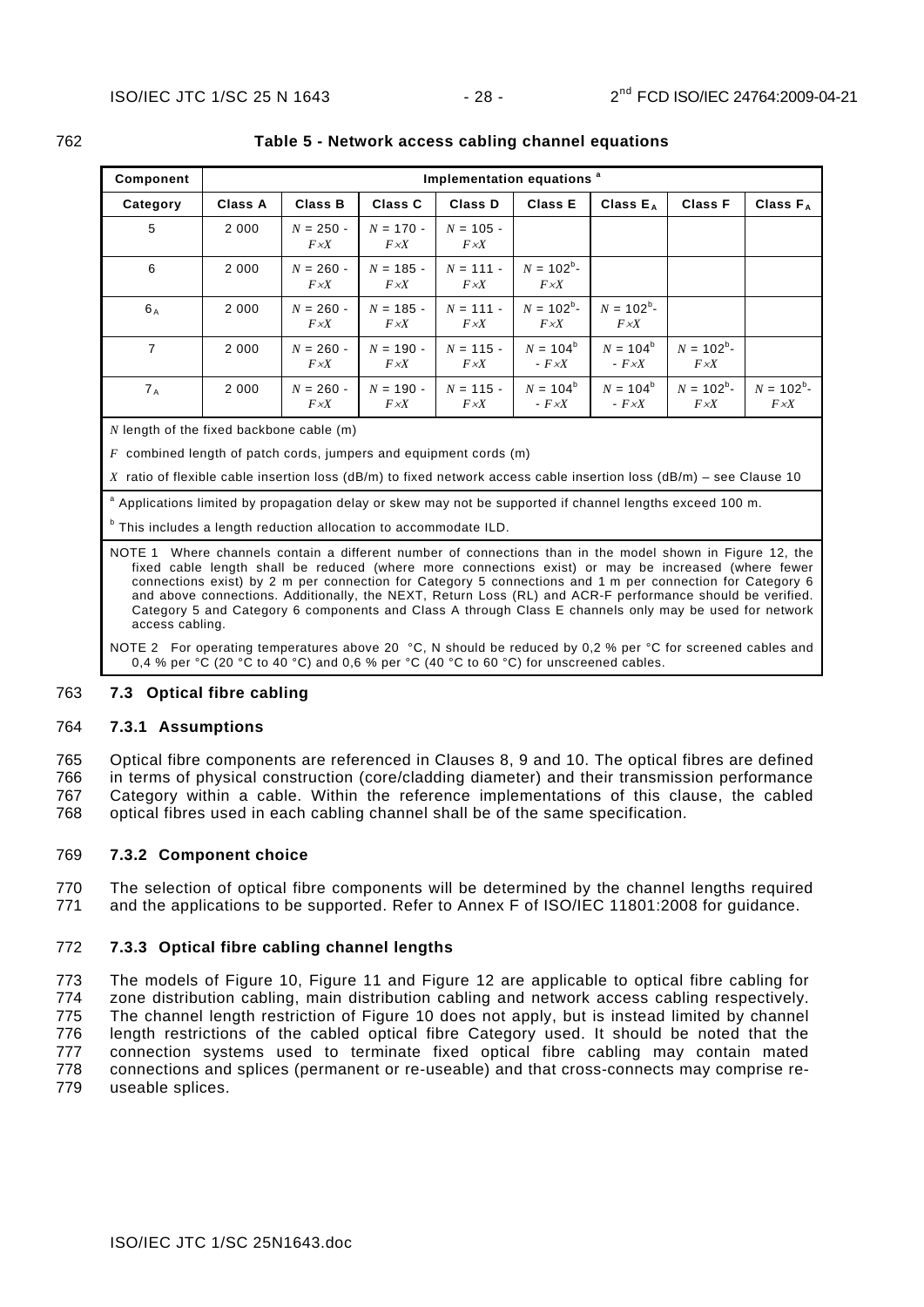# <span id="page-29-0"></span>780 **8 Cable requirements in data centres**

# <span id="page-29-1"></span>781 **8.1 General**

- 782 This clause defines the minimum requirements for
- 784 783 a) cables installed in the main distribution, zone distribution and network access cabling subsystems specified in Clause [5](#page-11-0) and used in the reference implementations of Clause [7](#page-21-0),
- 786 785 b) flexible balanced cables to be assembled as cords as specified in Clause [10](#page-33-1) and used in the reference implementations of Clause [7](#page-21-0),
- 787 c) balanced cables or cable elements to be used as jumpers.

# <span id="page-29-2"></span>788 **8.2 Balanced cables**

789 790 791 The electrical performance of balanced cables, other than for network access cabling, shall meet a minimum of Category 6<sub>A</sub>, requirements according to Clause 9.2 of ISO/IEC 11801:2008.

# <span id="page-29-3"></span>792 **8.3 Optical fibre cables**

793 See 9.4 of ISO/IEC 11801:2008.

# <span id="page-29-4"></span>794 **9 Connecting hardware requirements in data centres**

# <span id="page-29-5"></span>795 **9.1 General requirements**

796 797 798 Hardware for connecting cables shall only provide direct onward attachment for each conductor and shall not provide any contact between more than one incoming and one outgoing conductor (e.g. bridge taps shall not be used).

# <span id="page-29-6"></span>799 **9.1.1 Applicability**

800 See 10.1.1 of ISO/IEC 11801:2008.

# <span id="page-29-7"></span>801 **9.1.2 Location**

- 802 Connecting hardware is installed at the:
- 803 a) ENI,
- 804 b) MD and ZD,
- 805 c) LDP (if provided),
- 806 d) EO.
- <span id="page-29-8"></span>807 **9.1.3 Design**
- 808 See 10.1.3 of ISO/IEC 11801:2008.

# <span id="page-29-9"></span>809 **9.1.4 Operating Environment**

- 810 See 10.1.4 of ISO/IEC 11801:2008.
- <span id="page-29-10"></span>811 **9.1.5 Mounting**
- 812 See 10.1.5 of ISO/IEC 11801:2008.
- <span id="page-29-11"></span>813 **9.1.6 Installation practices**
- 814 See 10.1.6 of ISO/IEC 11801:2008.

ISO/IEC JTC 1/SC 25N1643.doc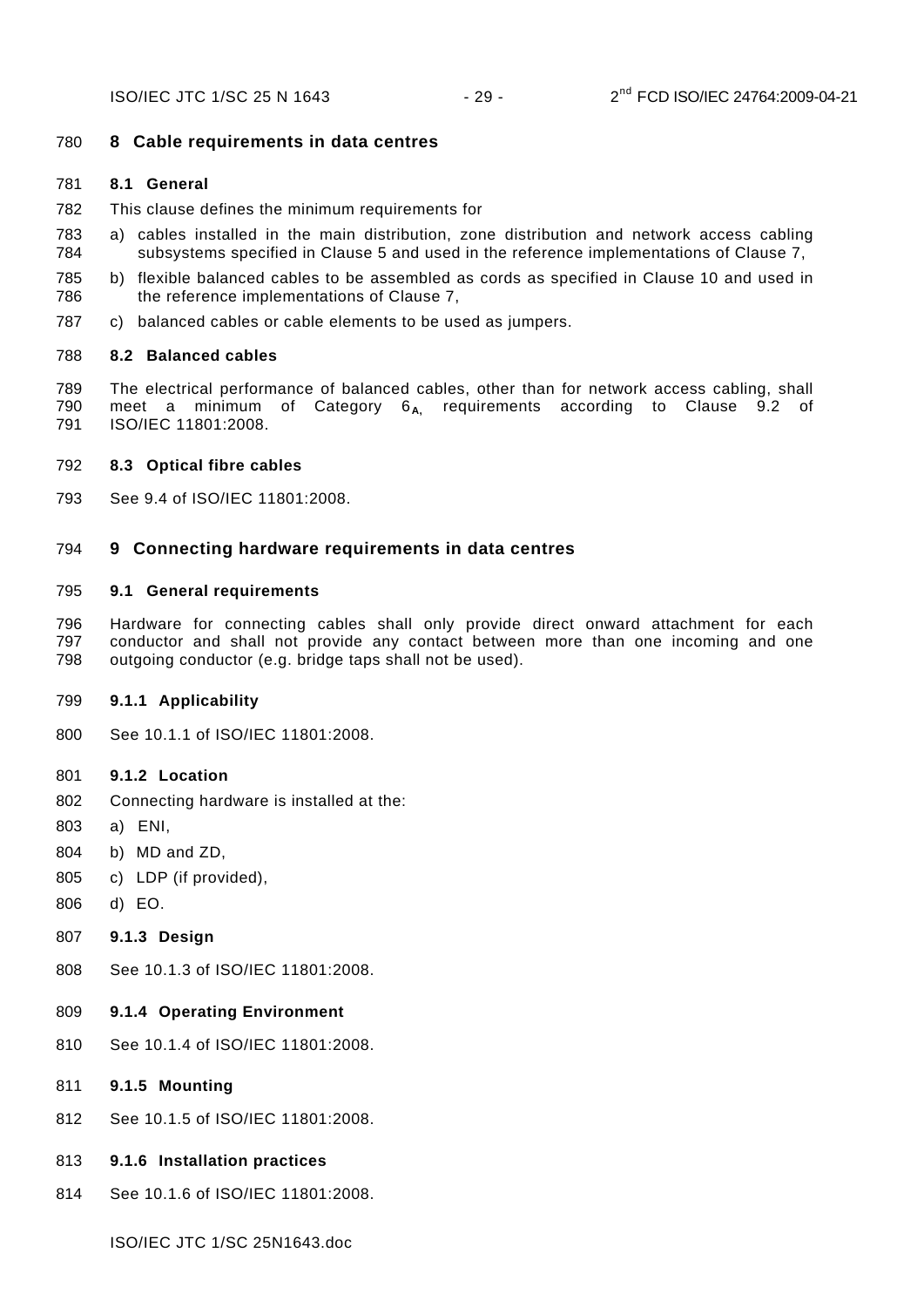### <span id="page-30-0"></span>815 **9.1.7 Marking and colour Coding**

- 816 See 10.1.7 of ISO/IEC 11801:2008.
- <span id="page-30-1"></span>817 **9.2 Connecting hardware for balanced cabling**
- <span id="page-30-2"></span>818 **9.2.1 General requirements**
- 819 See 10.2.1 of ISO/IEC 11801:2008.
- <span id="page-30-3"></span>820 **9.2.2 Performance marking**
- 821 See 10.2.2 of ISO/IEC 11801:2008.

#### <span id="page-30-4"></span>822 **9.2.3 Mechanical characteristics**

#### 823 **9.2.3.1 Connecting hardware of the type used at the ENI**

824 825 Balanced cabling connecting hardware shall be in accordance with Clause 10.2.3 of ISO/IEC 11801:2008 as amended by the requirements of [Table 6](#page-30-5).

```
826
```
#### **Table 6 - Connecting hardware of the type used at the ENI**

| Category                                                                                                                                                                                                                                     | <b>Standard</b>             |  |  |  |
|----------------------------------------------------------------------------------------------------------------------------------------------------------------------------------------------------------------------------------------------|-----------------------------|--|--|--|
| Category 5 unscreened                                                                                                                                                                                                                        | IEC 60603-7-2               |  |  |  |
| Category 5 screened                                                                                                                                                                                                                          | IEC 60603-7-3               |  |  |  |
| Category 6 unscreened                                                                                                                                                                                                                        | IEC 60603-7-4               |  |  |  |
| Category $6_A$ unscreened                                                                                                                                                                                                                    | IEC 60603-7-41 <sup>b</sup> |  |  |  |
| Category 6 screened                                                                                                                                                                                                                          | IEC 60603-7-5               |  |  |  |
| Category $6_A$ screened                                                                                                                                                                                                                      | IEC 60603-7-51 <sup>b</sup> |  |  |  |
| Category 7 screened                                                                                                                                                                                                                          | IEC 60603-7-7 <sup>a</sup>  |  |  |  |
| Category $7_A$ screened                                                                                                                                                                                                                      | IEC 60603-7-71 <sup>a</sup> |  |  |  |
| <sup>a</sup> In installations where other factors such as cable sharing take preference over<br>backward compatibility offered by the IEC 60603-7-7 and IEC 60603-7-71<br>interface, the interface specified in IEC 61076-3-104 may be used. |                             |  |  |  |

827

### <span id="page-30-7"></span>828 **9.2.3.2 Connecting hardware of the type used at the EO**

829 830 Balanced cabling connecting hardware shall be in accordance with Clause 10.2.3 of ISO/IEC 11801:2008 as amended by the requirements of [Table 7](#page-30-6).

<span id="page-30-6"></span>831

### **Table 7 - Connecting hardware of the type used at the EO**

| Category                                                                                                                                                                                                                              | <b>Standard</b>             |  |  |  |
|---------------------------------------------------------------------------------------------------------------------------------------------------------------------------------------------------------------------------------------|-----------------------------|--|--|--|
| Category $6_A$ unscreened                                                                                                                                                                                                             | IEC 60603-7-41              |  |  |  |
| Category $6_A$ screened                                                                                                                                                                                                               | IEC 60603-7-51              |  |  |  |
| Category 7 screened                                                                                                                                                                                                                   | IEC 60603-7-7 <sup>a</sup>  |  |  |  |
| Category $7_A$ screened                                                                                                                                                                                                               | IEC 60603-7-71 <sup>a</sup> |  |  |  |
| a<br>In installations where other factors such as cable sharing take preference<br>over backward compatibility offered by the IEC 60603-7-7 and IEC 60603-7-<br>71 interface, the interface specified in IEC 61076-3-104 may be used. |                             |  |  |  |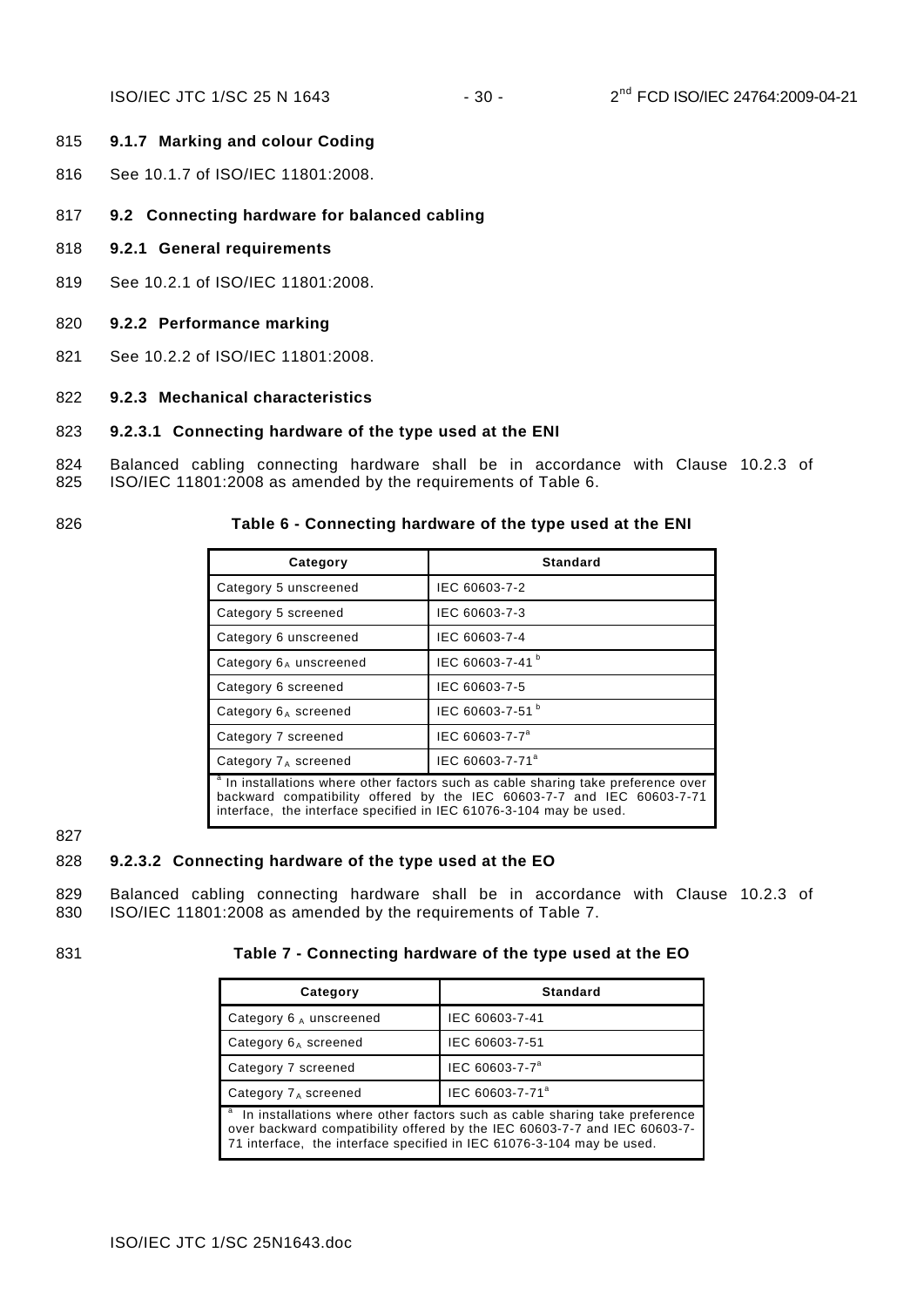#### 832 **9.2.3.3 Pin and pair assignments at the EO**

833 834 For the connecting hardware in [9.2.3.2](#page-30-7) the pin grouping and pair assignments shall be as shown in [Figure 13.](#page-31-0)

835 836 Pair rearrangement should not involve modification of the cable terminations. If pair rearrangement is used, the configuration of the terminations shall be clearly identified.

837 838 839 NOTE When two physically similar cabling links are used in the same installation (for example, different performance Categories and cables with different nominal impedance) special precautions are required to ensure that they are identified.

a) IEC 60603-7 series interface for Category 5, 6 and  $6_A$  (not to scale)



b) IEC 60603-7 series interface for Category 7 and  $7_A$  (not to scale)



NOTE: the pin designations 1, 2,  $3^1$ ,  $4^1$ ,  $5^1$ ,  $6^1$ , 7 and 8 for Category 7 and  $7_A$  correspond to 1, 2, 3, 4, 5, 6, 7 and 8 for Category 5, 6 and  $6<sub>A</sub>$ 

c) IEC 61076-3-104 interface for Category 7 and  $7_A$  (not to scale)



NOTE: the pin designations correspond to those of IEC 60603-7 series interfaces

<span id="page-31-0"></span>**Figure 13 - Pin grouping and pair assignments at the EO, front view of fixed connector (jack)**  840 841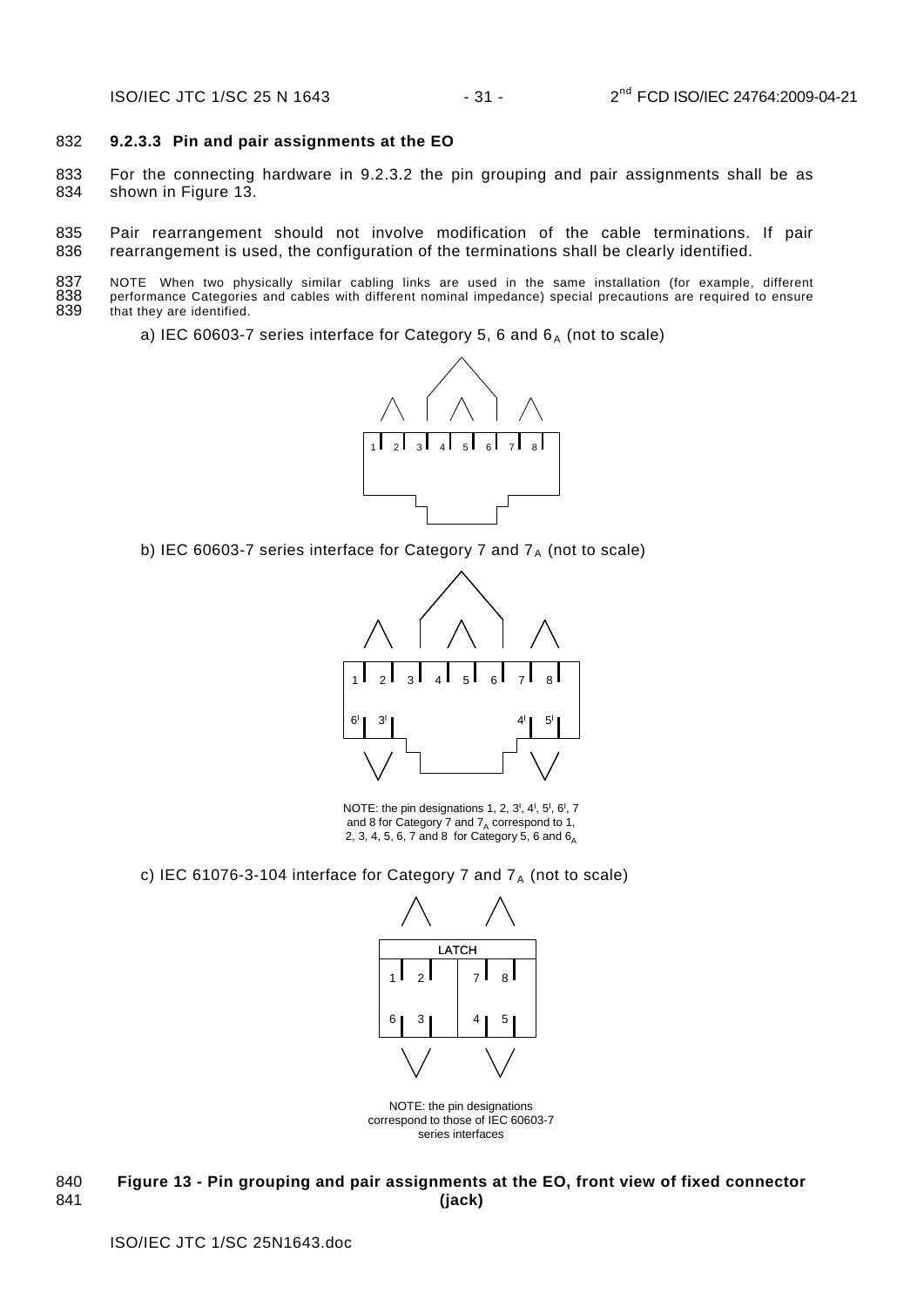842 843 844 845 If the connecting hardware type at a distributor, LDP or EO in the same link or channel is different to each other, the cabling connections shall be configured with consistent pin/pair assignments to ensure end-to-end connectivity. Pair rearrangement at the equipment outlet should not involve modification of the horizontal cable terminations.

#### 846 **9.2.3.4 Electrical Characteristics**

#### 847 **9.2.3.4.1 ENI and EO requirements**

848 See 10.2.4.1 and 10.2.4.2 of ISO/IEC 11801:2008.

849 850 851 852 853 Free and fixed connectors (plugs and jacks) that are intermateable shall be backward compatible with those of different performance categories. Backward compatibility means that mated connections with free and fixed connectors (plugs and jacks) from different categories shall meet all of the requirements for the lower category component. See Clause 10 of ISO/IEC 11801:2008.

#### 854 **9.2.3.4.2 Other connecting hardware**

855 856 Connecting hardware for use in distributors and LDPs of a given category shall meet the corresponding performance requirements specified in 10.2.4.3 of ISO/IEC 11801:2008.

857 858 859 860 The creation of Class  $F_A$  Configuration PL3 permanent link (See [Figure A. 1\)](#page-35-1), where the LDP cable is in accordance with IEC 61156-5, requires the connecting hardware at the LDP to provide NEXT and PSNEXT performance 6 dB better than the Category 7A components specified in Clause [9.2.](#page-30-1)

### <span id="page-32-0"></span>861 **9.3 Connecting hardware for optical fibre cabling**

#### <span id="page-32-1"></span>862 **9.3.1 General requirements**

863 See 10.3.1, 10.3.2, 10.3.3 and 10.3.5 of ISO/IEC 11801:2008.

#### <span id="page-32-2"></span>864 **9.3.2 ENI requirements**

- 865 866 867 For single-mode optical fibre the interface shall be IEC 61754-20 (the LC interface); it shall have a minimum return loss performance of 55 dB provided by an angled face connection, in accordance with IEC 61755-3-2.
- 868 869 It is recommended that the interface at the other end of the network access cabling permanent link should maintain this return loss performance.
- 870 871 For the termination of one or two multimode optical fibres the interface shall be IEC 61754-20 (the LC interface); it shall have a minimum return loss performance of 20 dB.

#### <span id="page-32-3"></span>872 **9.3.3 EO requirements**

- 873 874 For the termination of one or two single-mode optical fibres the interface shall be IEC 61754-20 (the LC interface)
- 875 876 For the termination of one or two multimode optical fibres the interface shall be IEC 61754-20 (the LC interface)
- 877 878 For the termination of more than two optical fibres the interface shall be IEC 61754-7 (the MPO interface). See ISO/IEC 14763-2 regarding optical fibre polarity management.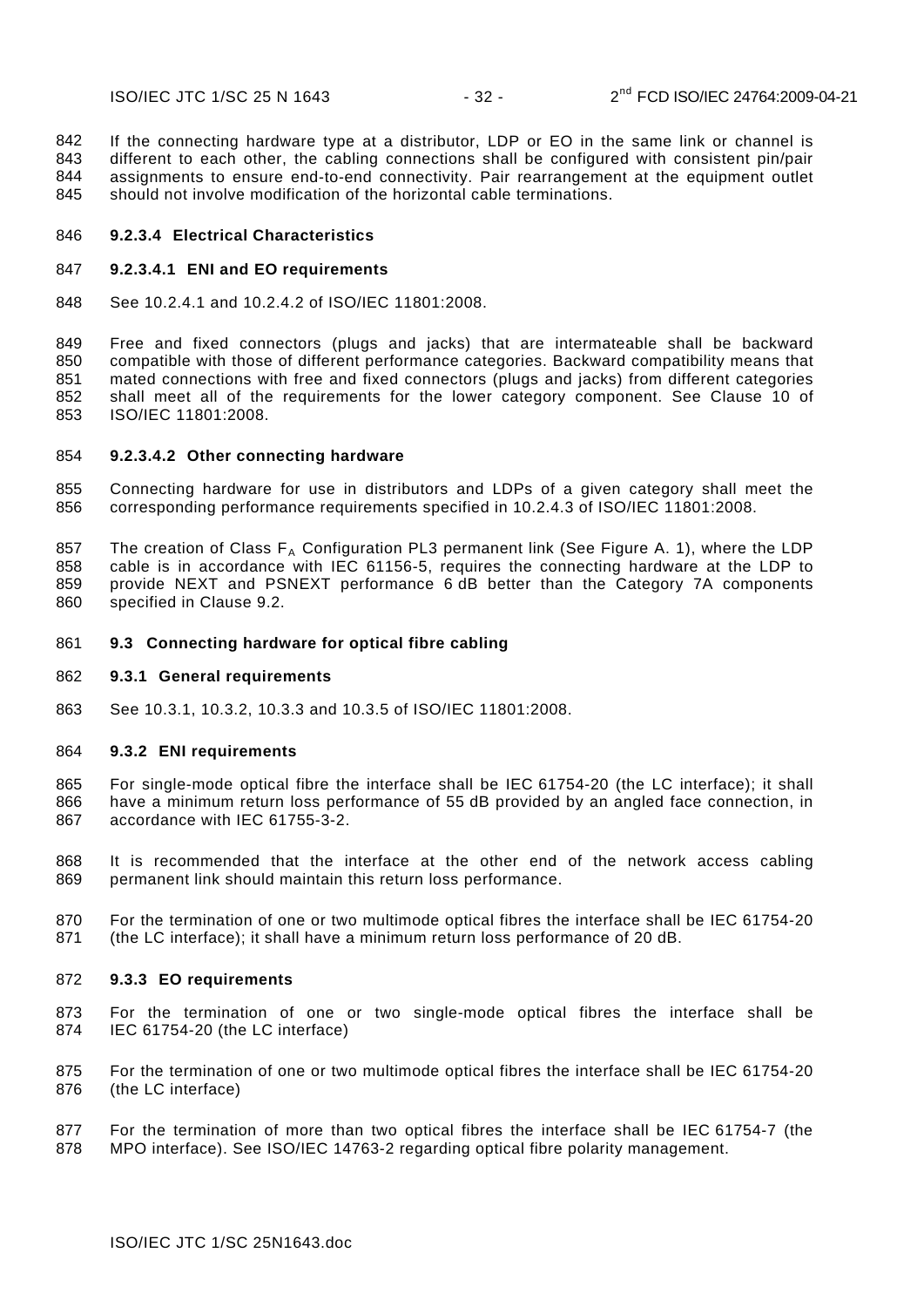# <span id="page-33-0"></span>879 **9.3.4 Optical fibre pin assignments at the EO**

- 880 881 For the optical fibre connecting hardware in [9.3.3](#page-32-3) the optical fibre pin assignments shall be as shown in [Figure 14.](#page-33-5)
- 882 883 Polarity of fibres should be identified at the EO, by means of any combination of latching, keying or labelling.



<span id="page-33-6"></span><span id="page-33-5"></span>884 **Figure 14 - Optical fibre pin assignments at the EO, front view of fixed connector** 

# <span id="page-33-1"></span>885 **10 Requirements for cords and jumpers in data centres**

- <span id="page-33-2"></span>886 **10.1 Jumpers**
- 887 See Clause [8](#page-29-0).
- <span id="page-33-3"></span>888 **10.2 Balanced cords**
- 889 See Clause 13 of ISO/IEC 11801:2008.
- 890 Field-terminated cords should not be used.
- <span id="page-33-4"></span>891 **10.3 Optical fibre cords**
- 892 Optical fibre cables used for cords shall meet IEC 60794-2-11.
- 893 Field-terminated cords should not be used.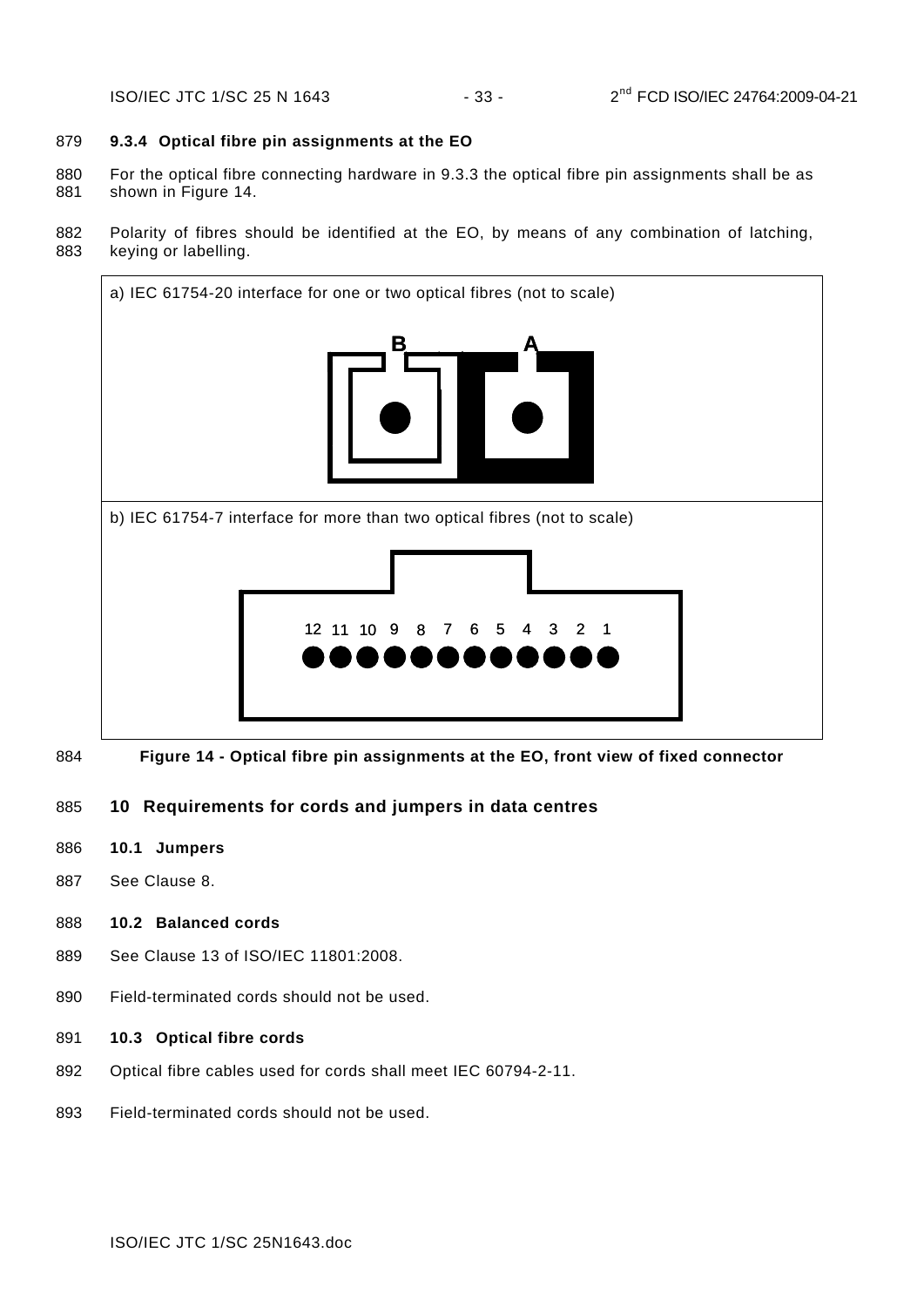<span id="page-34-0"></span>894 895 896 **Annex A**  (normative)

# **Link performance limits**

### <span id="page-34-1"></span>898 **A.1 General**

897

899 900 This annex contains performance requirements for permanent links and LDP links as shown in [Figure A. 1](#page-35-1) and relates to Annex A of ISO/IEC 11801:2008.

901 902 903 904 905 The cabling under test in configurations PL1, PL2 and PL3 is termed the permanent link. The configurations PL1 and PL2 comprise fixed cabling only. Configuration PL3 comprises fixed cabling and a LDP cable between the LDP and the EO. If the LDP cable is changed, performance of this configuration will change. The cabling under test in configuration LDP1 contains fixed cabling only and is termed the LDP link.

906 907 908 In all configurations the test reference plane of a permanent link or LDP link is within the test cord. The test cord connection which mates with the termination point of the permanent link or LDP under test is part of the link under test.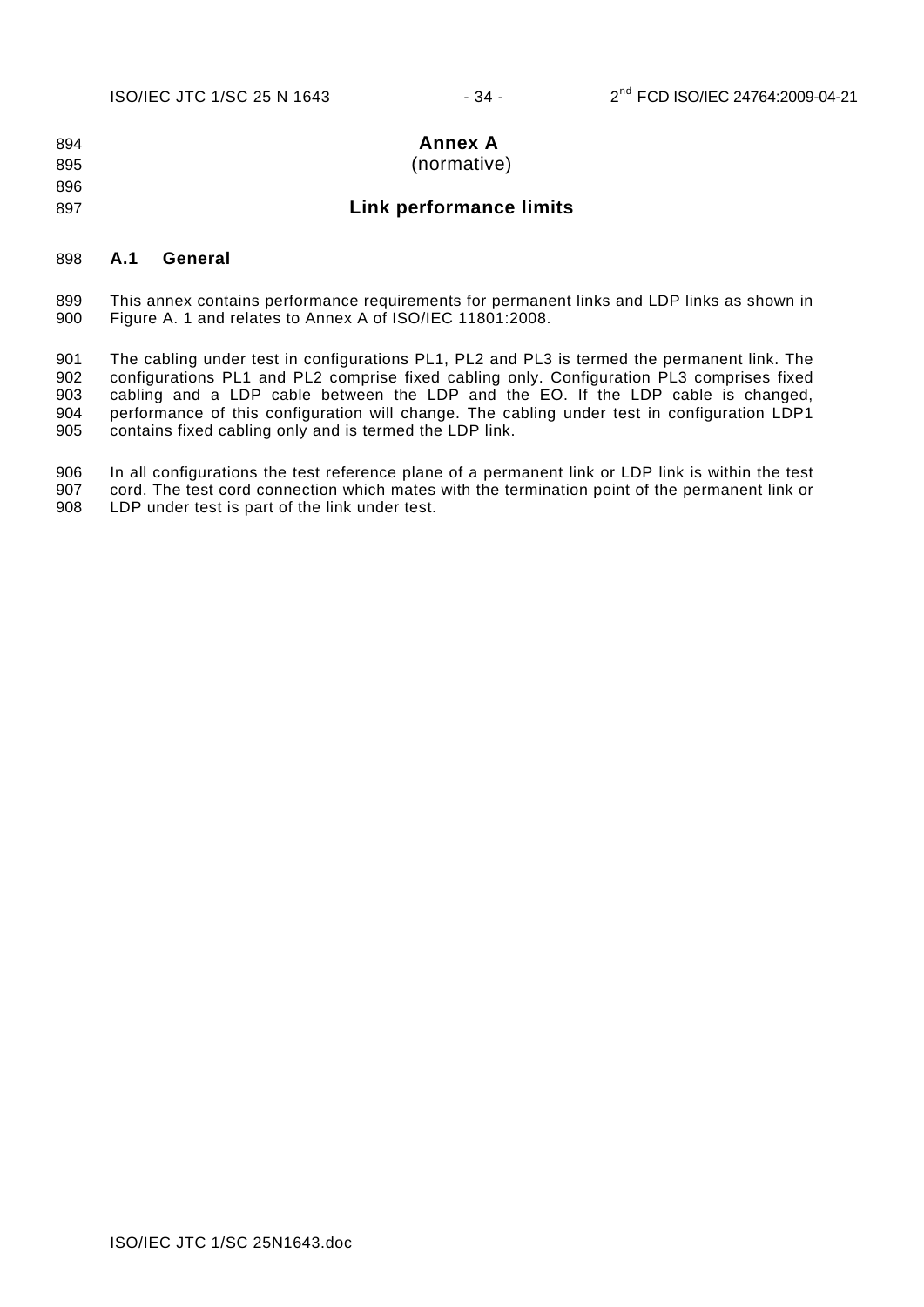### a) Configuration PL1



b) Configuration PL2



c) Configuration PL3



d) Configuration LDP1



 $C =$  connection; PP = Patch panel; ENI = External network interface; EO = Equipment outlet; LDP = Local distribution point

<span id="page-35-1"></span>

#### 910 **Figure A. 1 - Link options**

# <span id="page-35-0"></span>911 **A.2 Balanced cabling**

912 913 Consideration should be given to measuring performance at worst case temperatures, or calculating worst case performance based on measurements made at other temperatures.

914 915 Link performance shall meet the requirements of ISO/IEC 11801 Annex A.2, for Class  $E_A$ , F and  $\overline{F}_4$ .

916 The creation of Class  $F_A$  Configuration PL3 permanent link (See Figure A.1), where the LDP

917 918 cable is in accordance with IEC 61156-5, requires the connecting hardware at the LDP to provide NEXT and PSNEXT performance 6 dB better than the Category 7A components

919 specified in Clause 9.2.

ISO/IEC JTC 1/SC 25N1643.doc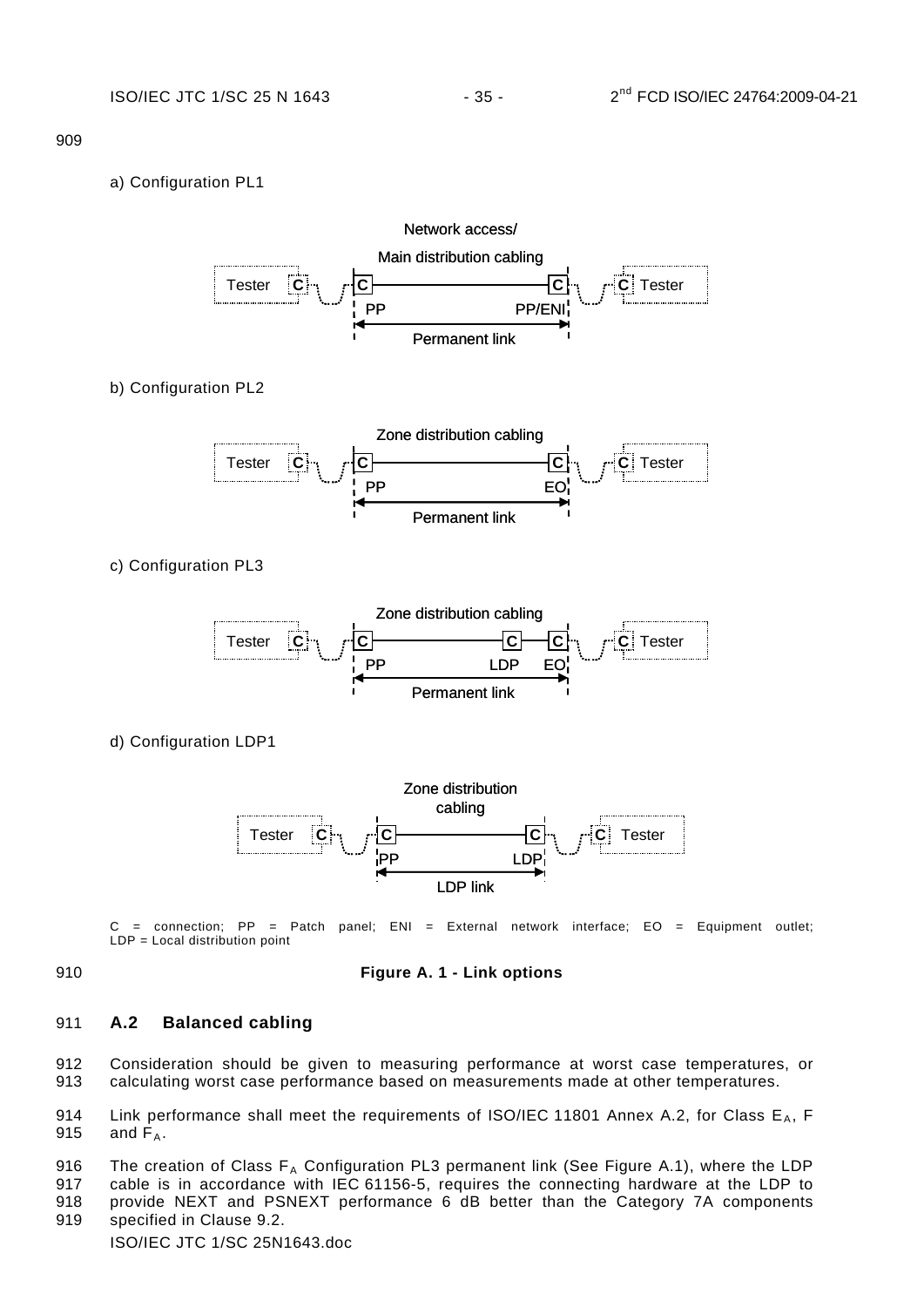ISO/IEC JTC 1/SC 25 N 1643 - 36 - 2<sup>nd</sup> FCD ISO/IEC 24764:2009-04-21

920 921 In the case of cable sharing, additional requirements shall be taken into account for balanced cabling. The additional crosstalk requirements are specified in Clause 9.3 of ISO/IEC 11801:2008.

### <span id="page-36-0"></span>922 **A.3 Optical fibre cabling**

923 924 925 926 The attenuation of a link at a specified wavelength shall not exceed the sum of the specified attenuation values for the cabling components at that wavelength (where the attenuation of a length of optical fibre cable is calculated from its attenuation coefficient multiplied by its length).

927 928 Measurements made shall be consistent with the design values of cable length and cabling materials used.

929 The attenuation of a link shall be measured according to ISO/IEC 14763-3.

930 931 932 NOTE The test methods have been developed for conventional optical fibre connection systems comprising two plugs and an adaptor. In some cases the methods are not appropriate for Small Form Factor connectors that comprise a plug and socket.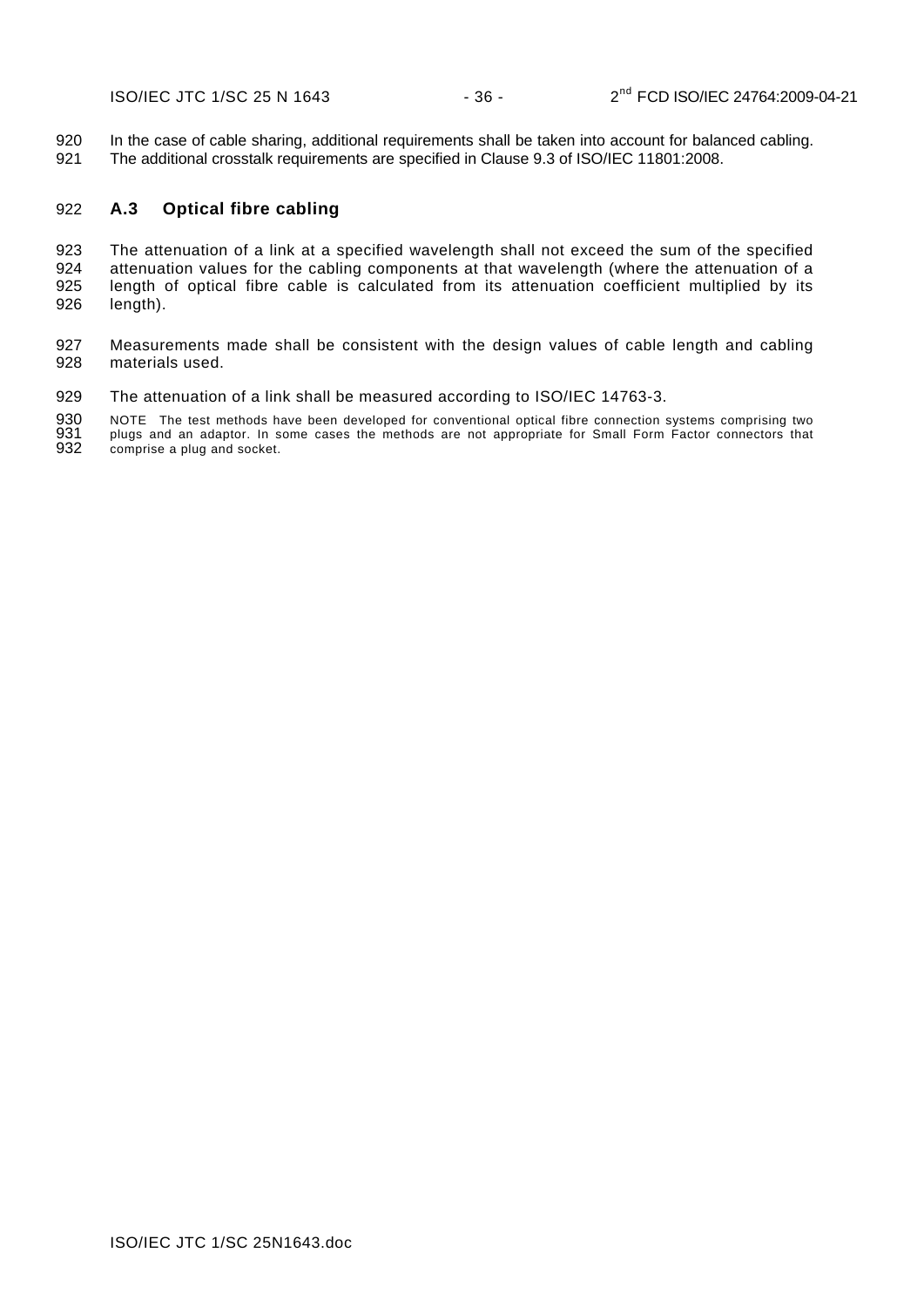<span id="page-37-0"></span>933 934 935 **Annex B**  (informative)

#### 936 **Usage of high density connecting hardware within optical fibre cabling**

### <span id="page-37-1"></span>937 **B.1 General**

- 938 939 For the purposes of this Annex, the term "high density connecting hardware" refers to optical fibre connecting hardware that provides interconnection:
- 940 of multi-element cabling (more than two optical fibres)
- 941 942 at a greater density than is possible using groups of the duplex optical fibre interface as specified at the EO (see Clause [9](#page-29-4))
- 943 • through a transition assembly, or a fan-out cord
- 944 High density connecting hardware may be required in the following locations:
- 945 interfaces to switchblades for high density switches;
- 946 • interfaces to equipment using parallel optics sources and detectors;
- 947 • one or both ends of equipment cords at distributors;
- 948 • one or both ends of patch cords at distributors;
- 949 • LDPs;
- 950 • interfaces that replace duplex EO connectors.

951 952 High density connecting hardware may be used as replacement or in combination with the duplex interface specified Clause [9.](#page-29-4)

### <span id="page-37-2"></span>953 **B.2 Structure of cabling subsystems**

954 955 Examples of high density connecting hardware within cabling subsystems in accordance with Clause [5](#page-11-0) are shown in [Figure B. 1](#page-38-0) (main distribution cabling) and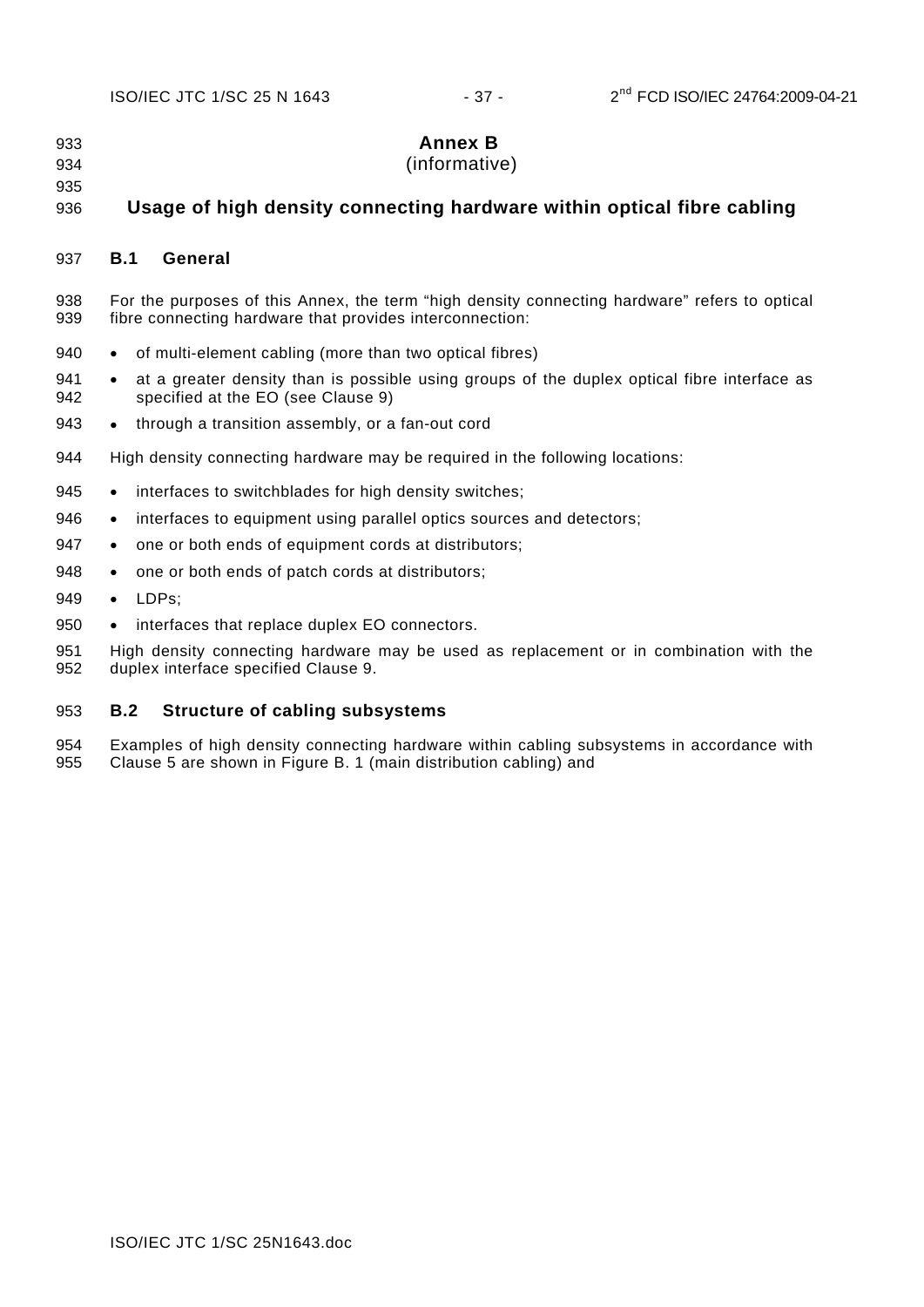



<span id="page-38-0"></span>958 959 **Figure B. 1 - Examples of high density connecting hardware within main distribution cabling**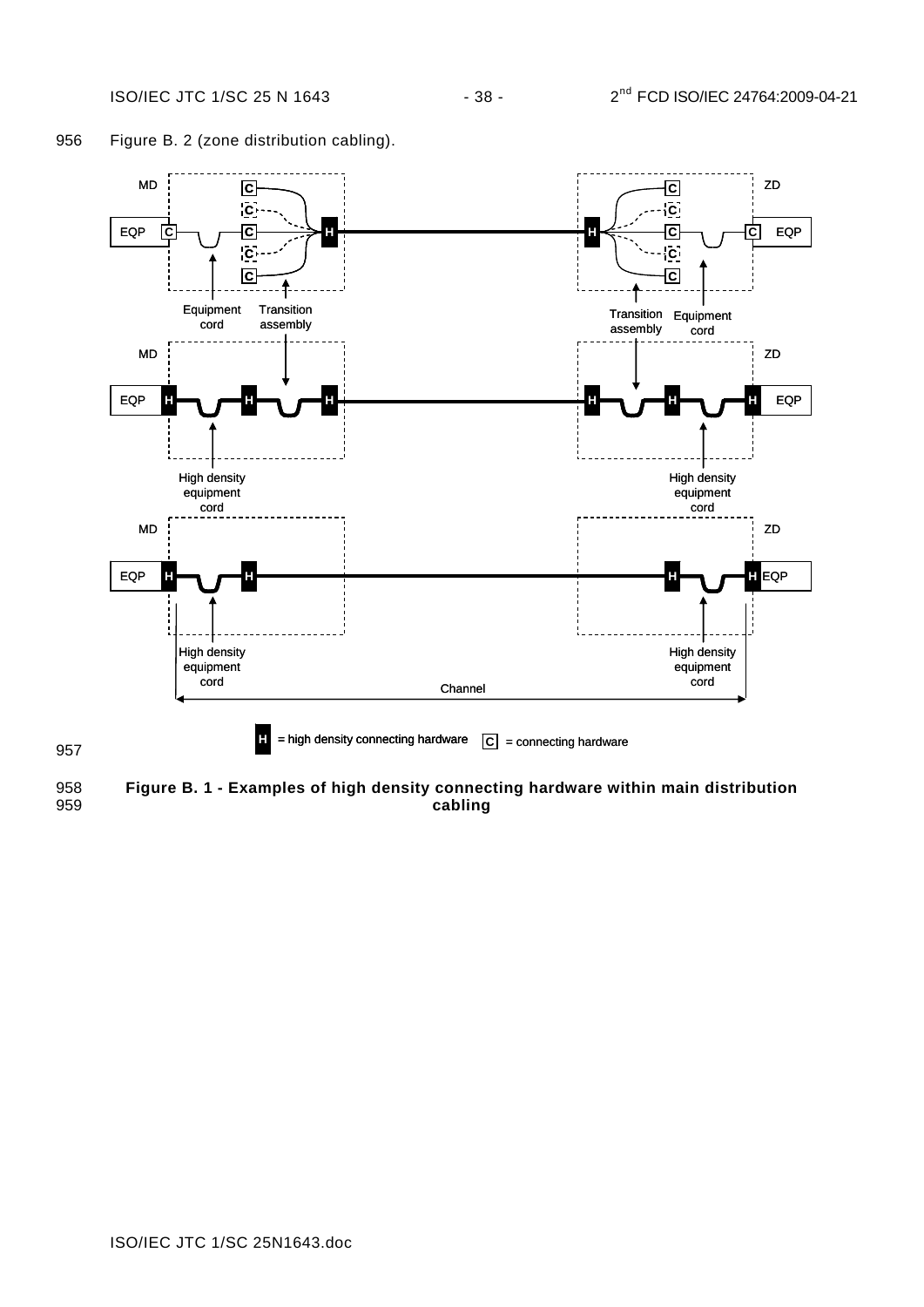

<span id="page-39-0"></span>962 963 **Figure B. 2 - Examples of high density connecting hardware at the LDP and EO within zone distribution cabling**